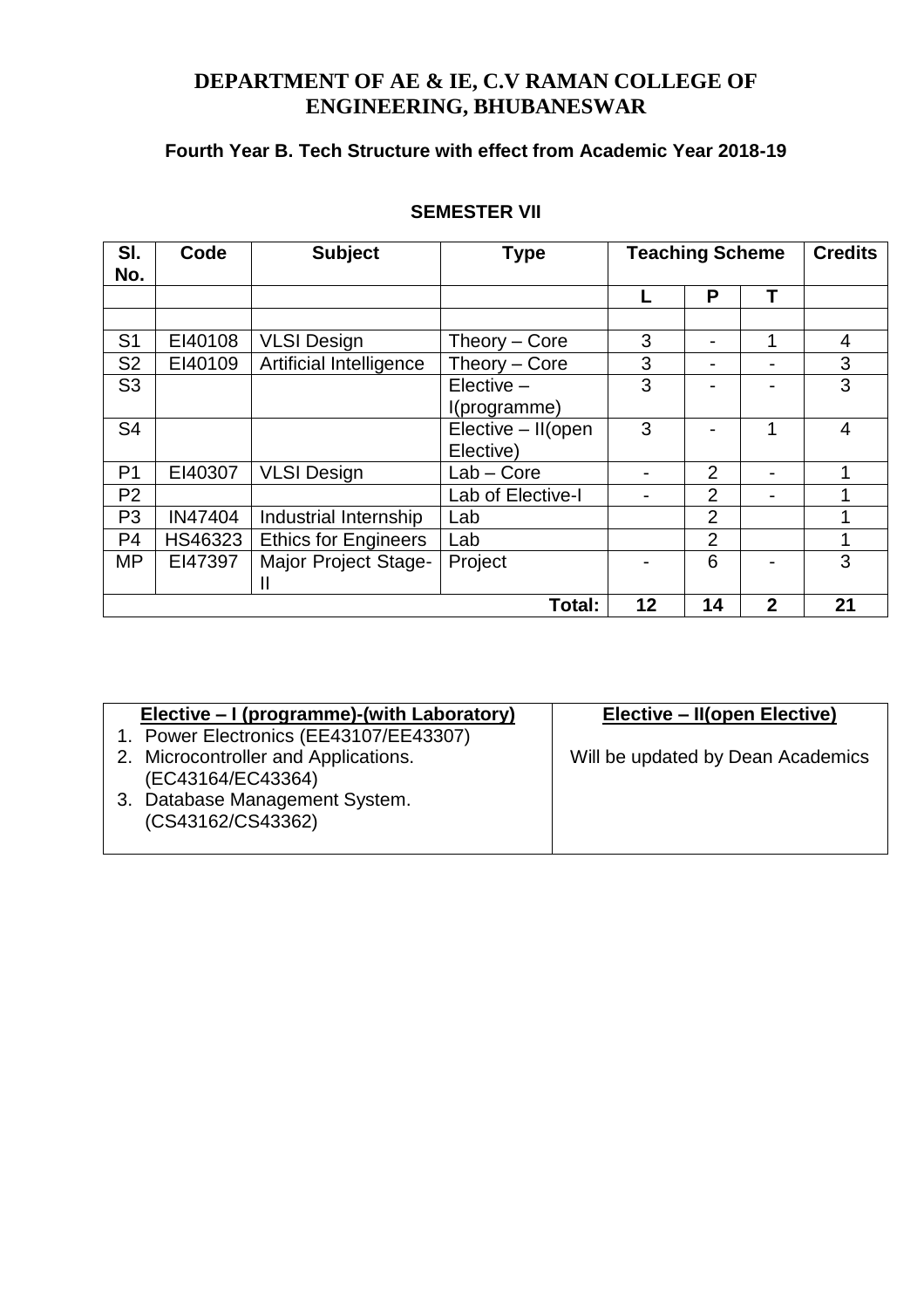| Sub. Code | <b>ARTIFICIAL INTELLIGENCE</b> |              | L T P C             |  |
|-----------|--------------------------------|--------------|---------------------|--|
| EI40109   |                                | $\mathbf{3}$ | $0 \quad 0 \quad 3$ |  |

| Credits:03 | Teaching | Scheme: - | Theory |
|------------|----------|-----------|--------|
| 03Hrs/Week |          |           |        |
|            |          |           |        |

| <b>Prerequisites:</b> | Study of human brain and nervous system |  |
|-----------------------|-----------------------------------------|--|
|-----------------------|-----------------------------------------|--|

**Co-requisites:** Nil

**Post-requisites:** Nil

**Objective:** To understand neural network and Fuzzy logic controllers.

# **Course Outcomes:**

- **CO1:** To study the characteristics of biological neurons, perceptron models and algorithms.
- **CO2:** To study the modelling of non-linear systems using ANN.
- **CO3:** To learn the fuzzy set theories, its operation and GA.
- **CO4:** To apply the knowledge of fuzzy logic for modelling non-linear systems.
- **CO5:** To apply the knowledge of ANN and fuzzy logic to design hybrid control schemes.

# **Course Details:**

## **Unit – I**

# **ARTIFICIAL NEURAL NETWORK 8Hrs**

- **U1.1** Review of fundamentals, Biological neuron, artificial neuron, activation function, single layer perceptron, Limitation, Multi-layer perceptron, Back propagation algorithm (BPA). Recurrent neural network (RNN), Adaptive resonance theory (ART) based network.
- **U1.2** Radial basis function network, online learning algorithms, BP through time, RTRL algorithms, Reinforcement learning.

## **Unit – II**

# **NEURAL NETWORKS FOR MODELING AND CONTROL 40 CONTROL 25 CONTROL 25 CONTROL 25 CONTROL**

- **U2.1** Modeling of non-linear systems using ANN, Generation of training data, Optimal architecture, Model validation, Control of non-linear systems using ANN, Direct andindirect neuro control schemes.
- **U2.2** Adaptive neuro controller, Familiarization with neural network toolbox.

# **Unit – III**

# **FUZZY SET THEORY 7Hrs**

- **U3.1** Fuzzy set theory, Fuzzy sets, Operation on fuzzy sets, Scalar cardinality, fuzzy cardinality, union and intersection, complement (Yager and Sugeno), equilibrium points, fuzzy relation, Fuzzy membership functions.
- **U 3.2** Aggregation, projection, composition, cylindrical extension.

## **Unit – IV**

# **FUZZY LOGIC FOR MODELING AND CONTROL 400 CONTROL 400 CONTROL**

- **U4.1** Modeling of non-linear systems using fuzzy models, TSK model, Fuzzy logic controller, Fuzzification, Knowledge base, Decision making logic, Defuzzification.
- **U4.2** Adaptive fuzzy systems, Familiarization with fuzzy logic toolbox.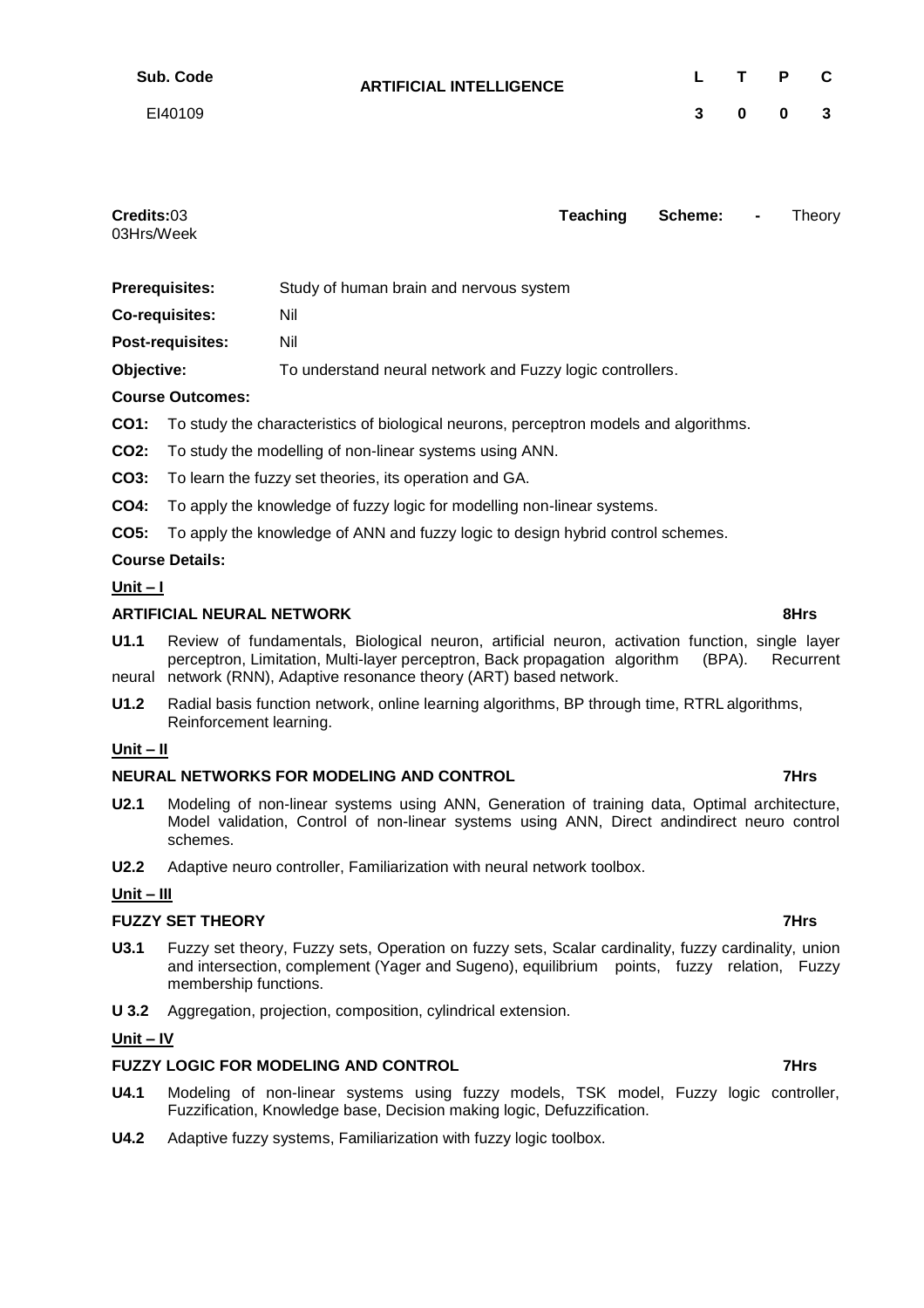# **Unit – V**

# **HYBRID CONTROL SCHEMES** 7Hrs

**U5.1** Fuzzification and rule base using ANN, Neuro fuzzy systems, ANFIS, Fuzzy neuron, Introduction to GA.

**U5.2** Optimization of membership function and rule base using Genetic Algorithm.

# **TOTAL: 36 HOURS**

# **Text-Books:**

T1. Laurence Fausett, "Fundamentals of Neural Networks", Prentice Hall, Englewood Cliffs,N.J., 1992.

T2. Timothy J. Ross, "Fuzzy Logic with Engineering Applications", McGraw Hill Inc., 1997.

## **Reference Books:**

- R1. Goldberg, "Genetic Algorithm in Search, Optimization and Machine learning", AddisonWesley Publishing Company Inc. 1989.
- R2. Millon W.T., Sutton R.S. and Webrose P.J., "Neural Networks for Control", MIT press,1992.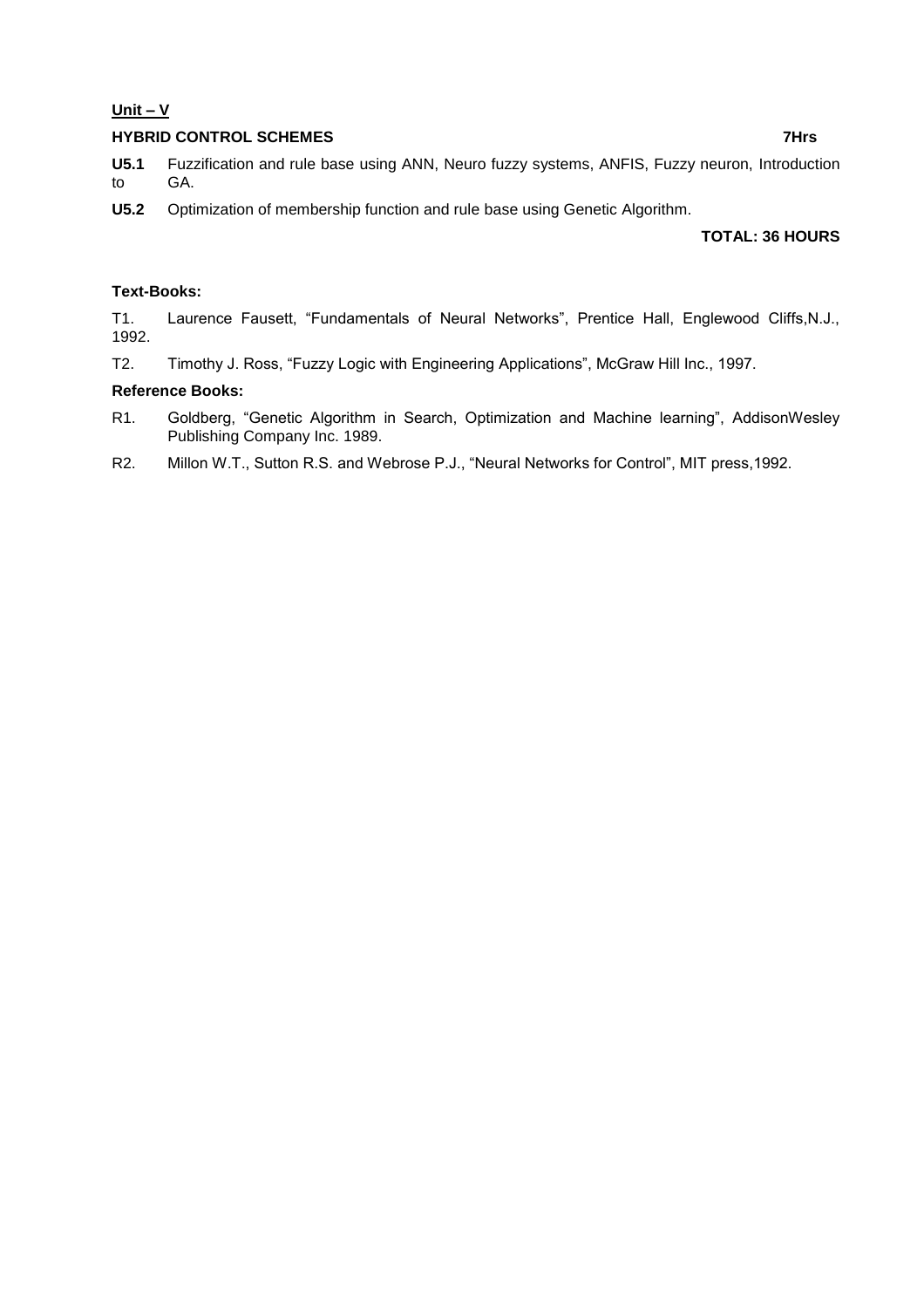| Credits:04            | <b>Teaching Scheme: - Theory 04Hrs/Week</b>            |
|-----------------------|--------------------------------------------------------|
| <b>Prerequisites:</b> | Semiconductor Devices & Circuits, Digital Electronics. |
| <b>Co-requisites:</b> | Nil                                                    |
| Post-requisites:      | Analog VLSI Design                                     |
| ALL STORES            |                                                        |

**Objective:** To understand the basic fundamentals of CMOS IC Fabrication and VLSI Design methods in digital backend aspects.

## **Course Outcomes:**

- **CO1:** Demonstrate the concepts of VLSI Design methods, styles and flow to design the digital integrated circuits.
- **CO2:** Describe the principle of MOS System and CMOS Static Characteristics.
- **CO3:** Discuss the analysis and logic behavior of combinational and sequential logic circuits using CMOS in VLSI design perspective.
- **CO4:** Outline the concept and techniques for dynamic logic circuits and testings.
- **CO5:** To enhance the knowledge of HDL programming for hardware-software co-design.

## **Course Details:**

## **Unit – I 8 Hrs.**

**U 1.1 Introduction to VLSI:** Historical Perspective, VLSI Design Methodologies, VLSI Design Flow, Design Hierarchy, Concept of Regularity, Modularity and Locality, VLSI Design Styles.

**Fabrication of MOSFETs:** Introduction, Fabrication Processes Flow – Basic Concepts, Layout Design Rules, Stick Diagrams,.

**U 1.2** The CMOS n-Well Process, Full-Customs Mask Layout Design.

## **Unit – II 10 Hrs.**

**U 2.1 MOS Transistor:** The Metal Oxide Semiconductor (MOS) Systemunder External Bias, MOSFET Current-Voltage Characteristics, MOSFET Scaling and Small-Geometry Effects, MOSFET Capacitance.CMOS latch-up.

**MOS Inverters – Static Characteristics:** Introduction, Resistive-Load Inverters, Inverterswith n-Type MOSFET Load, CMOS Inverter.

**U 2.2 MOS Inverters – Switching Characteristics :**Introduction,Delay-Time Definitions, Calculation of Delay-Times, Inverter Design with Delay Constraints, Switching Power Dissipation of CMOS Inverters.

## **Unit – III 9 Hrs.**

**U 3.1 Combinational MOS Logic Circuits:** Introduction, MOS Logic Circuits with DepletionnMOS Loads, CMOS Logic Circuits, Complex Logic Circuits, CMOS Transmission Gates (Pass Gates).

**Sequential MOS Logic Circuits:** Introduction, Behaviour of Bistable Elements, SR Latch Circuits,CMOS D-Latch and Edge-Triggered Flip-Flop.

**U 3.**2 Clocked Latch and Flip-Flop Circuits.

## **Unit – IV 9 Hrs.**

**U 4.1 Dynamic Logic Circuits:** Introduction, Basic Principles of Pass Transistor Circuits,

Voltage Bootstrapping, Synchronous Dynamic Circuit Techniques, Dynamic CMOS Circuit Techniques, High Performance Dynamic CMOS Circuits.

**Design for Testability:** Introduction, Fault Types and Models, Ad Hoc Testable Design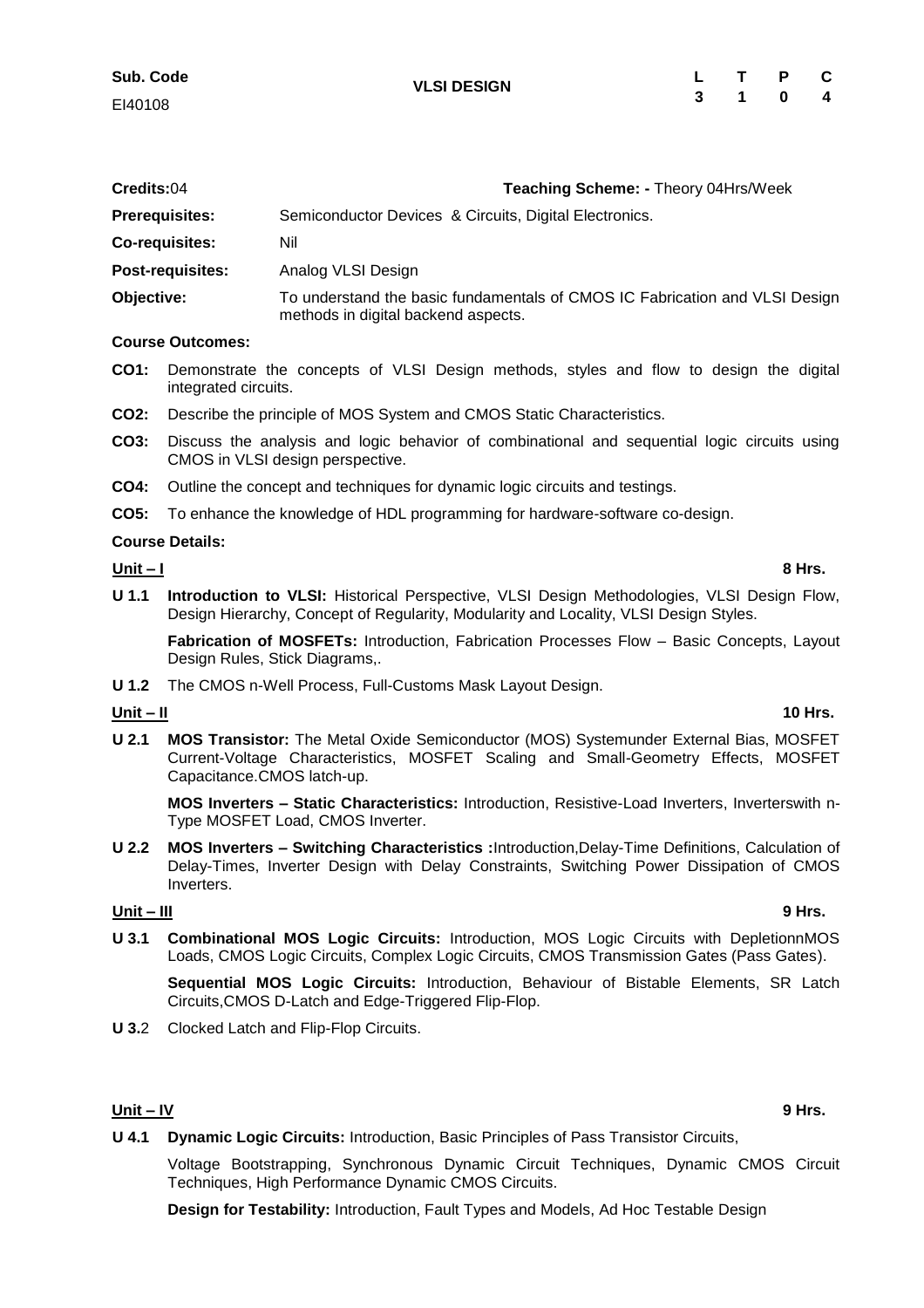Techniques, Scan-Based Techniques, Built-In Self-Test (BIST) Techniques, Current Monitoring I<sub>DDQ</sub> Test.

**U4.2 Semiconductor Memories:** Introduction, Dynamic Random Access Memory (DRAM),Static Random Access Memory (SRAM), Non-volatile Memory, Flash Memory.

## **Unit – V 9 Hrs.**

**U 5.1 PRINCIPLES OF HDL:**VHDL design flow Entity- Signal and Variable – Using Subcircuits - Concurrent AssignmentStatements – Sequential Assignment Statements.

**VHDL PROGRAMMING:** Realizing PID controller in VHDL. Use of VHDL in process control applications.

**U 5.1** High level VLSI synthesis and design tools with CAD algorithm – Overview for floor planning, placement and routing.

## **TOTAL: 45 HOURS**

## **Text Books:**

- T1. Sung-Mo Kang and Yusuf Leblebici, CMOS Digital Integrated Circuits: Analysis andDesign, 3<sup>rd</sup>Edn., Tata McGraw-Hill Publishing Company Limited, 2003.
- T2. K. Eshraghian and N.H.E. Weste, Principles of CMOS VLSI Design a SystemsPerspective, 2nd Edn., Addison Wesley, 1993.
- T3. Stephen Brown, ZvonkoVranesic, Fundamentals of Digital Logic with VHDL design, International edition 2000.

# **Reference Books:**

- R1. Jan M. Rabaey, AnanthaChandrakasan, Borivoje Nikolic, Digital Integrated Circuits– A Design Perspective,2nd Edn., PHI.
- R2. Wayne Wolf, Modern VLSI Design System on Chip Design, 3rd Edn., PHI.
- R3. Debaprasad Das, VLSI Design, Oxford University Press, New Delhi, 2010.
- R4. John P. Uyemura, CMOS Logic Circuit Design, Springer (Kluwer Academic Publishers), 2001.
- R5. "A VHDL Primer" ,JayramBhaskar ,Pearson Education, 3rd Edition, 2005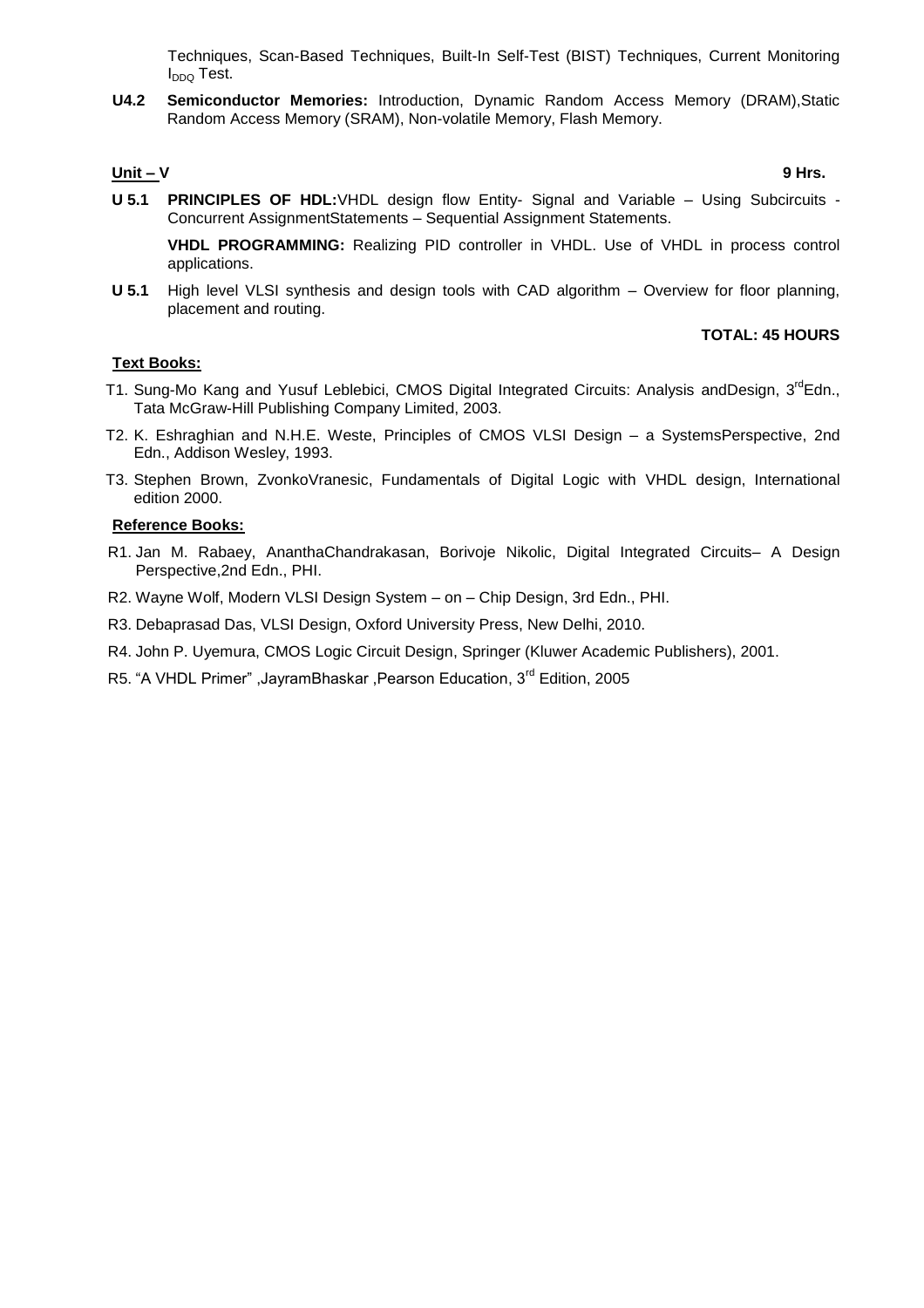## **VLSI DESIGN LABORATORY**

## **Credits:** 01 **Teaching Scheme: -** Laboratory 02 Hrs/Week

**Prerequisites**: Semiconductor Devices and Circuit Laboratory, Digital Electronics Laboratory **Co requisites:** Nil

**Post requisites**: Analog VLSI Design Laboratory.

**Objectives:** The objective of this course is to introduce the students to different CAD tools available for the front end and back end design of various digital circuits with VHDL/Verilog programming needed for VLSI Design.

# **Course Outcome:**<br>
CO1: Design and Si

- Design and Simulation of VHDL codes for different Combinational and sequential circuits Using CAD tools.
- CO2: Synthesize different combinational and sequential circuits using CAD tools.<br>CO3: Extraction of DC and transient response of CMOS logic gates at the transisi
- Extraction of DC and transient response of CMOS logic gates at the transistor level, including mask layout.
- CO4: Practice the experimental skills to solve VLSI design problems.

# **Course Details:**

## **List of Practicals:**

- 1. Design Entry and simulation of combinational logic circuits (8 bit adders, 4 bit multipliers, address decoders, multiplexers), Test bench creation, functional verification, and concepts of concurrent and sequential execution to be highlighted.
- 2. Design Entry and simulation of sequential logic circuits (counters, PRBS generators, accumulators). Test bench creation, functional verification, and concepts of concurrent and sequential execution to be highlighted.
- 3. Synthesis, P&R and Post P&R simulation for all the blocks/codes developed in Expt. No. 1 and No. 2 given above. Concepts of FPGA floor plan, critical path, design gate count, I/O configuration and pin assignment to be taught in this experiment.
- 4. Generation of configuration/fuse files for all the blocks/codes developed as part of Expt.1. and Expt. 2. FPGA devices must be configured and hardware tested for the blocks/codes developed as part of Expt. 1. and Expt. 2. The correctness of the inputs and outputs for each of the blocks must be demonstrated at least on oscilloscopes (logic analyzer preferred).
- 5. Design a schematic and simple layout for CMOS Inverter, parasitic extraction and simulation.
- 6. Design a schematic and simple layout for CMOS NAND gate, parasitic extraction and simulation.
- 7. Design a schematic and simple layout for CMOS NOR gate, parasitic extraction and simulation.
- 8. Design an ALU or a 4-bit Microprocessor with limited instructions.

## **Text Books:**

- T1. "A VHDL Primer", JayaramBhasker, Pearson, 3rd Edition, 2005.
- T2. "VHDL: Programming by examples", Douglas L. Perry, Tata Mcgraw Hill, 4th Edition,
- T3. K. Eshraghian and N.H.E. Weste, *Principles of CMOS VLSI Design – a SystemsPerspective*, 2nd Edn., Addison Wesley, 1993.

## **Reference Books**

R1.Sung-Mo Kang and Yusuf Leblebici, *CMOS Digital Integrated Circuits: Analysis*  andDesign, 3<sup>rd</sup>Edn., Tata McGraw-Hill Publishing Company Limited, 2003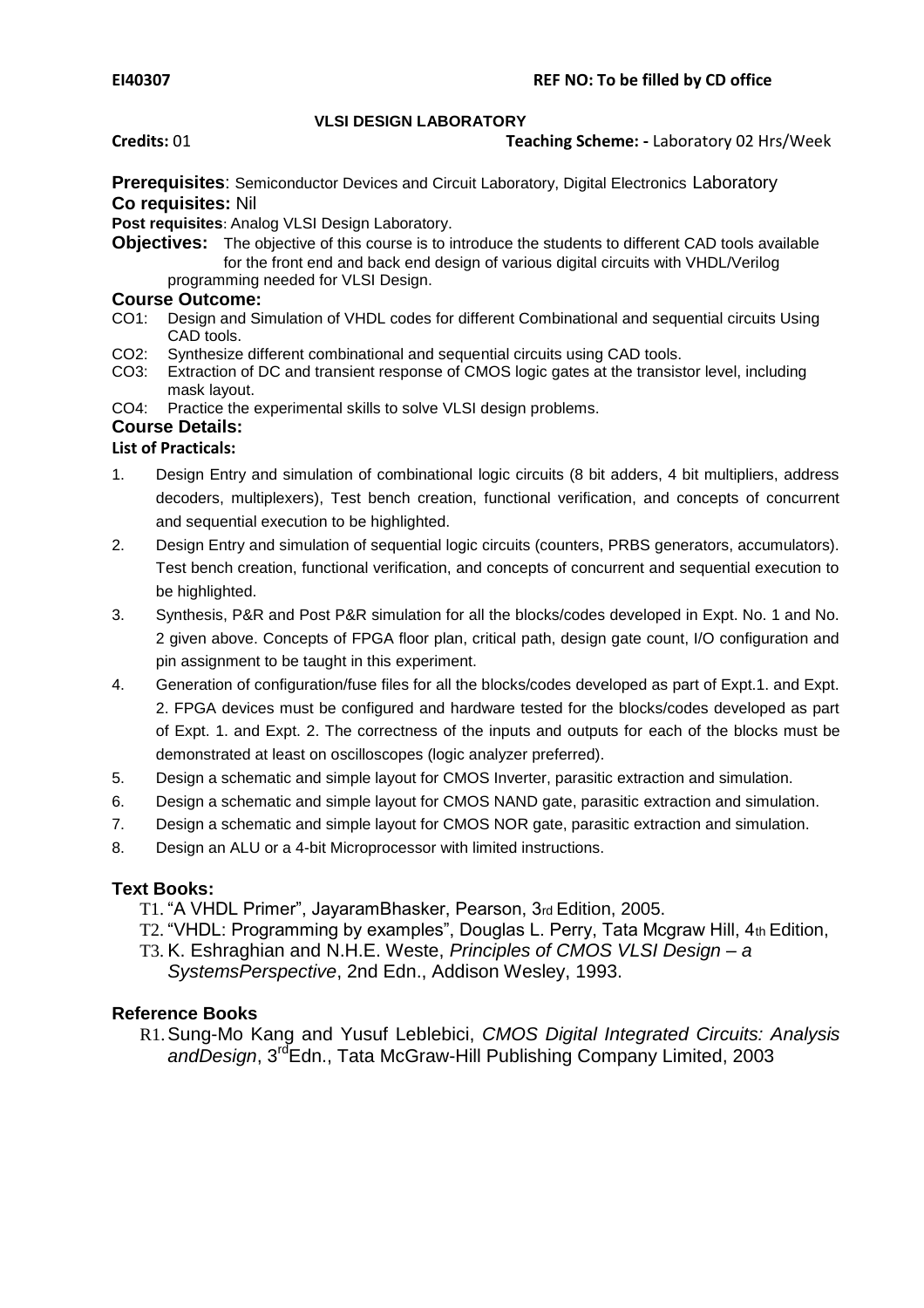| Sub. Code | <b>VLSI DESIGN TUTORIAL</b> | $\mathsf{L}$ | T P C   |  |
|-----------|-----------------------------|--------------|---------|--|
| EI40108   |                             |              | 0 1 0 1 |  |
|           |                             |              |         |  |

| <b>Credits:</b>       | 01 | Teaching Scheme: - Theory 01Hr/Week                                                                                |
|-----------------------|----|--------------------------------------------------------------------------------------------------------------------|
| <b>Prerequisites:</b> |    | Semiconductor Devices & Circuits, Digital Electronics.                                                             |
| Co-requisites:        |    | Nil                                                                                                                |
| Post-requisites:      |    | Analog VLSI Design                                                                                                 |
| Objective:            |    | To understand the basic fundamentals of CMOS IC Fabrication and VLSI Design<br>methods in digital backend aspects. |
| Course Outcomps:      |    |                                                                                                                    |

- **Course Outcomes:**
- **CO1:** Demonstrate the concepts of VLSI Design methods, styles and flow to design the digital integrated circuits.
- **CO2:** Describe the principle of MOS System and CMOS Static Characteristics.
- **CO3:** Discuss the analysis and logic behavior of combinational and sequential logic circuits using CMOS in VLSI design perspective.
- **CO4:** Outline the concept and techniques for dynamic logic circuits and testings.
- **CO5:** To enhance the knowledge of HDL programming for hardware-software co-design.

## **Tutorial Details:**

- Tutorial-1: VLSI design styles using FPGA and CPLD.
- Tutorial-2: CMOS fabrication process using well and LOCOS method.
- Tutorial-3: MOSFET small-geometry effects and CMOS latch-up.
- Tutorial-4: MOS inverter with resistive-load inverter.
- Tutorial-5: MOS inverter With n-type MOSFET load.
- Tutorial-6: Design of CMOS inverter.
- Tutorial-7: CMOS transmission gate.
- Tutorial-8: CMOS D-latch and edge-triggered flip-flop.
- Tutorial-9: Dynamic CMOS circuit Techniques.
- Tutorial-10: High performance dynamic circuits.
- Tutorial-11: VHDL design example using sequential assignment statements.
- Tutorial-12: Examples for process control application using VHDL.

## **Text – Books:**

- T1. Sung-Mo Kang and Yusuf Leblebici, CMOS Digital Integrated Circuits: Analysis andDesign, 3<sup>rd</sup> Edn., Tata McGraw-Hill Publishing Company Limited, 2003.
- T2. K. Eshraghian and N.H.E. Weste, Principles of CMOS VLSI Design a SystemsPerspective, 2nd Edn., Addison Wesley, 1993.
- T3. Stephen Brown, Zvonko Vranesic, Fundamentals of Digital Logic with VHDL design, International edition 2000.

## **Reference Books:**

- R1. Jan M. Rabaey, Anantha Chandrakasan, Borivoje Nikolic, Digital Integrated Circuits– A Design Perspective,2nd Edn., PHI.
- R2. Wayne Wolf, Modern VLSI Design System on Chip Design, 3rd Edn., PHI.
- R3. Debaprasad Das, VLSI Design, Oxford University Press, New Delhi, 2010.
- R4. John P. Uyemura, CMOS Logic Circuit Design, Springer (Kluwer Academic Publishers), 2001.
- R5. "A VHDL Primer", Jayram Bhaskar , Pearson Education, 3<sup>rd</sup> Edition, 2005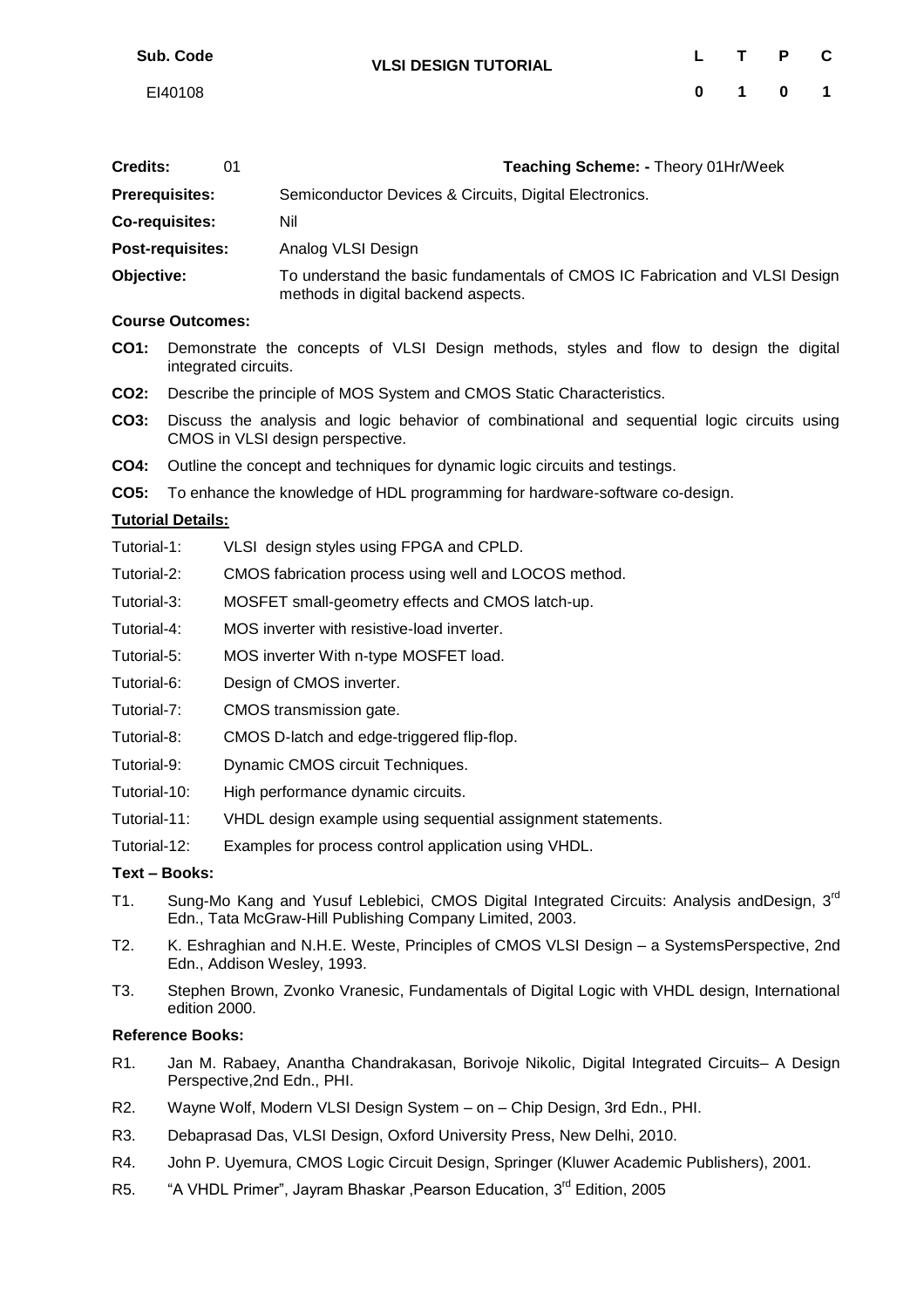# **Credits:** 3 **Teaching Scheme: -** Theory 3 Hrs/Week

# **Prerequisites**:

**Sub. Code** CS43162

- 1. Computer Programming
- 2. Knowledge of Data Structures

# **Objectives:**

To introduce database systems and learn the techniques of data modelling, database design, data retrieval and database management.

# **Course Outcomes:**

# **Upon completion of the course, graduates will be able to –**

- **CO1:** Differentiate the database concepts from conventional file storage system and describe DBMS architecture, relational, hierarchical and network database models
- **CO2:** Be able to analyze application data using E-R modeling and describe the logical and physical database designs.
- **CO3:** Learn relational algebra, calculus and apply structured query language (SQL) for database definition and manipulation.
- **CO4:** Demonstrate an understanding of normalization theory and apply such knowledge to the normalization of a database.
- **CO5:** Use transaction management systems and recover methods

## **Course Details:**

**Unit – I (7 Hrs)** 

# **Introduction to DBMS and ER Data Model**

## **U1.1**

Data Storage: File processing system, Disadvantages; DBMS: Need of DBMS, Terms: Data, Database, Metadata, Data Dictionary, Database System, Database Management System, Data Abstraction, Data Independence, System Architecture of DBMS, Data Model: Definition, ER and Relational Data Model, Object Oriented, Object Relational Models; ER Model: Entity, Entity Set, Attributes, Primary Key, Relationship, Types and Attributes of Relationship, Role, Cardinality Ratio, Participation Constraint, Weak Entity Set, EER Features.

# **U1.2**

**Self Study:** Hierarchical and Network Data Models, Comparison of Different Data Models, Selection as 1. Entity Vs Attribute, 2. Entity Vs Relationship, 3. Binary Vs Ternary Relationship, Tools for Designing ER Model, Introduction of Popularly used Relational

# **Unit – II (7 Hrs)**

## **Relational Data Model.**

# **U2.1**

Relational Data Model: Terms: Relation, Schema, Attributes, Tuples, Domains, Relation Degree (or Arity) and Cardinality, Relation Intention and Extension, Super Key, Candidate Key, Primary Key and Foreign Key, Relational Model Constraints, Schema Diagram, ER to Relation Mapping, Detailed storage architecture, Magnetic disk RAID Storage Access, File & Record Organization Indexing and order indices (B, B+ Tree).

# **U2.2**

**DATABASE MANAGEMENT SYSTEMS <sup>L</sup> <sup>T</sup> <sup>P</sup> <sup>C</sup> 3 0 0 3**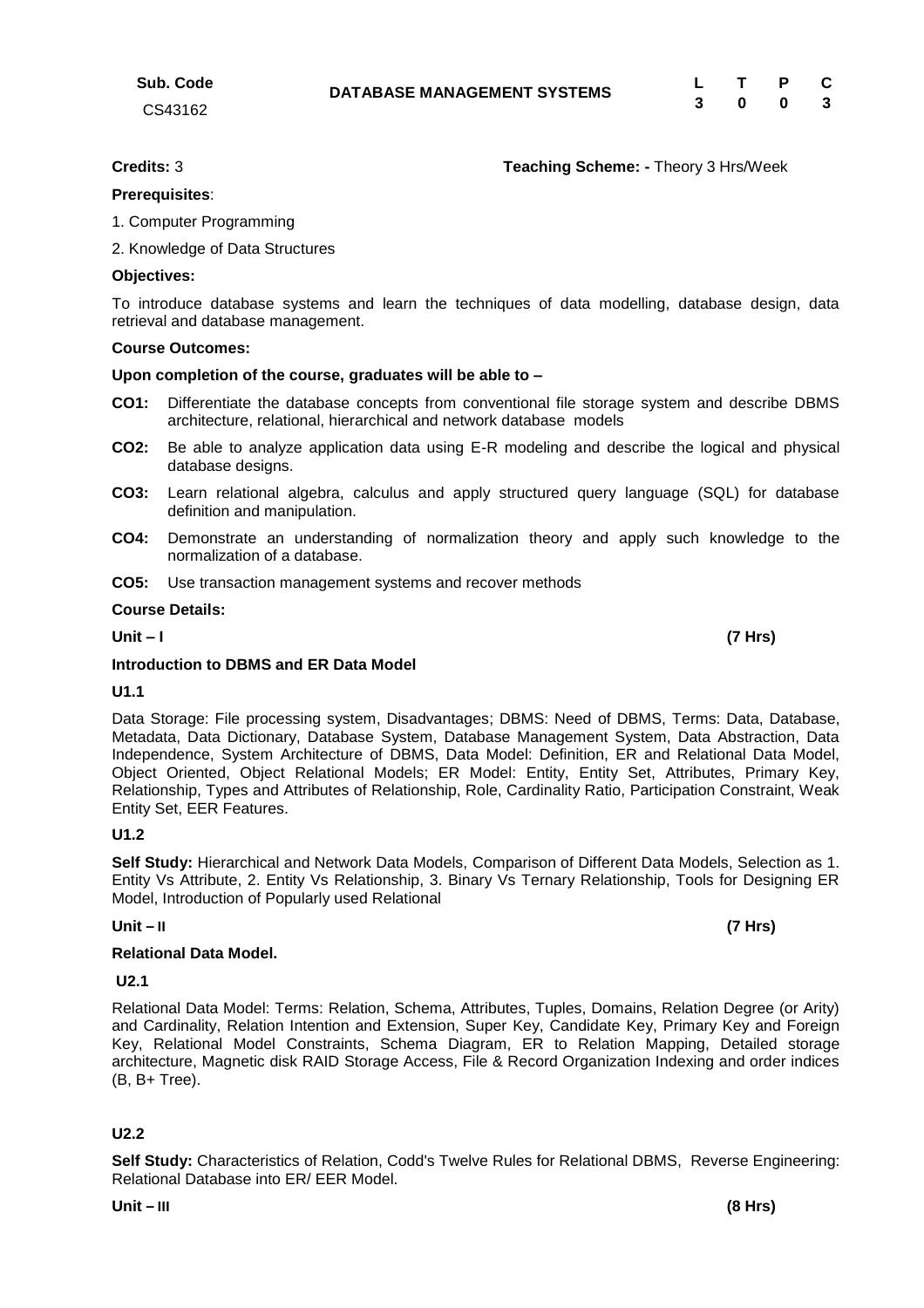# **Relational Algebra and Relational Calculus**

## **U3.1**

Relational Algebra and its Operations: Set Theoretic Operators (Union, Intersection, Cartesian product, Division), Relational Algebra operators (Projection, Selection, Join, Rename

Relational Calculus: TRC, DRC

Database Language: SQL (DDL, DML, DCL), QBE

## **U3.2**

**Self study:** Case study Using PL/SQL, DB functions (Date, Timestamp), Cursors

## **Normalization**

**U4.1**

Normalization: Anomalies of un-Normalized Relation, Need of Normalization, Pros and Cons of Normalization, Functional Dependency: Trivial, Full, Partial, Transitive, Multivalued, Join, Inclusion Dependency, Dependency Diagram, Inference Rules for Functional Dependencies, Closure of Functional Dependencies, Algorithms to find: 1. Candidate Key, 2. Closure of Attribute Set, 3. Minimal Cover of Functional Dependencies, Normal Forms: Checking of Lossless Join Decomposition and Dependency Preservation, Normal Forms: 1NF, 2NF, 3NF, BCNF, 4NF.

## **U4.2**

**Self study:** Normal Forms: 5NF and DKNF, Normalization at Conceptual Level.

**Unit – V (7 Hrs)**

## **Transaction Management**

**U5.1**

**Complexity Theory:** Transaction: Concept, ACID properties, Transaction States; Schedule: Definition, Types of Schedule, Serializability, Conflict and View Serializability, Precedence Graph, Recoverable Schedule, Cascade less Schedule, Deadlock, Concurrency Control Protocols: Lock Based, Timestamp Based Protocol, Recovery System: Log based Recovery, Checkpoint, Shadow paging.

## **U5.2**

**Self study:** Tree and Multi version Protocol for Concurrency Control, ARIES Recovery Technique, Deadlock Handling.

**Note:** Five assignments to be given to the students on self study, comprising of one assignment from each unit.

## **Text Books**

T1. "Database System Concepts", Silberschatz, Korth, Sudarshan, McGraw HillInternational Edition, ISBN- 0-07-228363-7, 4th Edition.

T2. "Fundamentals of Database Systems", Elmasri and Navathe, Pearson Education,ISBN 81- 297-0228-2, 4th Edition.

## **Reference Books**

R1. "Database Systems", Thomas Connolly and Carolyn Begg, Pearson Education,ISBN 81- 7808- 861-4, 3rd Edition.

R2. "Database Management Systems", Ramakrishnan and Gehrke, McGraw-HillInternational Edition, ISBN 0-07-115110-9, 3rd Edition.

R3. An introduction to Database System – Bipin Desai, Galgotia Publications

**Unit – IV (7Hours)**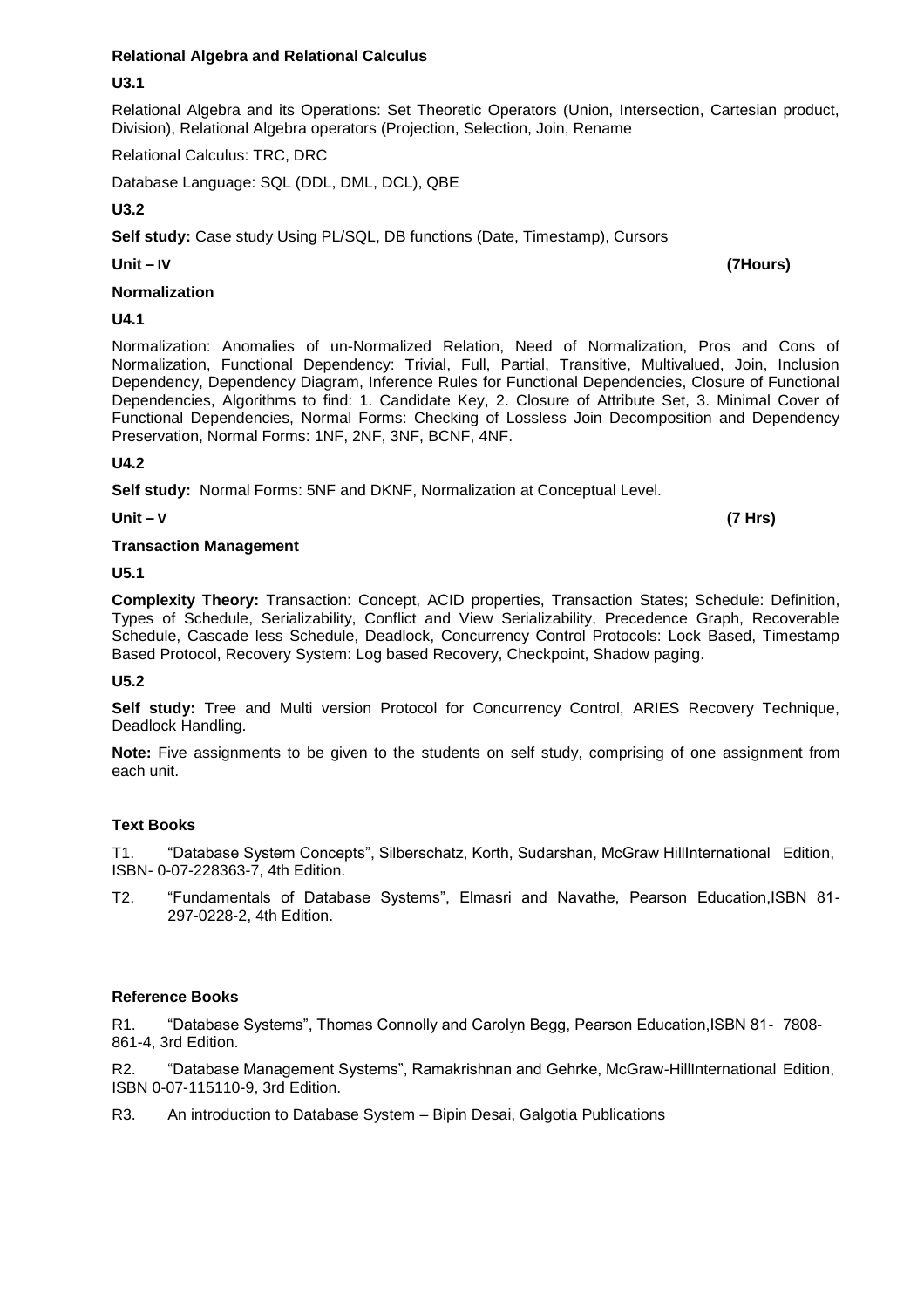## **Credits: 1 Teaching Scheme: -** Practical 2 Hrs/Week

# **Prerequisites**:

- 1. Computer Programming
- 2. Knowledge of Data Structures

**Objectives:** To implement queries by using Structured Query Language.

## **Upon completion of the course, graduates will be able to –**

- CO1: Apply the concept for database design, create database, and develop queries
- CO2: Implement different database programs using procedures, function, and cursor.
- CO3: Implement database features such as triggers, packages etc.
- CO4: Implement ODBC/JDBC connectivity with programming languages and write programs to store and retrieve data by using queries.
- CO5: Use transaction management systems and recovery methods.

## **Course Details:**

# **List of Practical:**

## **Experiment No.1:**

Use of DDL commands.

## **Experiment No.2:**

Use DML commands.

## **Experiment No.3:**

Use of DQL commands.

## **Experiment No. 4:**

Programs using Relational Operators such as JOIN, PROJECT etc

## **Experiment No.5**. .

Programs using PL/SQL.

## **Experiment No.6:**

Programs on Database Triggers.

## **Experiment No.7:**

Programs on Packages.

## **Experiment No.8:**.

Development of an example program using Check Point Technique

## **Experiment No.9:**

Development of an example Concurrent Program and Serialization using Locking Protocol.

## **Experiment No.10:**

Development of a JAVA program with JDBC.

## **Text-Books:**

- T1. "Oracle 8i-PL/SQL programming", SCOTT Urman, TMH-2000
- T2. "ORACLE 10g Lab Guide", Rob, Coronel & Crockett, International Edition
- T3. "The Programming Language Of Oracle", IVAN BAYROSS, BPB Publication, Edition, Year of Publication.

## **Reference Books**

R1. "Oracle 9i-the Complete Reference", Loney, TMH-2000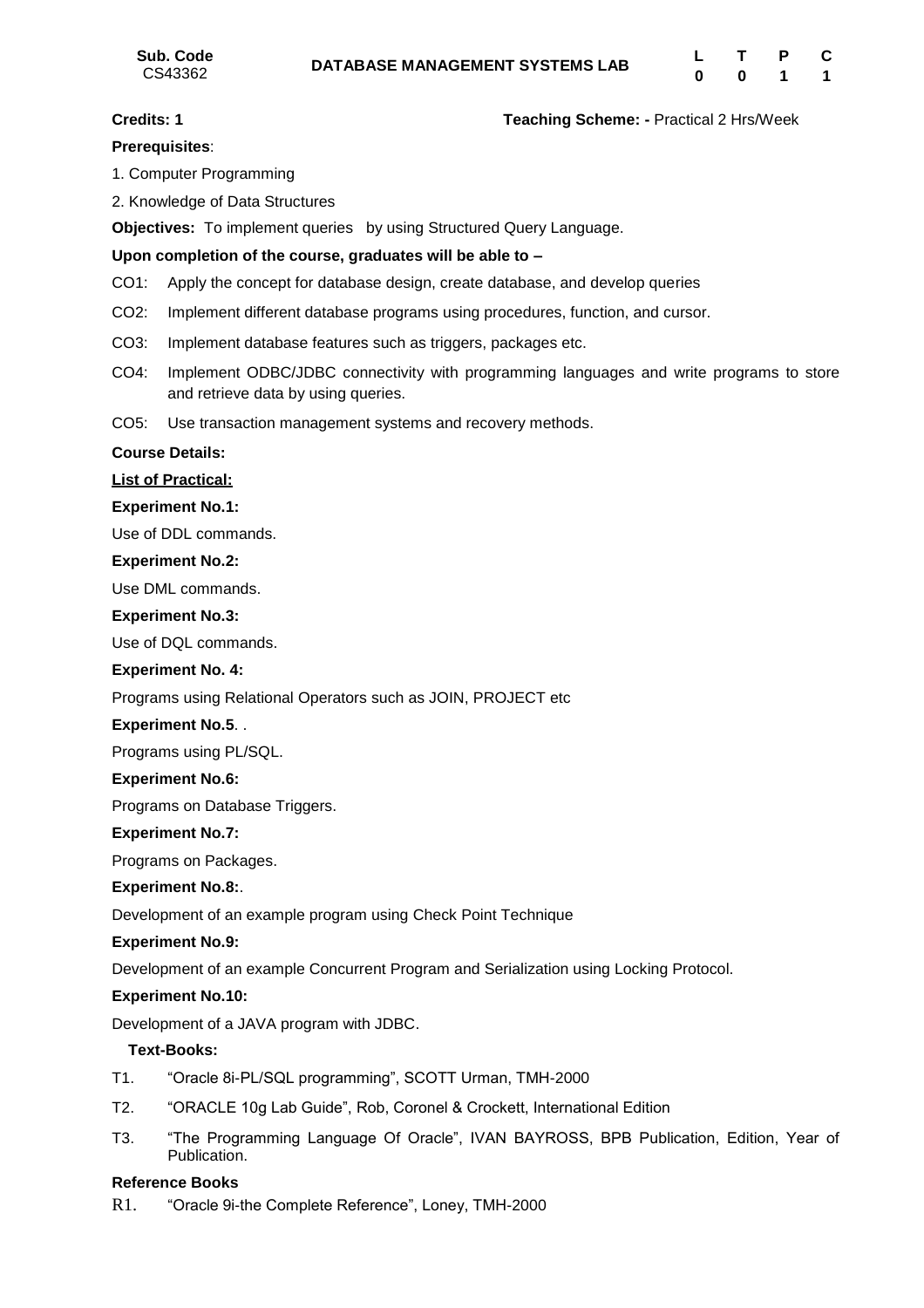| Sub. Code | <b>POWER ELECTRONICS</b> | L T P C |  |  |
|-----------|--------------------------|---------|--|--|
| EE43107   |                          | 3 0 0 3 |  |  |

## **Credits:** 03 **Teaching Scheme: -** Theory 03Hrs/Week

**Prerequisites**: Basic knowledge of Electrical circuit theory, semiconductor devices

## **Course Objectives:**

To introduce students the basic theory of power semiconductor devices and passive components, their practical application in power electronics. In this course students will also familiarize with the operational principle of AC-DC, DC-DC, DC-AC conversion circuits and their applications. The course also provides the basis for further study of power electronics circuits, converters and systems.

## **Course Outcome:**

At the end of the Course, the students will be able to

- **CO1:** Understand basic operation of various power semiconductor devices, switching circuits and its protection.
- **CO2:** Analyze and design an AC/DC rectifier circuit.
- **CO3:** Analyze and design DC/DC converter circuits and understanding the operation of dual converter.
- **CO4:** Understandand gain the ability to analyze DC/AC inverter circuits and its control.
- **CO5:** Learn about AC/AC converter design and its control

## **Course Details:**

**Unit – I** 

## **Power semiconductor devices 8Hrs**

- **U1.1.** Power semiconductor devices and their characteristics- Thyristor family: SCR,TRIAC, GTO, and Transistor Family: BJT, IGBT, and MOSFET. Protection of Devices: SCR, power BJT, IGBT and power MOSFET, Triggering Methods of SCR: UJT and R-C triggering scheme, cosine triggering scheme
- **U1.2.** Power diodes, RCT, MCT. Isolation of gate and base drive, dv/dt& di/dt limitation of transistor

## **Unit – II**

## **AC to DC converter 7 Hrs**

- **U2.1.** Uncontrolled Diode rectifier : Single phase half wave and full wave rectifiers with R,R-L and R-L-E load, 3 phase bridge rectifier with R, R-L and R-L-E load. Controlled rectifiers : Principle of phase controlled converter operation, single phase full converter with R, R-L and R-L-E load, 3 phase full converter with R, R-L and R-L-E load, single phase semi converter and 3 phase semi converter with R, R-L and R-L-E load
- **U2.2.** Single phase PWM rectifier, Three phase PWM rectifier.

## **Unit – III**

# **DC to DC converter & Dual converter 7 Hrs**

- **U3.1.** Classification of DC to DC converter: First quadrant, second quadrant, first and second quadrant, third and fourth quadrant, fourth quadrant converter, single phase Dual converter: circulating current and non-circulating current converter
- **U3.2.** Introduction of switching mode regulators, Isolated converters

## **Unit – IV**

## **DC to AC converter 7Hrs** Inverters:

PWM inverters, Single phase Bridge Inverters, 3-Phase Inverters-180 deg. conduction, 120 deg. conduction. Voltage control of 3-Phase Inverters, Current Source Inverter.

**U4.1.** Space vector modulation techniques, Introduction of resonant converters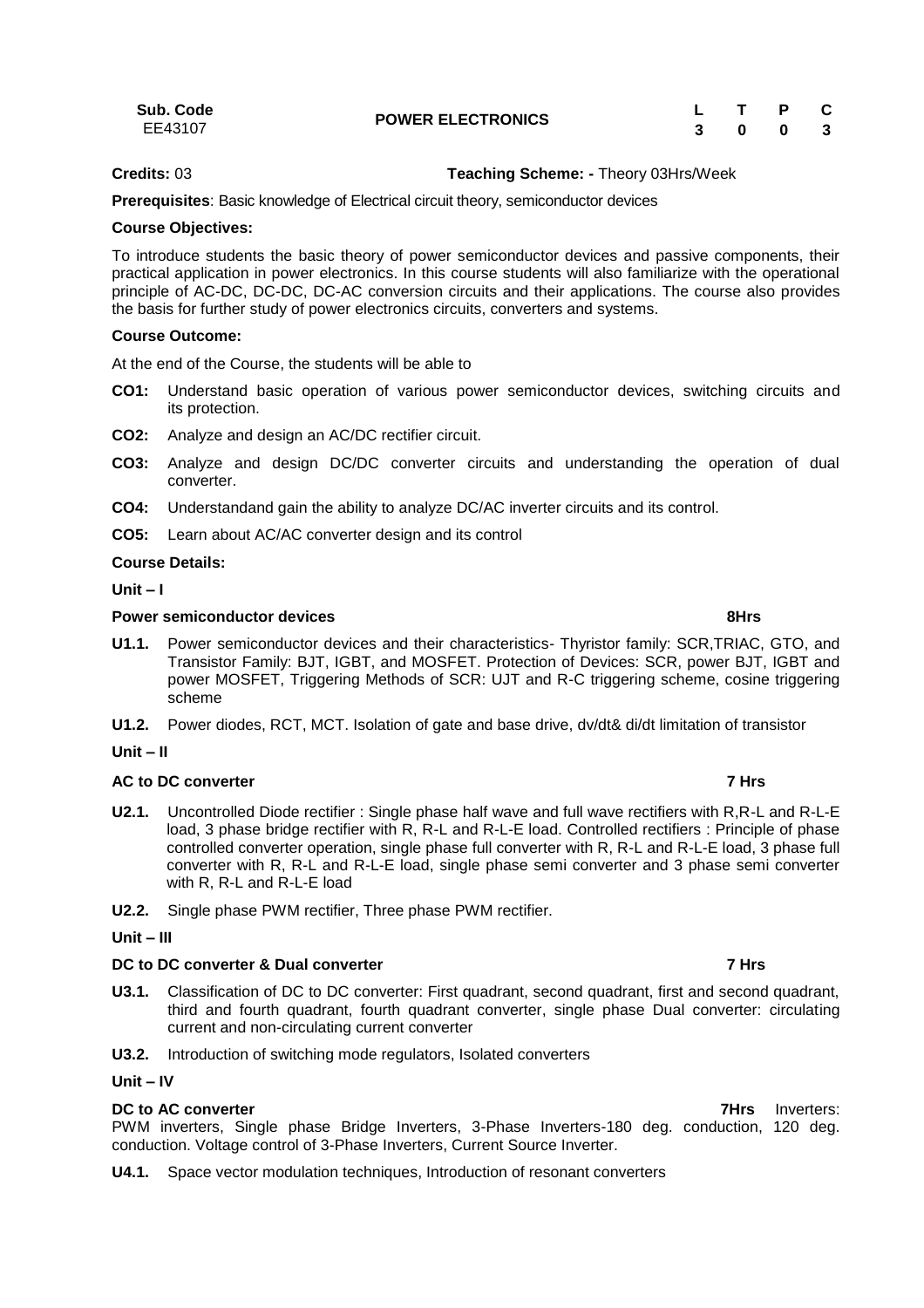## **Unit – V**

## **AC –AC converter 7 Hrs**

- **U5.1.** AC voltage controller with R and R-L load, single phase cycloconverters: step up and step down type
- **U5.2.** Ac-voltage controllers with PWM control, Application of AC-AC converters

**Note:** Five assignments to be given to the students, each comprises of one assignment from each unit (U1.1, U2.1, U3.1, U4.1, U5.1) and one from self study (U1.2, U2.2, U3.2, U4.2, U5.2)

# **TOTAL: 36 HOURS**

# **Text-Books:**

- T1. "Power Electronics: Circuits, Devices and Applications", M.H. Rashid,Pearson Education, PHI Third edition, New Delhi 2004.
- T2. "Elements of Power Electronics", Philip T.Krein,Oxford University Press, 2004 Edition.
- T3. "Power Electronics", Cyril W.Lander, Third Edition McGraw hill-1993

## **Reference Books**

- R1. "Power Electronics", P.S.Bimbra,Khanna Publishers, Third Edition 2003
- R2. "Power Electronics: Converters, Applications and Design", Ned Mohan, Tore.M.Undeland, William.P.Robbins,John Wiley and sons, third edition, 2003
- R3. "Power Electronics for Technology", Ashfaq Ahmed, Pearson Education, Indian reprint, 2003.
- R4. Open Source material: [www.nptel.ac.in,](http://www.nptel.ac.in/) [www.ocw.mit.edu](http://www.ocw.mit.edu/)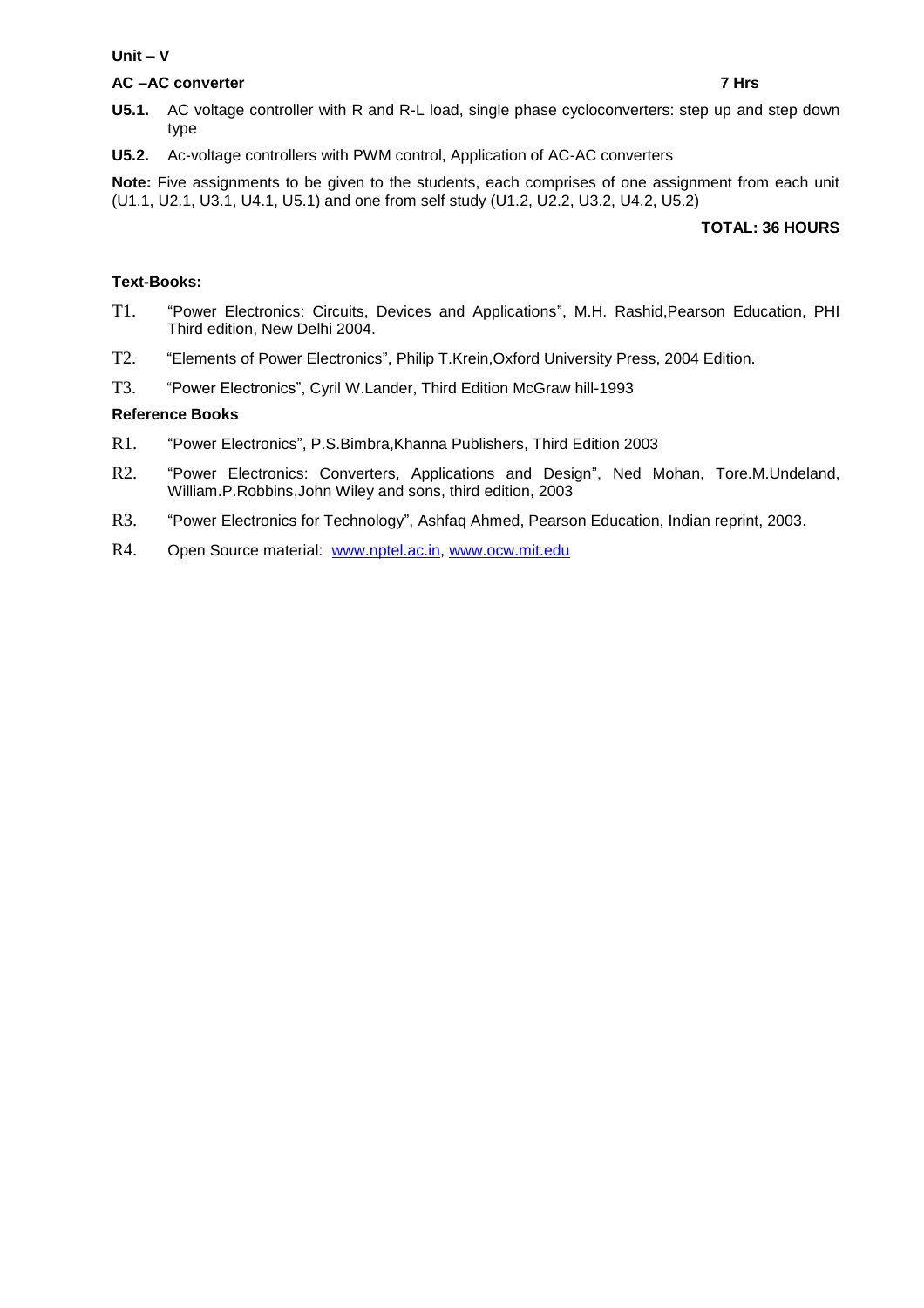# **Credits:** 01 **Teaching Scheme: -** Laboratory 02Hrs/Week

**Prerequisites**: Basic knowledge of physics and mathematics at 10+2 level

## **Course Objectives:**

This is a unique opportunity where the student willlearn to design and build power electronic circuits are the backbone of every modern convenience. It gives a whole idea of designing firing circuits for the power electronic devices which can be further useful for simulation based laboratory. In this course student will also familiarize with the operational principle of AC-DC, AC-AC, DC-AC converter circuits.

## **Course Outcome:**

At the end of the Course, the students will be able to

- **CO1:** Understand basic switchingcharacteristics of power semiconductor devices and its triggering methods.
- **CO2:** Analyze and design single phaseuncontrolled and controlled AC/DC rectifier circuit.
- **CO3:** Analyze and design three phase full controlled and semi controlled AC/DC rectifier circuit.
- **CO4:** Understand and gain the ability to analyze DC/AC inverter circuits and its control.
- **CO5:** Learn about AC/AC converter design and its control

## **Course Details:**

Select any 10 experiments from the list of 15 experiments

## **List ofExperiment:**

| <b>Experiment-1.</b>  | Study of the V-I characteristics of SCR and TRIAC.                                                           |           |    |
|-----------------------|--------------------------------------------------------------------------------------------------------------|-----------|----|
| <b>Experiment-2.</b>  | Study of the V-I characteristics of MOSFET and UJT.                                                          |           |    |
| Experiment-3.         | Study of the synchronized UJT triggering circuit                                                             |           |    |
| <b>Experiment-4.</b>  | Study of the cosine controlled triggering method.                                                            |           |    |
| <b>Experiment-5.</b>  | Study of the RC triggering method and digital firing circuit                                                 |           |    |
| Experiment-6.         | Study of the single phase half wave & full wave uncontrolled rectifier circuit<br>with R and R-L load.       |           |    |
| Experiment-7.         | Study of the three phase half wave & full wave uncontrolled rectifier circuit<br>and R-L load.               | with      | R. |
| Experiment-8.         | Study of the single phase half wave controlled rectifier & semi controlled<br>circuits with R and R-L load.  | rectifier |    |
| Experiment-9.         | Study of the single phase full wave controlled rectifier circuit with R and R-L<br>(midpoint & bridge type). | load      |    |
| Experiment-10.        | Study of the three phase controlled rectifier circuit with R and R-L load (full & semi<br>converter).        |           |    |
| Experiment-11.        | Study the performance of single phase AC voltage controller with R and R-L                                   | load.     |    |
| Experiment-12.        | Study the performance of single phase PWM voltage source inverter.                                           |           |    |
| Experiment-13.        | Study the performance of three phase PWM voltage source inverter.                                            |           |    |
| <b>Experiment-14.</b> | Study the performance of single phase series inverter.                                                       |           |    |
| Experiment-15.        | Study of switched mode power converters.                                                                     |           |    |
| <b>Text-Books:</b>    |                                                                                                              |           |    |

- T1. "Power Electronics: Circuits, Devices and Applications", M.H. Rashid,Pearson Education, PHI Third edition, New Delhi 2004.
- T2. "Elements of Power Electronics", Philip T.Krein,Oxford University Press, 2004 Edition.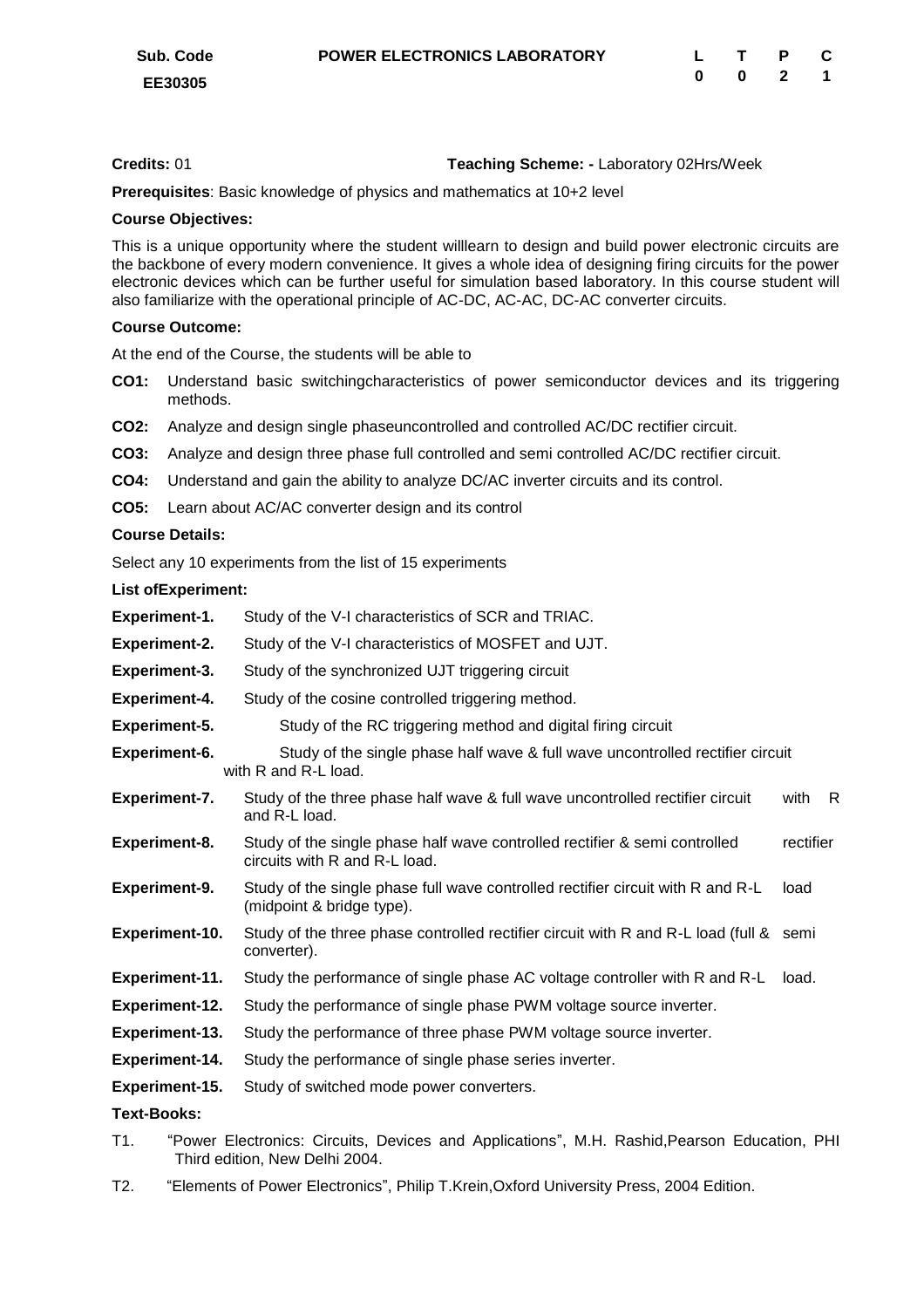T3. "Power Electronics", Cyril W.Lander, Third Edition McGraw hill-1993

## **Reference Books**

- R1. "Power Electronics", P.S.Bimbra,Khanna Publishers, Third Edition 2003
- R2. "Power Electronics: Converters, Applications and Design", Ned Mohan, Tore.M.Undeland, William.P.Robbins,John Wiley and sons, third edition, 2003
- R3. "Power Electronics for Technology", Ashfaq Ahmed, Pearson Education, Indian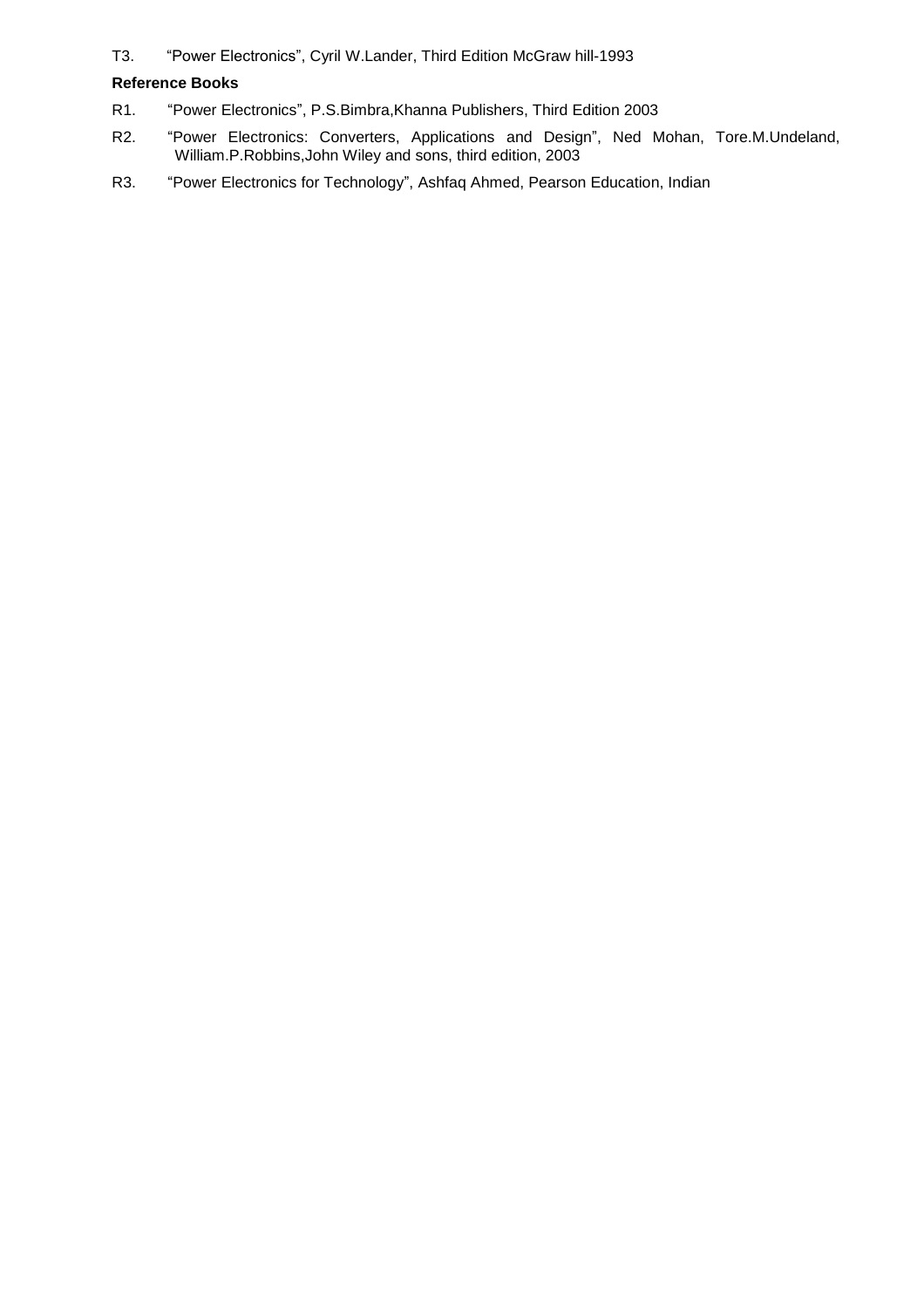# **EE30113**

# **CONTROL SYSTEM ENGINEERING – II**

# **Prerequisites**:Control Systems

# **Course Objectives:**

The students will be able to understand the fundamentals of Discrete-Time Control Systems. The student will have the idea design State model of linear control systems. Further the student will be exposed to the concepts of Non-linearity

## **Course Details:**

## **Unit1: Discrete Time Control Systems (8 Hrs)**

- **U1.1.** Introduction: Concepts of State, State Variables and State Model (of continuous time systems): State Model of Linear Systems, State Model for Single-Input-Single-Output Linear Systems, and Linearization of the State Equation. State Models for Linear Continuous – Time Systems: State-Space Representation Using Physical Variables, State – space Representation Using Phase Variables, Phase variable formulations for transfer function with poles and zeros, State – space Representation using Canonical Variables, Derivation of Transfer Function for State
- **U1.2.** Eigen values and Eigenvectors

## **Unit2: Digital Control Devices & Algorithms (8 Hrs)**

- **U2.1.** Diagonalization: Eigen values and Eigenvectors Generalized Eigenvectors. Solution of State Equations: Properties of the State Transition Matrix, Computation of State Transition Matrix, Computation by Techniques Based on the Cayley-Hamilton Theorem, Sylvester"s Expansion theorem. Concepts of Controllability and Observability: Pole Placement by State Feedback.
- **U2.2.** Design of state observer.

## **Unit3: Control System Analysis using State Variable Methods (8 Hrs)**

- **U3.1.** Introduction: Discrete Time Control Systems and Continuous Time Control Systems, Sampling Process .Digital Control Systems: Sample and Hold, Analog to digital conversion, Digital to analog conversion. The Z-transform: Discrete-Time Signals, the Z-transform, Z-transform of Elementary functions, Important properties and Theorems of the Z-transform. The inverse Z transform-Transform method for solving Difference Equations. Z-Plane Analysis of Discrete Time Control Systems.
- **U3.2.** Examples of Pulse Transfer function of open loop and closed loop systems

## **Unit4: State Variable Analysis of Digital Control Systems (8 Hrs)**

**U4.1.** Z-Plane Analysis of Discrete Time Control Systems: Impulse sampling & Data Hold, Reconstruction of Original signals from sampled signals: Sampling theorem, folding, aliasing. Pulse Transfer function: Starred Laplace Transform of the signal involving Both ordinary and starred Laplace Transforms; General procedures for obtaining pulse Transfer functions, Pulse Transfer function of open loop and closed loop systems. Mapping between the s-plane and the zplane, Stability analysis of closed loop systems in the z-plane: Stability analysis by use of the Bilinear Transformation and Routh stability criterion.

## **U4.2.** Jury stability test.

## **Unit5: Nonlinear Control Systems Analysis (8 Hrs)**

- **U5.1.** Introduction: Behavior of Non linear Systems(Jump Phenomenon, Frequency Entrainment etc), Freq. Investigation of nonlinear systems. Common Physical Non Linearities: Saturation, Friction, Backlash, Relay, Multivariable Nonlinearity. The Phase Plane Method: Basic Concepts, Singular Points: Nodal Point, Saddle Point, Focus Point, Centre or Vortex Point, Stability of Non Linear Systems: Limit Cycles, Construction of Phase Trajectories by Isoclines Method. Derivation of Describing Functions for Ideal Relay, Ideal Saturation. Second Method of Lypnove stability test for linear system.
- **U5.2.** Liapnove stability test for non linear system.

**Note:** Five assignments to be given to the students, each comprises of one assignment from each unit (U1.1, U2.1, U3.1, U4.1, U5.1) and one from self study (U1.2, U2.2, U3.2, U4.2, U5.2)

## **Course Outcome:**

## **Credits:**3 **Teaching Scheme: -** Theory 03Hrs/Week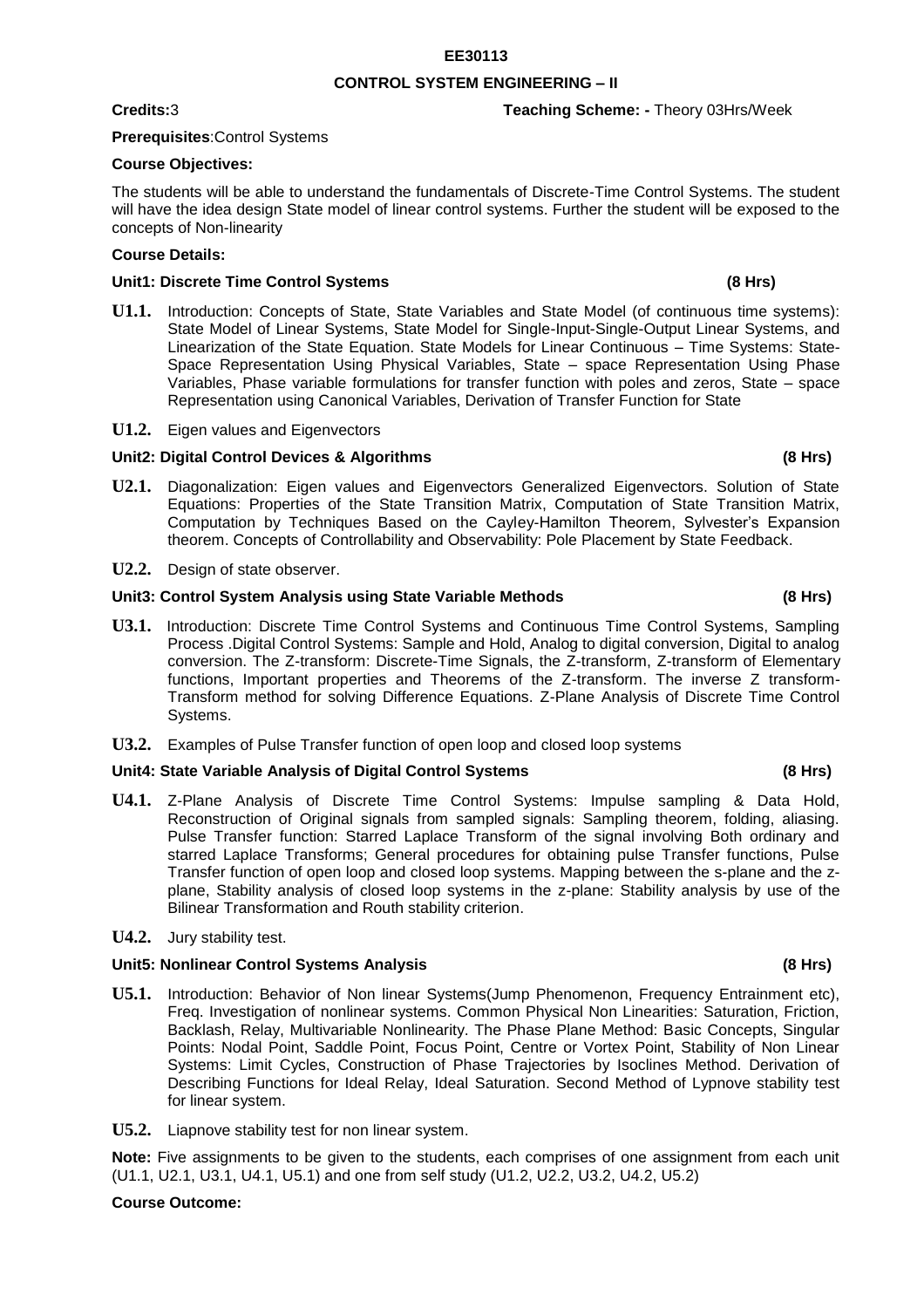At the end of the Course, the students will be able to

- **CO-1.** Ability to analyse Discrete –Time control systems.
- **CO-2.**Ability to learn Z-Transform.
- **CO-3.** To gain a working knowledge of the basic linear system design techniques in control systems in order to enable students to deal with real-life applications.
- **CO-4.** To gain a working knowledge of the basic nonlinearities in control systems in order to enable students to deal with real-life applications.
- **CO-5.** Ability to identify and design a control system satisfying requirements..

## **TextBooks:**

- T4. "Digital Control and State Variable Methods", M. Gopal, McGraw Hill, 4<sup>th</sup> Edition (2012).
- T5. "Discrete-Time Control System", K. Ogata, PHI, 2nd Edition (2009).

## **ReferenceBooks**

- R5. "Modern Control Systems", K. Ogata,PHI, 5 Th Edition (2010).
- R6. "Modern Control Systems", Richard C. Dorf. And Robert, H. Bishop, Pearson Publication, 11<sup>Th</sup> Edition (2008).
- R7. "Control Systems Engineering", Norman S.Nise,Wiley India (P) Ltd, 4 ThEdition (2008).
- R8. Open Source material: [www.nptel.ac.in,](http://www.nptel.ac.in/) [www.ocw.mit.edu](http://www.ocw.mit.edu/)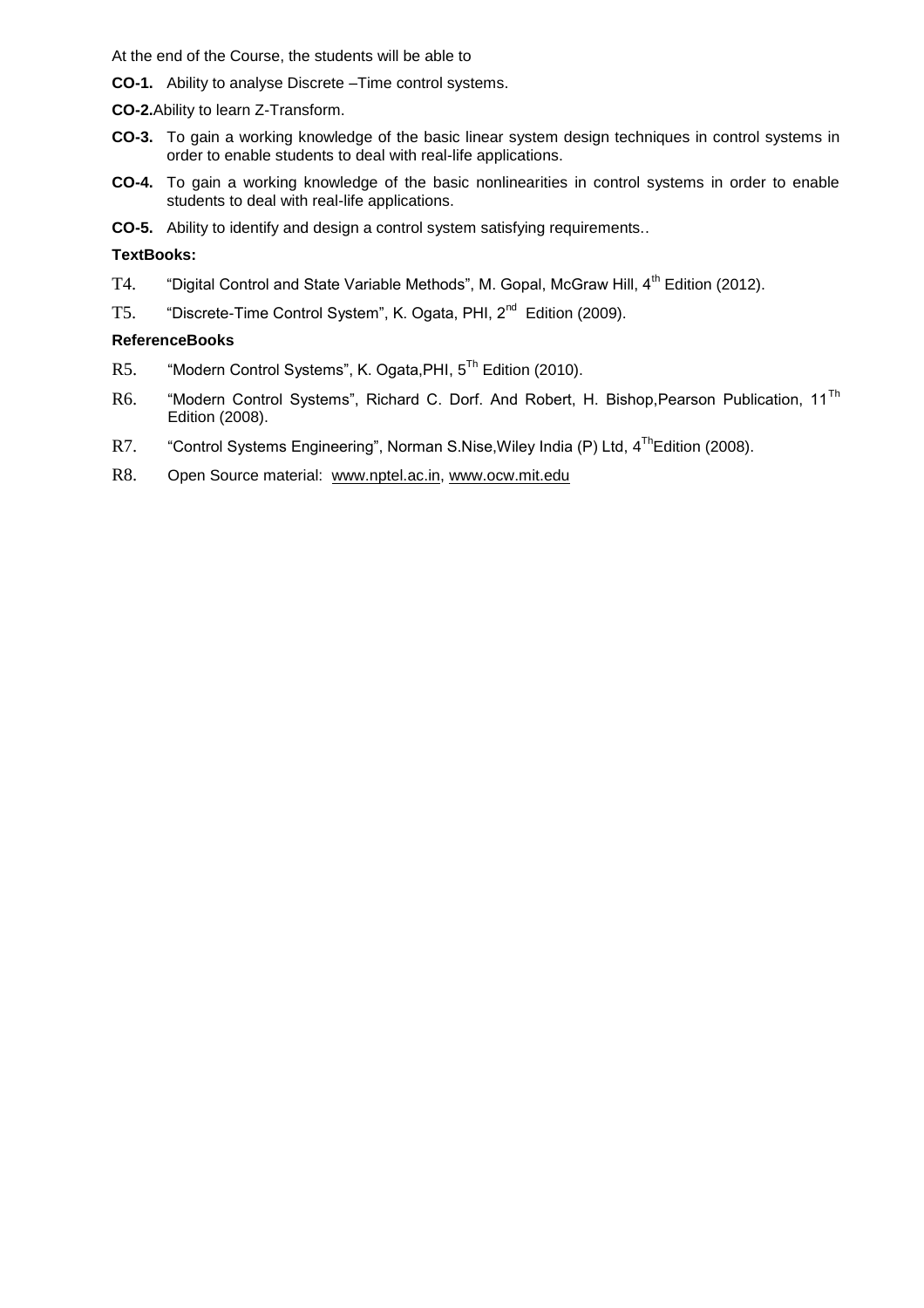## **CS20105**

# **DATA COMMUNICATION & COMPUTER NETWORKS**

## **Prerequisites**:

- 1. Computer Programming
- 2. Fundamentals of Computers

## **Objectives:**

- 1. To understand the fundamental principles of Data communication and Computer Networking.
- 2. To get an exposure on standard OSI and TCP/IP layers and protocols.

## **Unit-1: Data Communication Fundamentals [8 Hrs]** [8 Hrs]

**U1.1** Overview of Data Communications, Fundamentals of Network, Network Topologies, Services, Standardization, Reference Models: OSI Model, TCP/IP Model.

Physical Layer: Analog and Digital Signals, Data Rate Limits, Transmission Impairment, More about signals.

Digital Transmission: Line coding, Sampling, Transmission modes.

## **U1.2 Self Study:** Block Coding

## Unit-2: Modulation and Switching Techniques **[8 Hrs]** [8 Hrs]

- **U2.1** Analog Transmission: Modulation of Digital Data, Modulation of Analog signals. Multiplexing: FDM, WDM, TDM, Transmission Media: Guided Media, Unguided Media, Circuit Switching and Packet Switching.
- **U2.2 Self Study:** Telephone Network

## **Unit-3: Data Link Layer [8 Hrs]**

**U3.1** Error Detection and Correction: Types of Errors, Detection, Error Correction.

Data Link Control and Protocols: Flow and Error Control, Stop-and-wait ARQ, Go-Back-N ARQ, Selective Repeat ARQ, HDLC, PPP.

Multiple Accesses: Random Access, Controlled Access, Channelization.

Local area Network: Standard Ethernet, Wireless LANs: IEEE 802.11.

**U3.2 Self Study:** Bluetooth, Virtual circuits: Frame Relay and ATM.

# Unit-4: Network and Transport Layer: *CONDER 1999 [6 Hrs]* [6 Hrs]

- **U4.1** Host to Host Delivery: Internetworking, Addressing and Routing, Network Layer Protocols: ARP, IPV4, ICMP, IPV6, Transport Layer: Process to Process Delivery: UDP, TCP, Congestion Control. Routing Protocols: AODV, DSDV, DSR
- **U4.2 Self Study:** Quality of service.

## **Unit-5: Application Layer: [6 Hrs]**

- **U5.1** Client Server Model, Socket Interface, Domain Name System (DNS): Electronic Mail (SMTP), File Transfer (FTP), POP, Remote Logging, HTTP and WWW.
- **U5.2 Self Study:** Network Security, Authentication, Cryptography, Digital Signatures and Certificates, Firewalls.

## **Text Books:**

- T1. Data Communications and Networking: Behrouz A. Forouzan, Tata McGraw-Hill, 4th Edition.
- T2. Computer Networks: A. S. Tannenbum, D. Wetherall, Prentice Hall, Imprint of Pearson 5th Edition.

## **Credits: 03 Teaching Scheme:** Theory 3 Hrs/Week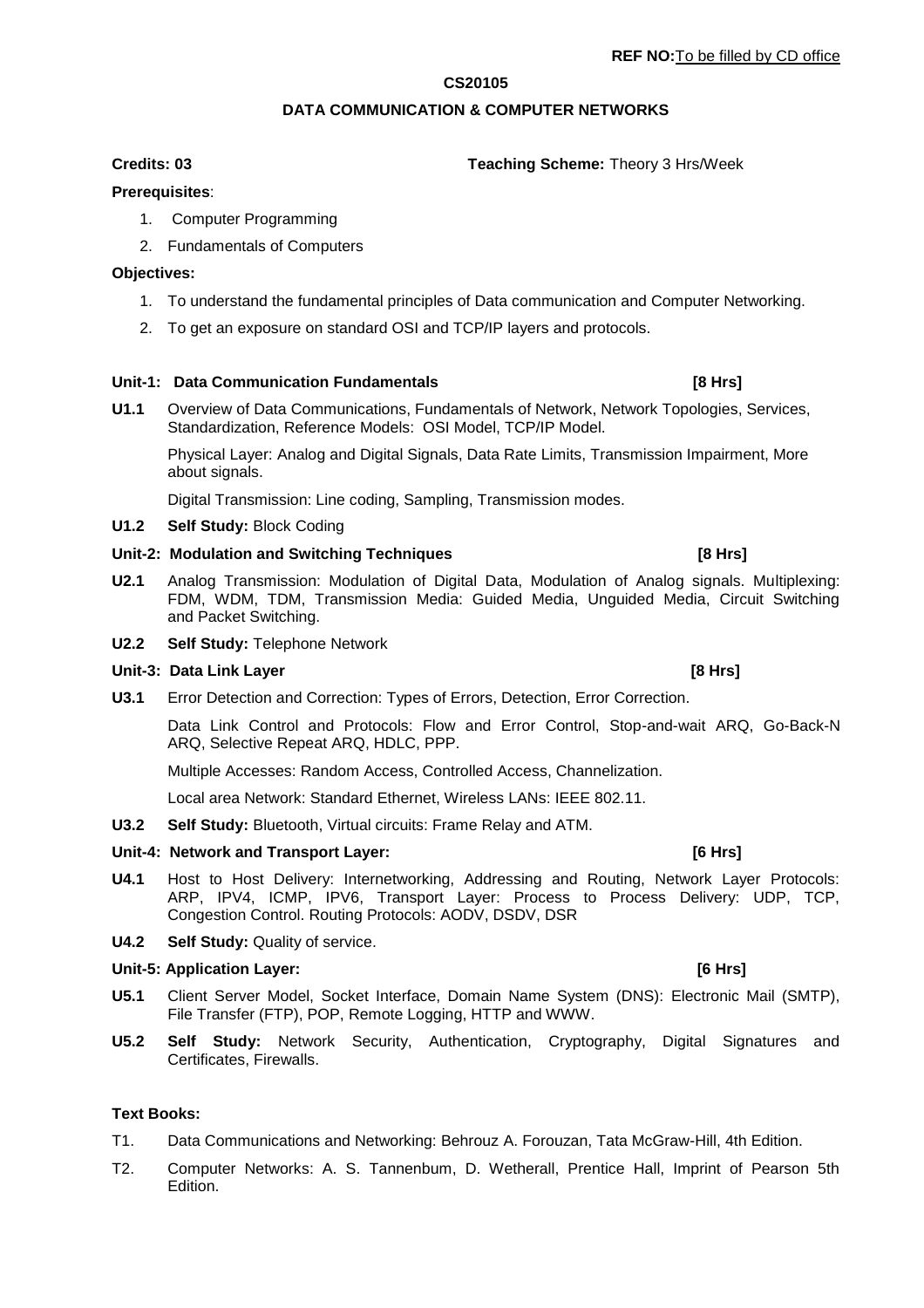## **Reference Books**

- R1. Data and Computer Communications: William Stallings, Prentice Hall, Imprint of Pearson, 9  $\stackrel{\text{th}}{ }$ Edition
- R2. Data Communication and Computer Networks: Ajit Pal, PHI Learning Pvt. Ltd
- R3. Data communication & Computer Networks: Gupta, Prentice Hall of India
- R4. Network for Computer Scientists & Engineers: Zheng, Oxford University Press
- R5. Data Communications and Networking: White, Cengage Learning

# **Outcome**

# **Students will be able to:**

- 1. Identify data communications system components, network topologies, and protocols.
- 2. Analyze different features of analog and digital transmission.
- 3. Analyze the working principles and protocols of data link layer.
- 4. Identify and differentiate working principles and protocols of network and transport layer.
- 5. Identify and implement different types of application in application layer.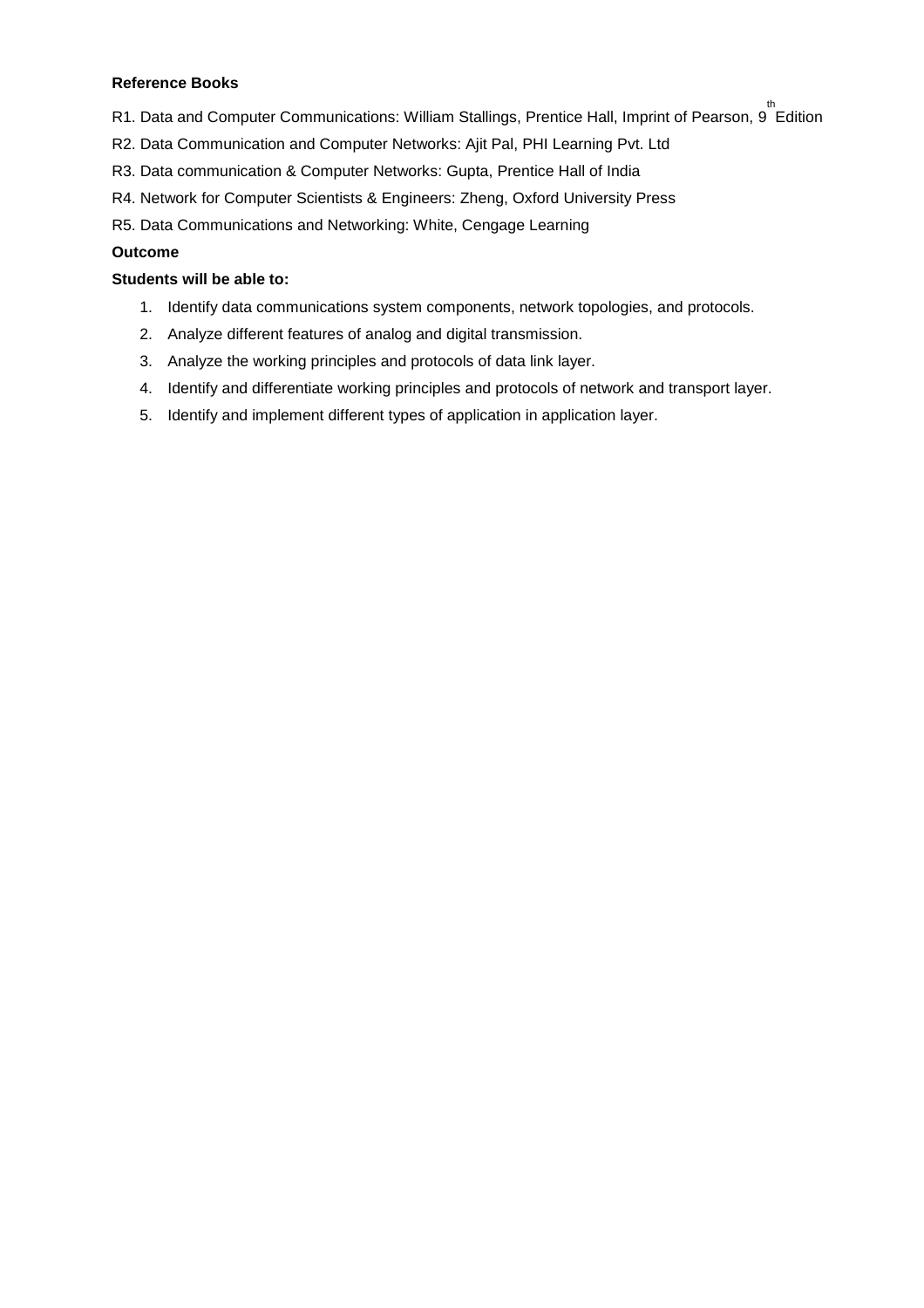## **CS20305**

## **DATA COMMUNICATION & COMPUTER NETWORKS - LABORATORY**

**Credits: 01 Teaching Scheme:** Laboratory 02Hrs/Week

## **Prerequisites**:

- 1. Computer Programming
- 2. Fundamentals of Computers

## **Objectives:**

- 1. To understand the fundamental principles of Data communication and Computer Networking.
- 2. To create different topology network
- 3. To simulate network structures using simulation software

## **List of Experiments:**

## **Experiment No. 1**

 To study the different types of cables such as CAT5 etc. and networking devices such as switches, and routers which are used for data communication.

## **Experiment No. 2 (NS2/NS3)**

- Introduction to TCL and NS2: write the some programs in TCL; create the node, links, and different queues for network. To give the color, shape, connection, traffic to the network.
- To create a topology where two nodes are present (n0 and n1). Node n0 sends data to Node n1 in both TCP and UDP environment. Calculate the throughput with the simulation time, bandwidth and delay.

## **Experiment No. 3 (NS2/NS3/Toolkit)**

 To create a topology where three nodes are present (n0, n1 and n2). Node n0 sends data to Node n2 in TCP environment whereas the node n1 send data in UDP environment. Calculate the throughput with the simulation time, bandwidth and delay for both the environment.

**To Create a Topology :**

This network consists of 5 nodes (C1, R1, C2, R2 and S1). The duplex link between C1 and R1 has 2 Mbps of bandwidth and 50ms of delay. The duplex link between R1 and S1 has 100Kbps of bandwidth and 100 ms of delay. The duplex link between C2 and R2 has 100Kbps bandwidth and 50ms delay. The duplex link between R2 and S1 has 100Kbps bandwidth and 100ms of delay. Each link between nodes uses a Drop Tail queue. Find out the throughput, packet loss, PDR with simulation time, bandwidth and delay.

## **Experiment No. 4 (NS2/NS3/Toolkit)**

## **To Create a Star Topology.**

That topology consists of 7 nodes (C1, C2, C3, Hub, S1, S2, and S3). The duplex link between C1, C2 and C3 to Hub has 2 Mbps of bandwidth and 50 ms of delay. The duplex link between Hub to S1, S2 and S3 has 2 Mbps of bandwidth and 50 ms of delay. Find out the throughput, packet loss, PDR with simulation time, bandwidth and delay.

## **To Create a Mesh topology (NS2/NS3/Toolkit)**

The topology consists of 5 nodes. To give the label, shape, color to the link and size of the queue. Find out the throughput, packet loss, PDR with simulation time, bandwidth and delay.

## **Experiment No. 5**

- Simulation of Token Ring.
- Simulation of Token bus.

## **Experiment No. 6**

- Simulation of Stop and Wait protocol.
- Simulation of Stop and Wait protocol with BER.
- Simulation of Sliding Window Go Back N protocol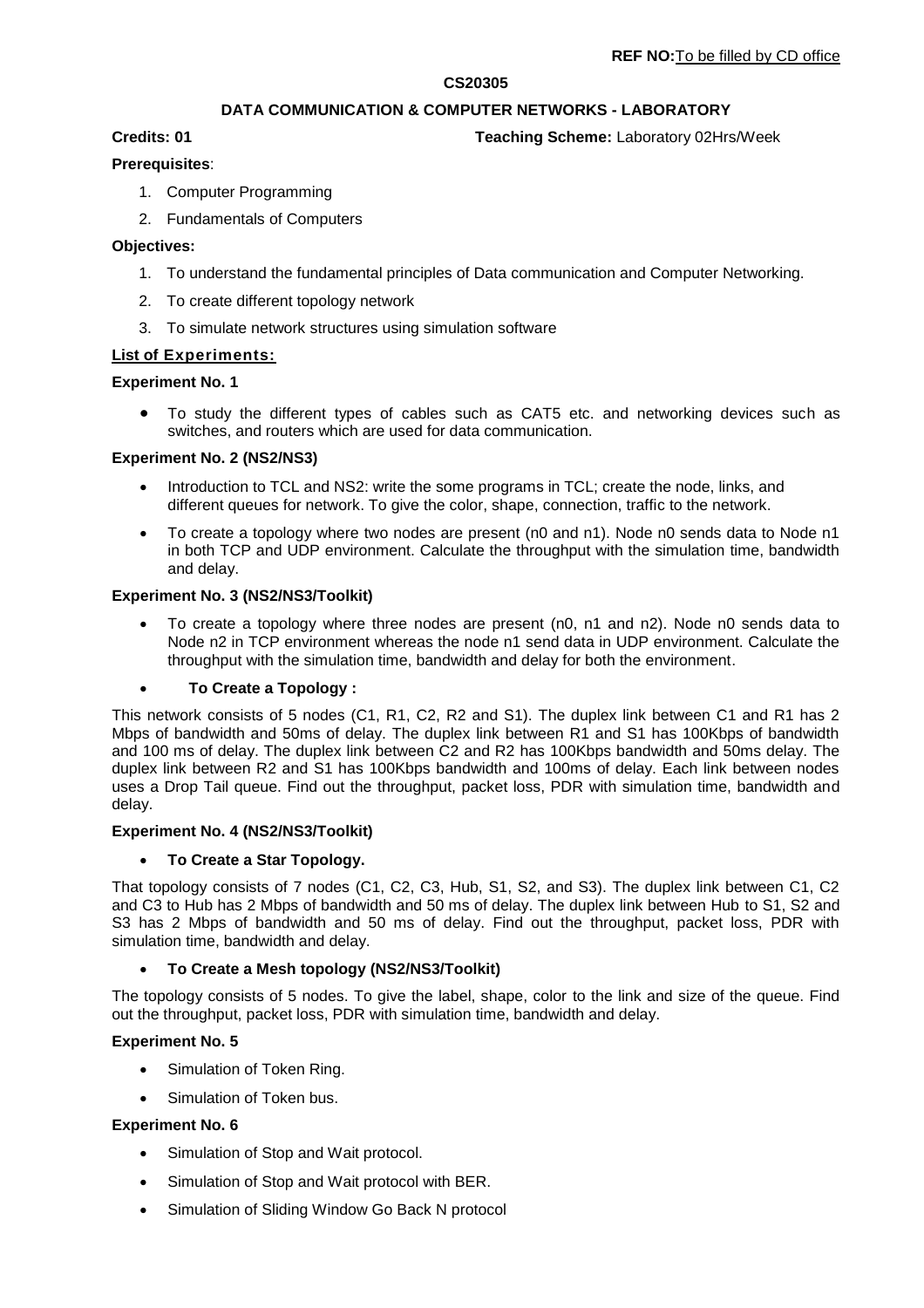- Simulation of Sliding Window Go Back N protocol with BER.
- Simulation of Sliding Window Selective Repeat protocol.
- Simulation of Sliding Window Selective Repeat protocol with BER.

# **Experiment No. 7**

- Simulation of ALOHA protocol.
- Simulation of Carrier Sense Multiple Access (CSMA) protocol
- Simulation of Carrier Sense Multiple Access / Collision Detection (CSMA/CD) protocol.
- Simulation of Carrier Sense Multiple Access / Collision Avoidance (CSMA/CA) protocol

## **Experiment No. 8**

**•** Simulation of Distance Vector Routing Protocol.

## **Experiment No. 8**

• Simulation of Link State Routing Protocol.

## **Experiment No. 10**

• Some programming techniques in socket programming

## **Text Books:**

- T1. Introduction to Network Simulator NS2, Issariyakul, Teerawat, Hossain, Ekram , Springer, ISBN 978-1-4614-1406-3
- T2. Benchmark Electronic System Manual

## **Reference Books:**

R1. http://www.isi.edu/nsnam/ns/

## **Course Outcome:**

## **After taking this course the graduate students will be able to:**

- 1. Identify different guided and unguided media.
- 2. Analyze and implement different computer network topologies.
- 3. Design and implementation of network and transport layer protocols using simulation software.
- 4. Analyze and implement data communication using socket programming.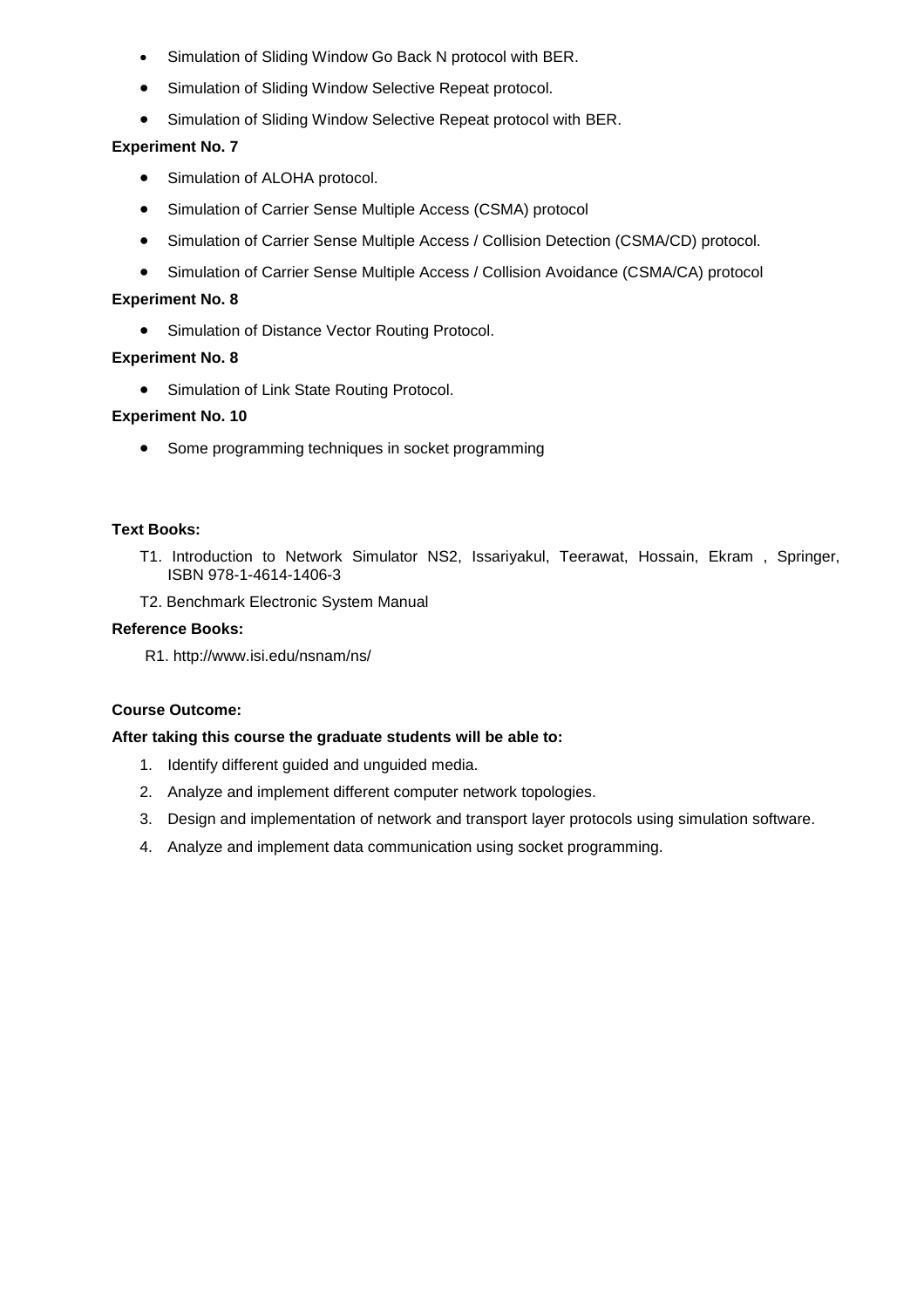# **IT43104**

# **Internet and Web Technology**

# **Credits:** 3 **Teaching Scheme: -** Theory 3 Hrs/Week

**Prerequisites**: Knowledge of any programming language, Knowledge of various control structures, Knowledge of functions, .Knowledge of basic I/O mechanisms, Ability to apply logic.

# **Co requisite:**

# **Post requisite:**

# **Objectives:**

- To get a clear understanding of various web technologies.
- Be able to explain the difference between mark up and scripting language.
- Be able to separate presentation/style from structure of a web page
- Be able to build a working website using appropriate tools and design principles.
- Be able to apply client side validation.

## **Course Outcomes:**

- **CO1:** Distinguish between web architecture components, browser, server and protocols
- **CO2:** Design and build web applications using HTML and Java script
- **CO3:** Apply Style sheets for improved formatting of web screens
- **CO4:** Use advanced web development concepts such as XML for data manipulation, PERL for presentation and CGI for web scripting

## **Course Details:**

## **Unit 1**

## **Introduction to Internet: (4 hours)**

- **U1.1.** Understanding the WWW and the Internet, intranet, Emergence of Web, Web architecture, Web Servers and its types, Web Browsers, Protocols: HTTP, Building Web Sites.
- **U1.2.** Email, Chat, Protocols: SMTP, FTP

## **Unit 2**

## **Introduction to HTML: (10 hours)**

- **U2.1.** HTML Introduction, The <!DOCTYPE> Declaration HTML Elements. HTML Attributes, HTML Headings, HTML Paragraphs tags HTML Quotation and Citation Elements, HTML Text, Formatting Elements, HTML Links, HTML Images, Image Maps, HTML Tables, HTML Lists, HTML Forms (The <form> Element, The <input> Element, The Action Attribute, The Method Attribute). HTML frames.
- **U2.2.** HTML DOM, inner HTML

# **Unit 3**

## **JAVASCRIPT (8 hours)**

- **U3.1.** Programming Fundamentals, Statements, Expressions, Operators, Popup Boxes, Control Statements, Try….Catch Statement, Throw Statement, Objects of JavaScript: Date object, array object, Boolean object, Math object.
- **U3.2.** Window Object, Java script validation

# **CSS (8 hours)**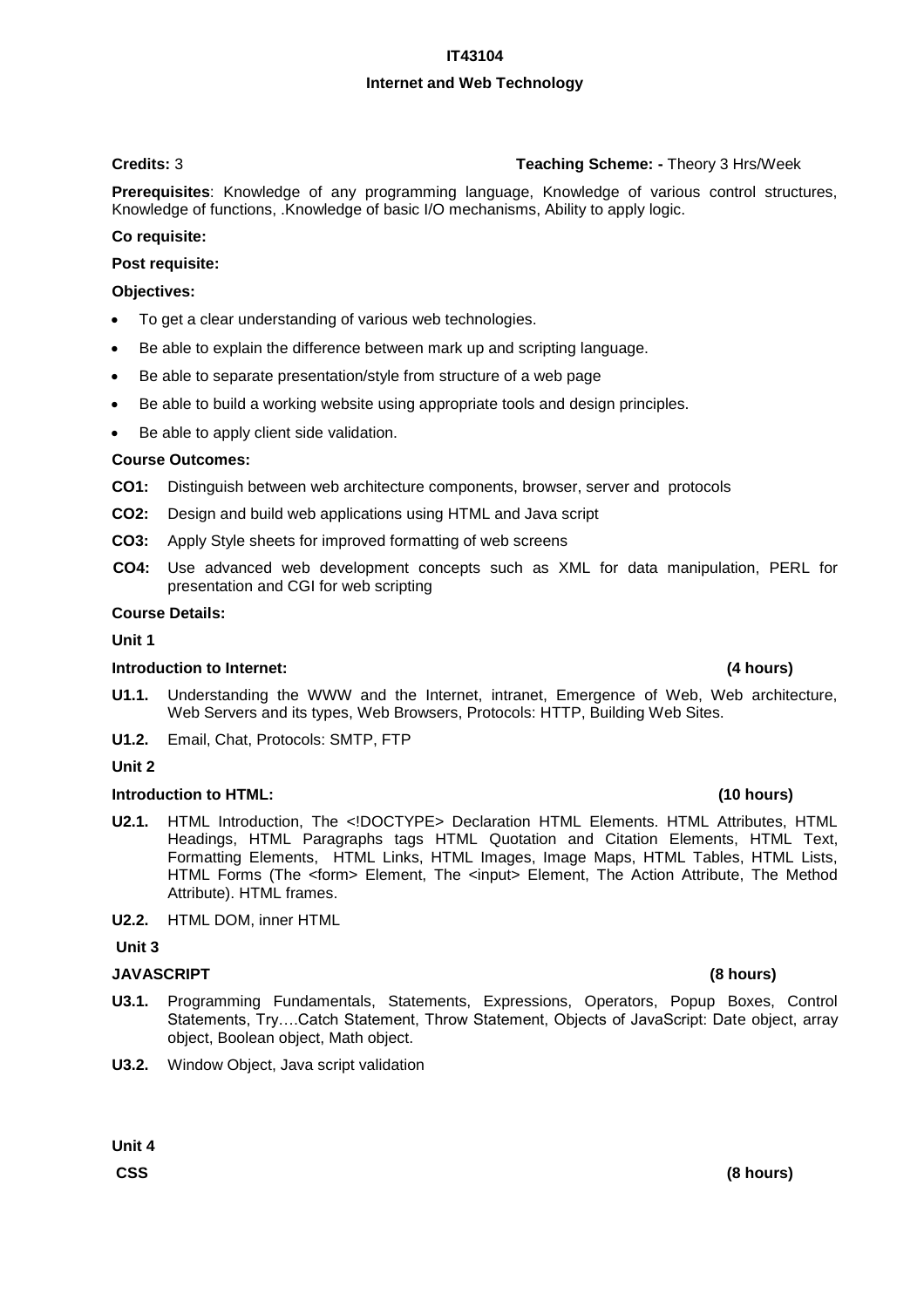- **U4.1.** CSS: External Style Sheets, Internal Style Sheets, Inline Style, The class & id selector, The div & span selector, Font Properties, Box Property, Styles in HTML Table
- **U4.2.** Pseudo-selectors, Text Properties

**Unit 5** 

## **XML and CGI/PERL: (06 hours)**

**U5.1.** XML: XML Basics, How It Works, XML Document Syntax, Well-Formed XML, Document Type Definition (DTD), Parsing of XML.

CGI/PERL: Introduction to CGI, Testing & Debugging PERL & CGI Script, Using Scalar variables and operators in PERL.

**U5.2.** XML Namespaces, Decision and loop controls in Perl

## **Text Books:**

- T6. "Web Warrior Guide to Web Design Technologies", Don Gosselin, Joel Sklar & others, Cengage Learning.
- T7. Web Design in a Nutshell, A Desktop Quick Reference, 3rd Edition, Jennifer Niederst Robbins.

## **Reference Books:**

- R9. "Web Technologies", Uttam K Roy, Oxford
- R10. "Web Programming: Building Internet Applications", Chris Bates, Wiley Dreamtech
- R11. "Programming the World Wide Web", Robert W Sebesta, Pearson
- R12. "Web Enabled Commercial Application Development Using HTML, JavaScript, DHTML and PHP", 4th Edition , Ivan Bayross, BPB Publication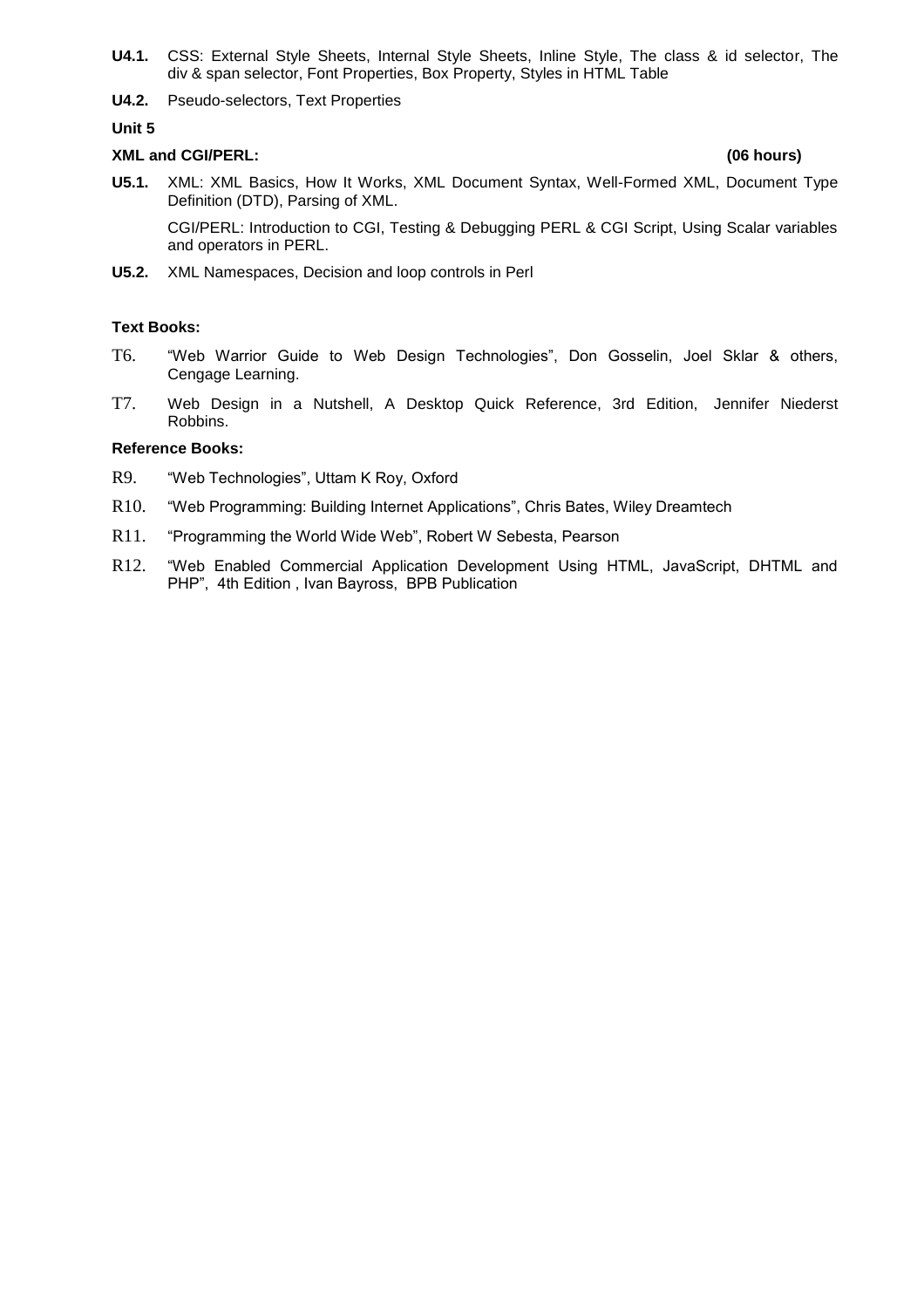# **DEPARTMENT OF AE & IE, C.V RAMAN COLLEGE OF ENGINEERING, BHUBANESWAR**

# **Fourth Year B. Tech Structure with effect from Academic Year 2018-19**

| SI.<br>No.     | Code    | <b>Subject</b>                                     | <b>Type</b>                      |    | <b>Teaching</b><br><b>Scheme</b> |             | <b>Credits</b> |
|----------------|---------|----------------------------------------------------|----------------------------------|----|----------------------------------|-------------|----------------|
|                |         |                                                    |                                  |    | P                                |             |                |
|                |         |                                                    |                                  |    |                                  |             |                |
| S <sub>1</sub> | EI40110 | <b>Fundamentals of Digital</b><br>Image Processing | Theory – Core                    | 3  |                                  |             | $\overline{4}$ |
| S <sub>2</sub> | EI40111 | <b>Industrial Robotics</b>                         | Theory – Core                    | 3  |                                  |             | 3              |
| S <sub>3</sub> |         |                                                    | $Elective -$<br>III(Programme)   | 3  |                                  |             | 3              |
| S <sub>4</sub> |         |                                                    | Elective - IV (open<br>Elective) | 3  |                                  |             | $\overline{4}$ |
| P1             | EI40308 | <b>Digital Image Processing</b>                    | $Lab - Core$                     |    | $\overline{2}$                   |             | 1              |
| P <sub>2</sub> |         |                                                    | Lab of Elective-III              |    | $\overline{2}$                   |             |                |
| <b>MP</b>      | EI47398 | <b>Major Project Stage-III</b>                     | Project                          |    | 8                                |             | 5              |
|                |         |                                                    | Total:                           | 12 | 12                               | $\mathbf 2$ | 21             |

# **SEMESTER VIII**

|                            |                         |  |         | Elective – III (programme)-( with Lab)      | Elective – IV (Open Elective)) |
|----------------------------|-------------------------|--|---------|---------------------------------------------|--------------------------------|
|                            | <b>Process</b>          |  | Control | Instrumentation                             |                                |
|                            | (EI42182/EI42382 (LAB)) |  |         |                                             | Will be updated by Dean        |
|                            |                         |  |         | 2. Intelligent and Virtual Instrumentation. | Academics                      |
|                            | (EI42181/EI42381(LAB))  |  |         |                                             |                                |
| 3. JAVA (CS43107/CS43307). |                         |  |         |                                             |                                |
|                            |                         |  |         |                                             |                                |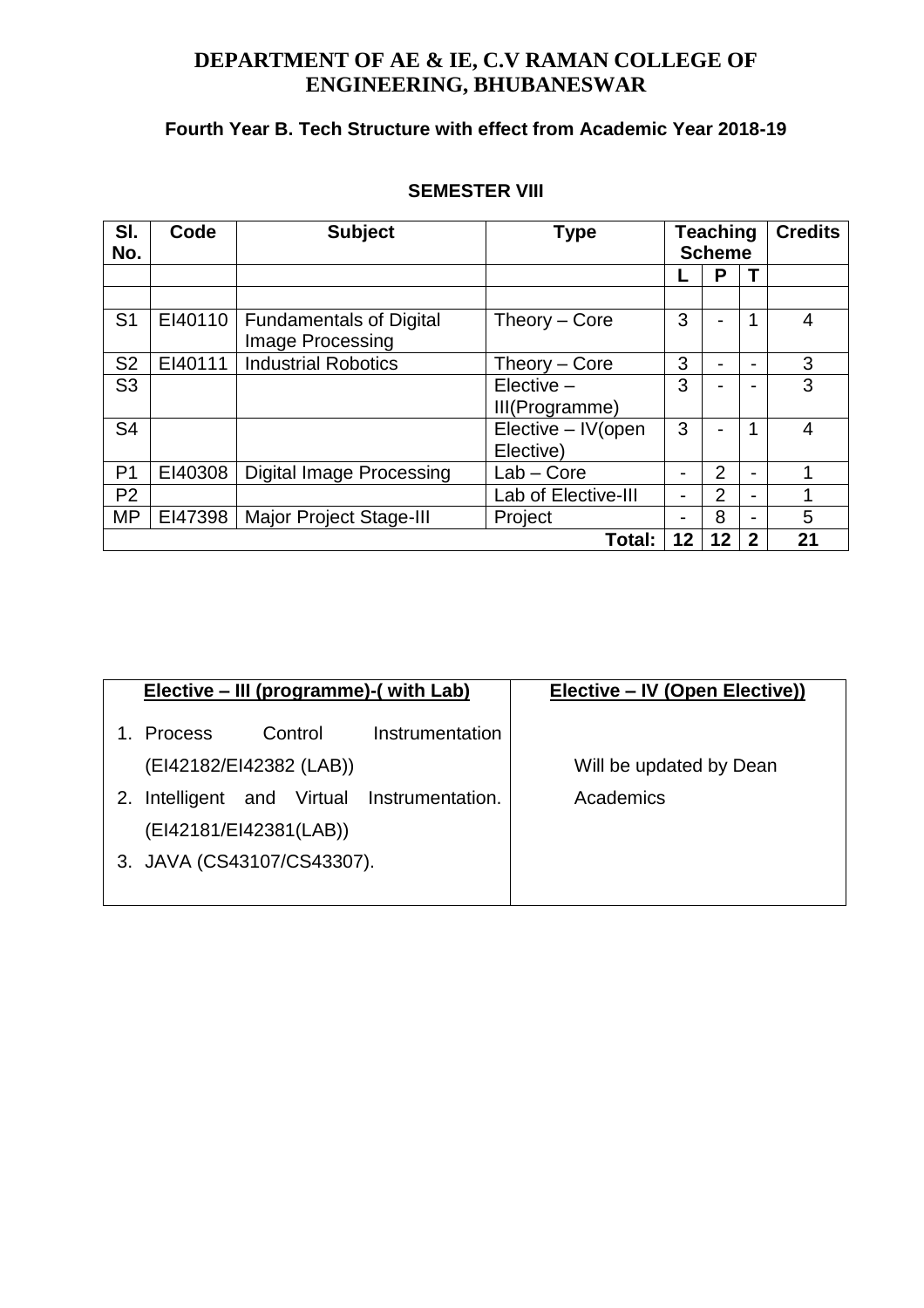| Sub. Code | <b>FUNDAMENTALS OF DIGITAL IMAGE PROCESSING</b> |  | L T P C |  |
|-----------|-------------------------------------------------|--|---------|--|
| EI40110   |                                                 |  | 3 1 0 4 |  |

**Credits:** 03 **Teaching Scheme: -** Theory 03Hrs/Week

**Prerequisites:** Digital Signal Processing

**Co-requisites:** Nil

**Post-requisites:** Nil

**Objective:** It provides an introduction to image processing and focuses on the computation aspect of the Subject.

# **Course Outcomes:**

- **CO1:** To understand digital camera fundamentals, colour models and 2D transforms.
- **CO2:** To apply the knowledge of histogram equalization, specification and filtering techniques for image enhancement.
- **CO3:** To understand restoration, degradation and inverse filtering techniques for image restoration.
- **CO4:** To apply the knowledge edge detection, linking, thresholding and region based segmentation techniques for classification.
- **CO5:** To understand encoding and vector quantization techniques for image compression.

# **Course Details:**

# **Unit I**

# **DIGITAL IMAGE FUNDAMENTALS 9 Hrs**

- **U1.1** Elements of digital image processing systems, Digital Camera working principles, Elements of visual perception, brightness, contrast, hue, saturation, mach band effect, Color image fundamentals, RGB, Image sampling, Quantization,Two-dimensional mathematical preliminaries, 2D transforms - DFT, DCT, KLT.
- **U1.2** HSI color models, dither, SVD.

# **Unit II**

# **MAGE ENHANCEMENT** 7 Hrs

- **U2.1** Histogram equalization and specification techniques, Noise distributions, Spatial averaging,Directional Smoothing, Median, Geometric mean, Harmonic mean, Color image enhancement.
- **U2.2** Contra harmonic mean filters, Homomorphic filtering.

# **Unit III**

# **IMAGE RESTORATION 7 Hrs**

- **U3.1** Image Restoration degradation model, Unconstrained and Constrained restoration,InverseFiltering-removal of blur caused by uniform linear motion, Wiener filtering.
- **U3.2** Geometric transformations, spatial transformations.

# **Unit IV**

# **IMAGE SEGMENTATION** 7 Hrs

- **U4.1** Edge detection, Edge linking via Hough transform, Thresholding, Region based segmentation,Region growing, Region splitting and merging.
- **U4.2** Segmentation by morphological watersheds, Basic concepts, Dam construction,Watershed segmentation algorithm.

# **Unit V**

# **IMAGE COMPRESSION 6 Hrs**

**U5.1** Need for data compression, Huffman, Run Length Encoding, Shift codes, Arithmetic coding, Vector Quantization,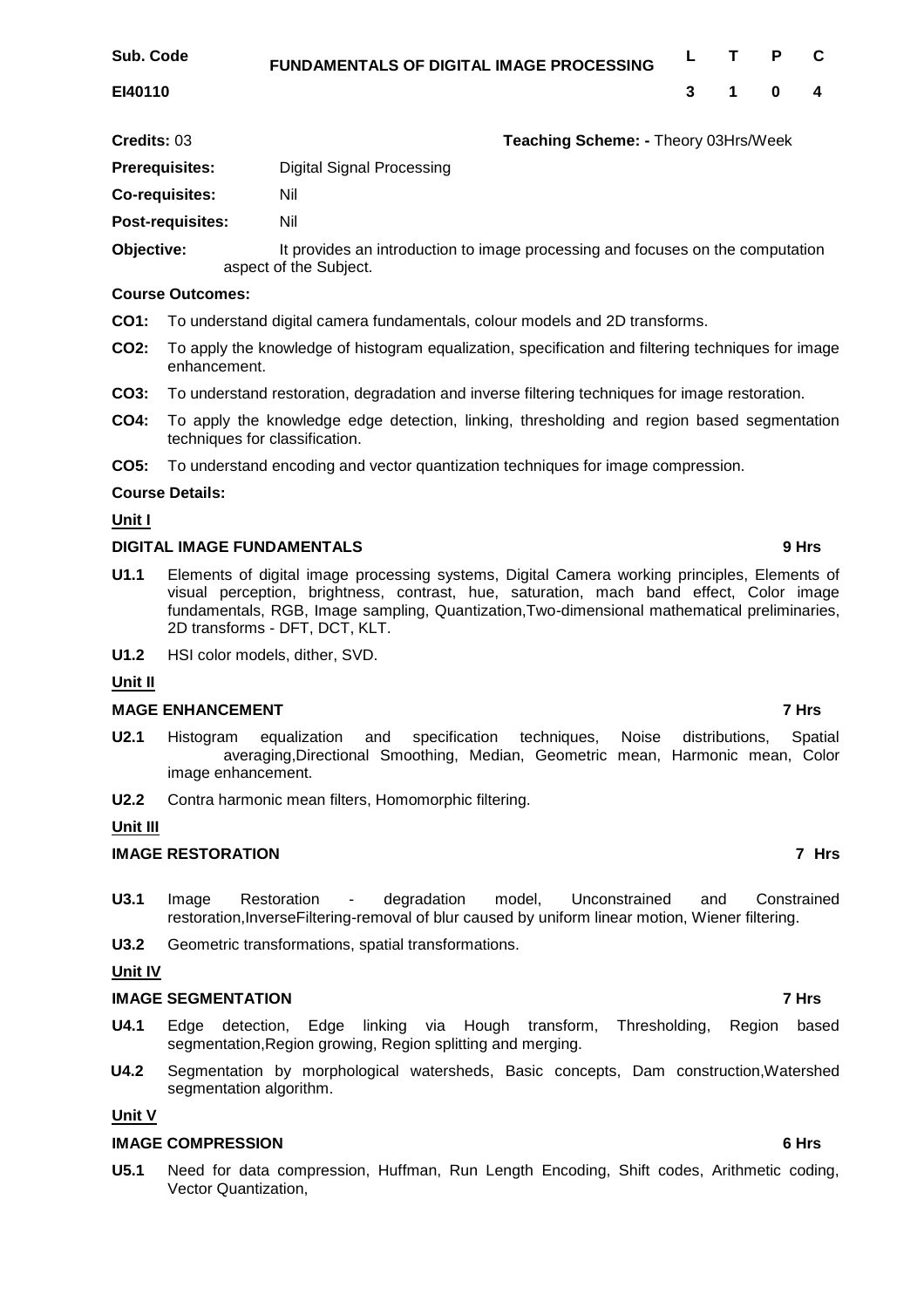# **TEXT BOOKS:**

- T1. Rafael C. Gonzalez, Richard E. Woods, Digital Image Processing, Pearson, Education,Inc., Second Edition, 2004.
- T2. Anil K. Jain, Fundamentals of Digital Image Processing, Pearson Education, Inc., 2002.

## **REFERENCES:**

- R1. Kenneth R. Castleman, Digital Image Processing, Pearson, 2006.
- R2. S. Sridhar, Digital Image Processing,Oxford University Press, 2011.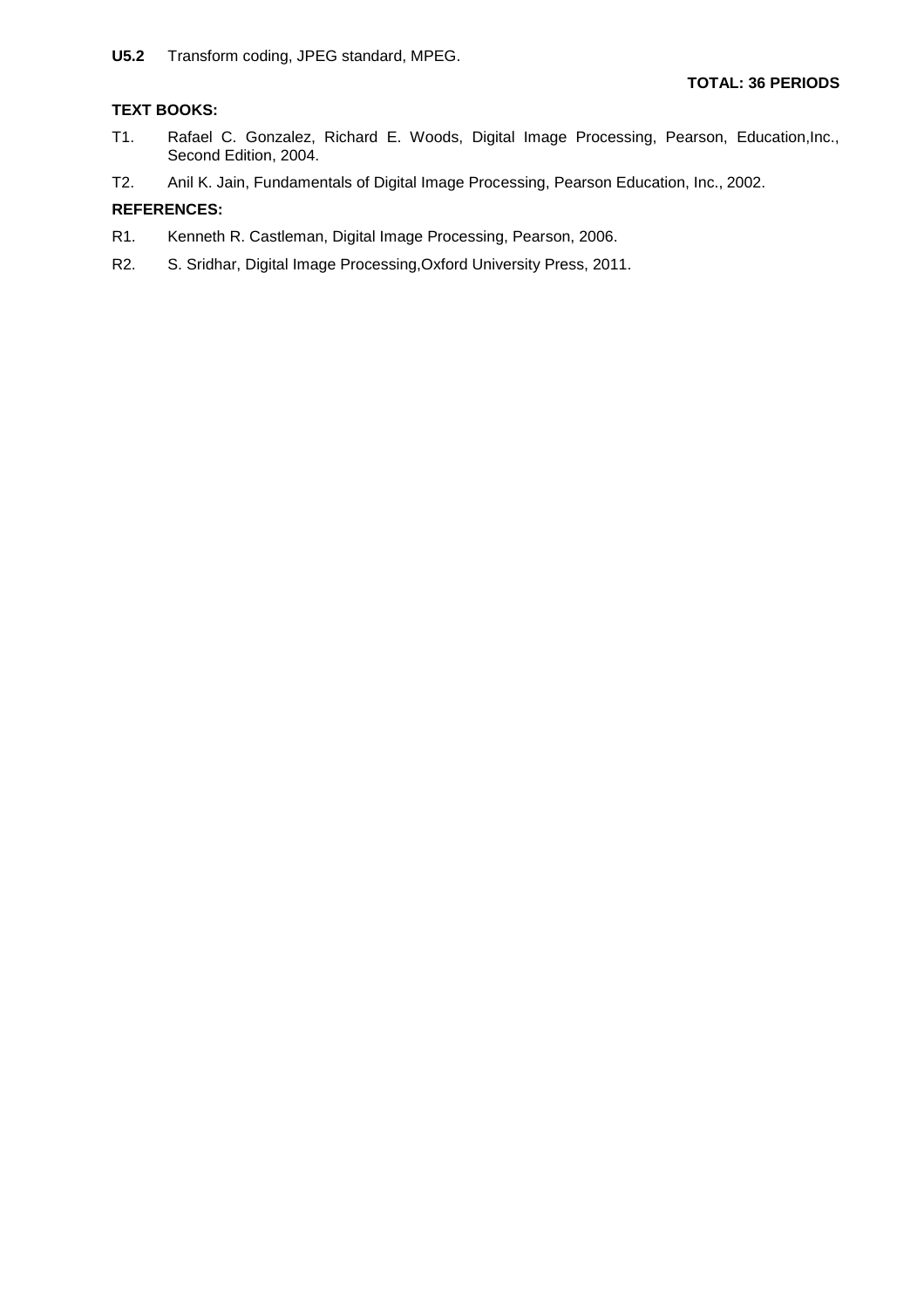| Sub. Code | FUNDAMENTALS OF DIGITAL IMAGE PROCESSING |  | L T P C         |  |
|-----------|------------------------------------------|--|-----------------|--|
| EI40210   |                                          |  | $0 \t1 \t0 \t1$ |  |

**Credits:**01 **Teaching Scheme: -** Theory 01Hr/Week

**Prerequisites:**Digital Signal Processing

**Co-requisites:**Nil

# **Post-requisites:**Nil

**Objective:**To understand the basic fundamentals of CMOS IC Fabrication and VLSI Design methods in digital backend aspects.

# **Course Outcomes:**

- **CO1:** Tounderstand image model and quantization techniques.
- **CO2:** To understand transform techniques for processing of images.
- **CO3:** To understand restoration, degradation and inverse filtering techniques for image restoration.
- **CO4:** To understand Huffman coding for image compression.
- **CO5:** To understand techniques for recognizing the isolated points and lines in an image for segmentation purpose.

# **Tutorial Details:**

- Tutorial-1: What is the result of s poor quantization effect? Explain.
- Tutorial-2: Explain in detail the simple image model.
- Tutorial-3: Apply DFT to the following matrices.
	- (a)  $\begin{pmatrix} 2 & 2 \\ 0 & 1 \end{pmatrix}$  (b)  $\begin{pmatrix} 7 & 0 \\ 3 & 1 \end{pmatrix}$

Tutorial-4: Apply DCT to the following sequences.

(a)  $\{2 \quad 4 \quad 6 \quad 1\}$  (b)  $\{1 \quad 2 \quad 8 \quad 9\}$ 

Tutorial-5: What is the difference between image enhancement and image restoration?

Tutorial-6: Consider the following image. Write a procedure for histogram equalization.

$$
\begin{bmatrix}4&4&44&4\\3&4&54&3\\3&5&55&3\\3&4&54&3\\4&4&44&4\end{bmatrix}
$$

Tutorial-7: What are the advantages and disadvantages of the Wiener filter?

Tutorial-8: Apply the following filters on the given image and show the intermediate result. (a) Low-pass filter (b) High-pass filter (c) Median filter

$$
\begin{pmatrix} 1 & 3 & 5 \\ 4 & 4 & 3 \\ 5 & 2 & 2 \end{pmatrix}
$$

Tutorial-9: Does the Huffman scheme always give the same code? What is the meant by prefix property?

Tutorial-10: How are isolated points and lines recognized?

# **Text Books:**

T1. S. Sridhar, Digital Image Processing, Oxford University Press, 2011.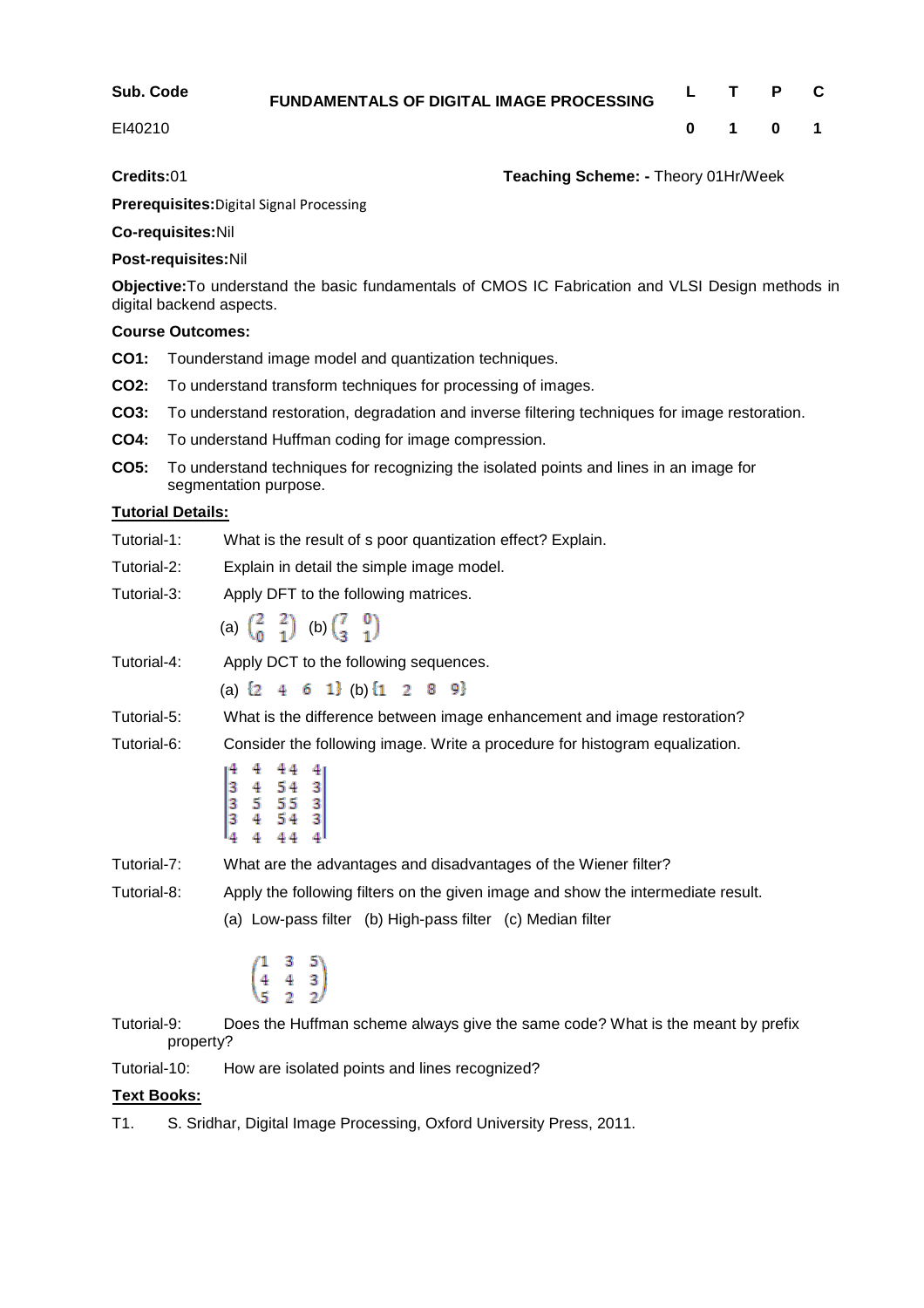**INDUSTRIAL ROBOTICS <sup>L</sup> <sup>T</sup> <sup>P</sup> <sup>C</sup>**

**Sub. Code EI40111**

**Credits:** 03 **Teaching Scheme: -** Theory 03Hrs/Week

**Prerequisites:** Sensor, motors, control system

**Co-requisites:** Nil

**Post-requisites:** Nil

**Objective:** To get an insight of robotics and its application in automation.

**Course Outcomes:** At the end of the course, students will be able

**CO1:** To understand robot technology and its classification for work cell programming.

- **CO2:** To understand the mathematical representation of robots for analysis of direct and indirect kinematics.
- **CO3:** To learn the differential motion and statistics of robot for manipulator design.
- **CO4:** To learn Joint space techniqueand parametric descriptions to analyse position and orientation of robots.
- **CO5:** To understand Lagrangian mechanics, dynamic model for analysis of force control of robotic manipulator.

## **Course Details:**

## **Unit-1**

## **BASIC CONCEPTS** 8Hrs **8Hrs**

- **U1.1** Brief history, Types of Robot, Technology, Robot classifications and specifications, Various manipulators, Sensors, work cell, Programming.
- **U1.2** Design and control issues.

## **Unit-II**

## **DIRECT AND INVERSE KINEMATICS:** 7Hrs

**U2.1** Mathematical representation of Robots, Position and orientation, Homogeneous Transformation, Various joints, Representation using the Denavit Hattenberg parameters, Degrees of freedom, Direct kinematics, Inverse kinematics.

**U2.2** PUMA 560 & SCARA robots Solvability, Solution Methods, Closed form solution

## **Unit-II**

# **MANIPULATOR DIFFERENTIAL MOTION AND STATICS: 7Hrs**

- **U3.1** Linear and angular velocity, Manipulator Jacobian, Prismatic and rotary joints, Inverse, Wrist and arm singularity
- **U3.2** Static analysis, Force and moment Balance

## **Unit IV**

## **PATH PLANNING** 7Hrs **7Hrs 7Hrs**

- **U4.1** Definition Joint space technique, Use of p-degree polynomial, Cartesian spacetechnique, Parametric descriptions, Straight line and circular paths.
- **U4.2** Cubic polynomial, Position and orientation planning.

# **Unit V**

# **DYNAMICS AND CONTROL 7Hrs**

- **U5.1** Lagrangian mechanics, 2 DOF Manipulator, Lagrange Euler formulation, Dynamicmodel, Manipulator control problem.
- **U5.2** Linear control scheme, PID control scheme, Force control of roboticmanipulator.

## **TOTAL: 36 PERIODS**

# **3 0 0 3**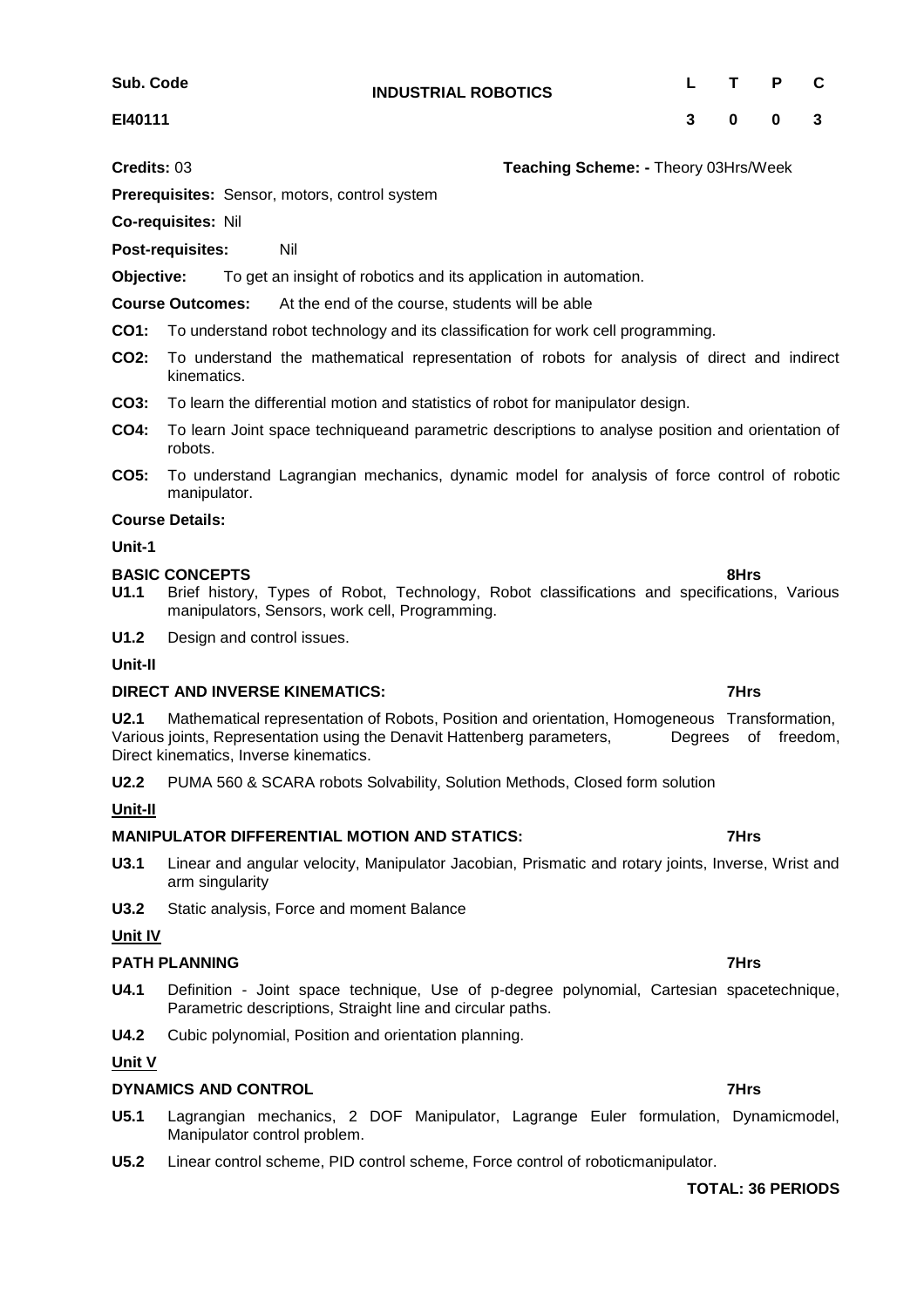# **TEXT BOOKS**

- T1. R. K. Mittal and I. J. Nagrath, Robotics and Control, Tata McGraw Hill, New Delhi, 4<sup>th</sup>Reprint, 2005
- T2. John J. Craig, Introduction to Robotics Mechanics and Control, Third edition,Pearson Education, 2009

# **REFERENCES**

- R1. Ashitava Ghoshal, Robotics Fundamental Concepts and Analysis', Oxford University Press, Sixth impression, 2010
- R2. K. K. Appu Kuttan, Robotics, I K International, 2007
- R3. Edwin Wise, Applied Robotics, Cengage Learning, 2003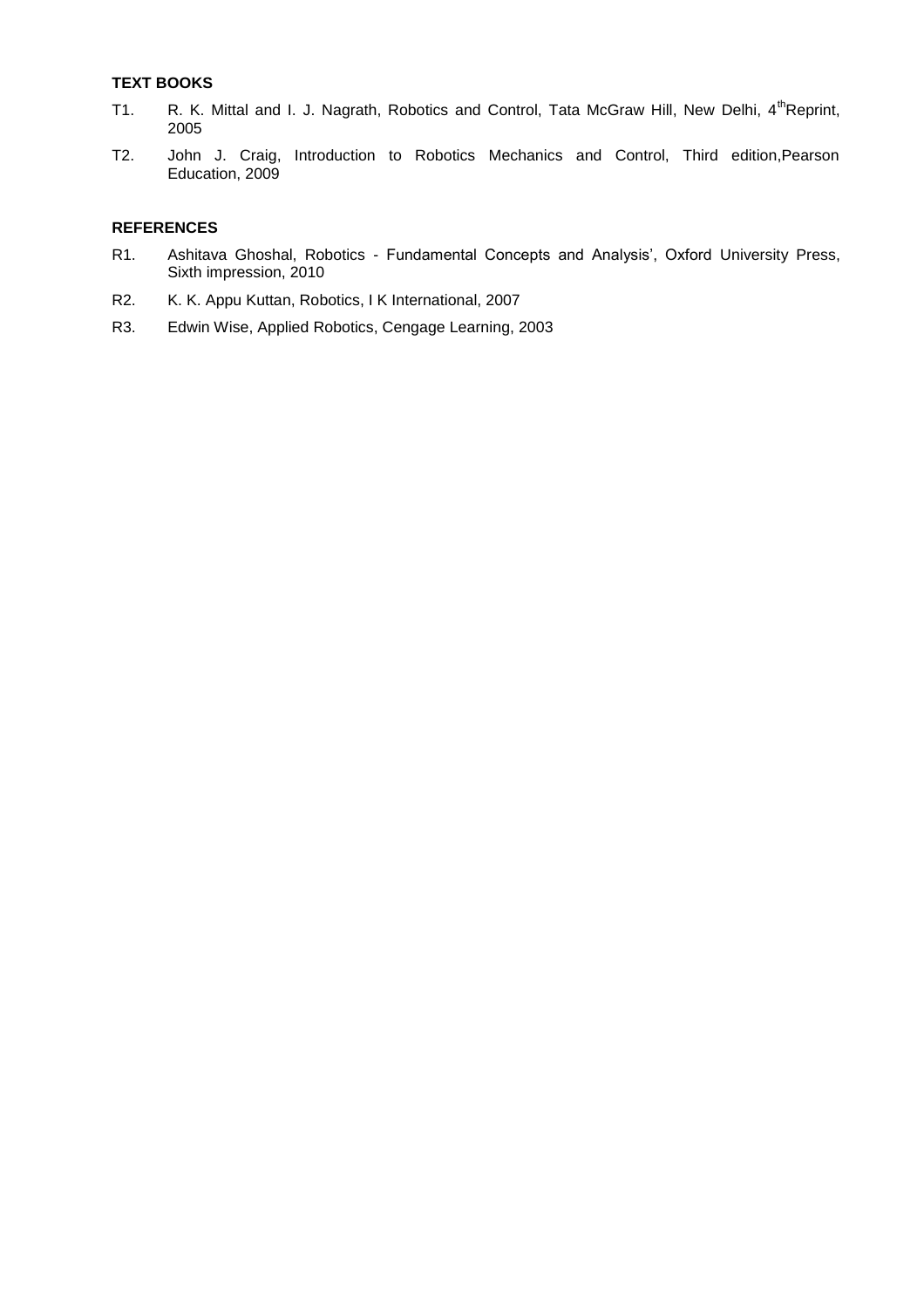**Credits:** 01 **Teaching Scheme: -** Laboratory 02 Hrs/Week

**Prerequisites**: Introduction to MATLAB (Lab), Signals & System Lab, DSP Lab.

## **Co requisites:** NI**L**

## **Post requisites:** NIL

## **Objectives:**

The aim of the lab is to help the student to analyze the images by applying various transformation techniques using MATLAB.

## **Course Outcome:**

**CO1:** Ability to demonstrate different operations on images and manipulate them using MATLAB.

**CO2:** Analyze the images by applying various intensity transformation techniques using MATLAB.

**CO3:** Demonstrates the analysis of various coding techniques & edge detection operators using MATLAB.

**CO4:** Practice the experimental skill to solve the problems of Restoration, Compression & Segmentation on images.

## **Course Details:**

**List of Practical:** (*Any 10)* 

## **Experiment No. 1:**

Display the gray scale image & perform Geometric transformations such as translation, rotation, and scaling using MATLAB.

## **Experiment No. 2:**

Space domain operations such as histogram modification (scaling, offset, amplitude change) using MATLAB.

## **Experiment No. 3:**

Perform Histogram equalization & specification using MATLAB.

## **Experiment No. 4:**

The frequency domain processing of an image (Fourier transform, log compression) using MATLAB.

## **Experiment No. 5:**

Filtering of an image corrupted by noise (mean and median) without using the inbuilt function in MATLAB.

## **Experiment No. 6:**

Digital Image coding and compression (compression measures, losses compression, entropy, optimal coding) using MATLAB.

## **Experiment No. 7:**

Perform the conversion between different color models using MATLAB.

## **Experiment No. 8:**

Nonlinear image processing such as morphologic operators (opening, closing) and structuring element choice, dilation, erosion using MATLAB.

## **Experiment No. 9:**

Perform the edge detection operation using the operators (Sobel, Prewitt, Roberts) in MATLAB.

## **Experiment No. 10:**

Perform the canny edge detection without using MATLAB inbuilt function.

## **Experiment No. 11:**

Perform the segmentation using watershed transform.

## **Experiment No. 12:**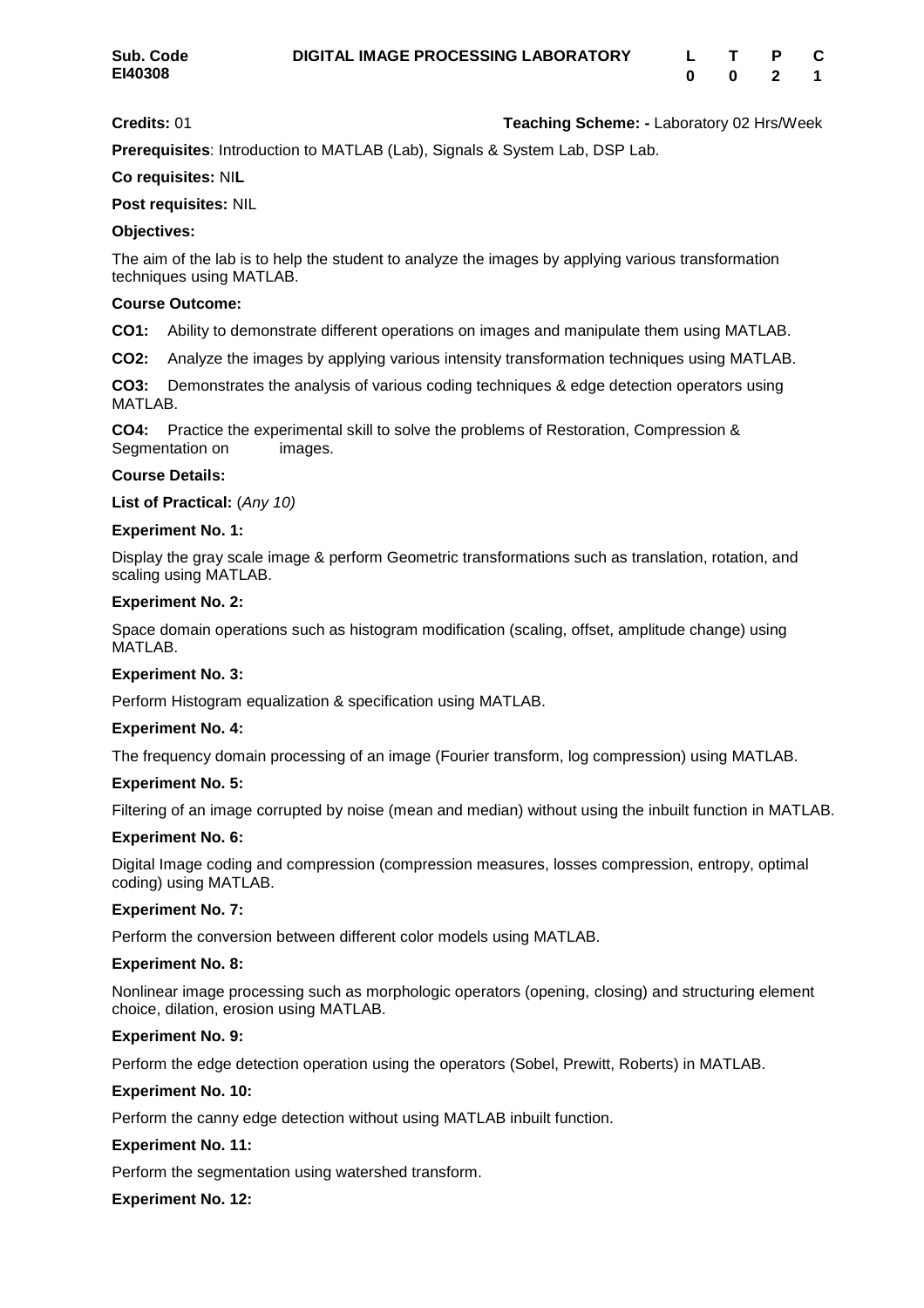Filtering of an image corrupted by noise using wiener filter without using the inbuilt function in MATLAB.

# **Text Books:**

T1. "Digital Image Processing Using MATLAB", R.C.Gonzalez,R.E.Woods,Steven L.Eddins, Mc Graw Hill Education, Second Edition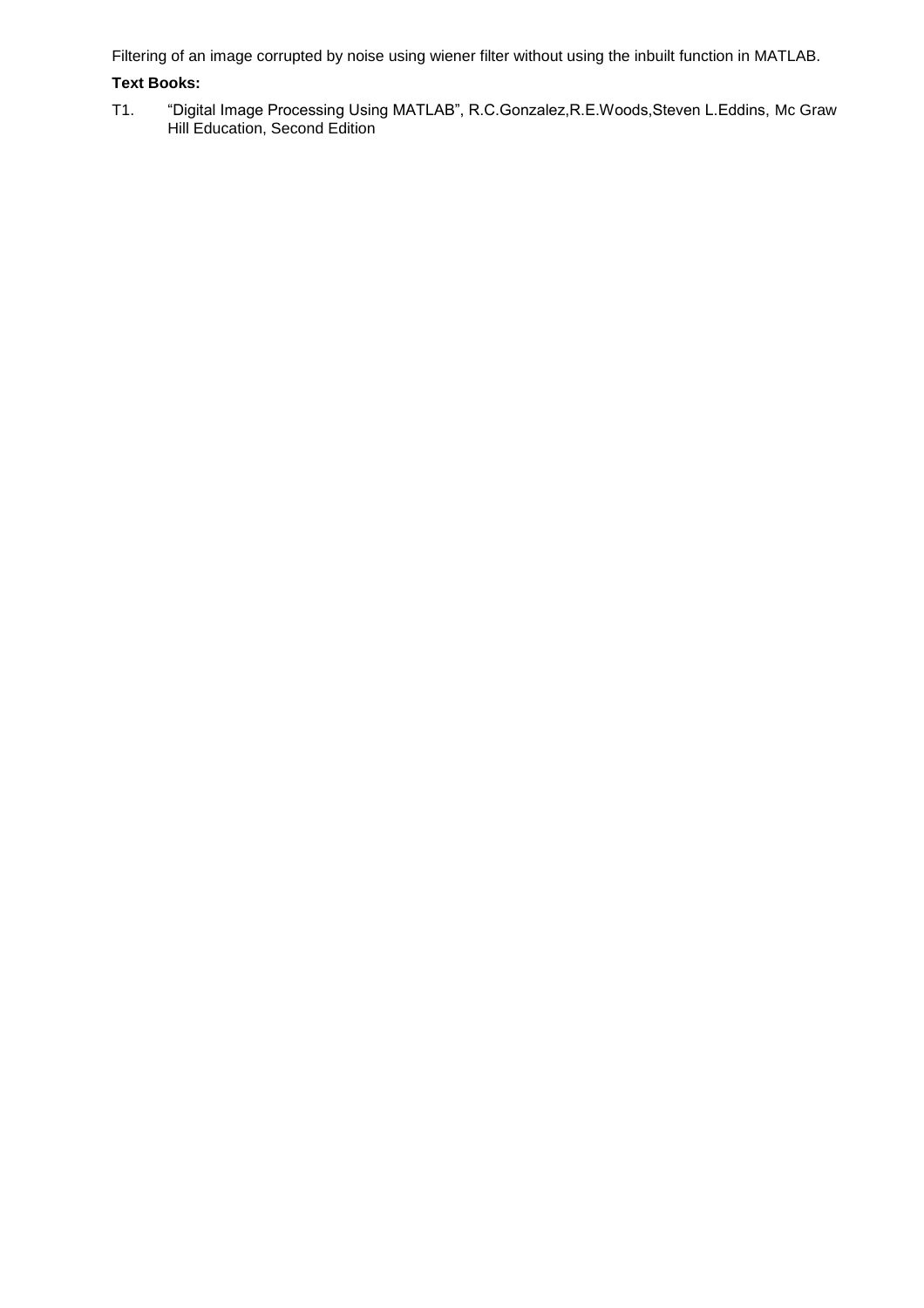**Credits:** 03 **Teaching Scheme: -** Theory 03Hrs/Week

**3 0 0 3**

**Prerequisites:** Transducers, sensors, data acquisition systems, Lab VIEW

**Co-requisites:** Nil

**Post-requisites:**Nil

**Objective:** To understand intelligent and virtual instrumentation systems.

**Course Outcomes:** At the end of the syllabus, students will be able

- **CO1:** To understand the classical sensors and transducers, self-generating, variable parameter transducers and virtual sensors to design intelligent systems.
- **CO2:** To understand the basics of LabVIEW.
- **CO3:** To understand the Structures of LabVIEW.
- **CO4:** To apply the knowledge of LabVIEW in interfacing with DAQ hardware.
- **CO5:** To apply the knowledge of LabVIEW in acquiring the real world data.

## **Course Details:**

**Unit: I**

## **Basic Concepts for Intelligent Instrumentation 10 Hrs**

**U1.1** Background of Instrumentation: Introduction, Classification of Classical Sensors and Transducers, Self-Generating Transducers, Variable ParameterTransducers, Radioactive Transducer, Biosensors.Intelligent Sensors:Introduction, Classification, Smart Sensors, Cogent Sensors, Soft orVirtual Sensors, Self-Adaptive Sensors, Self-Validating Sensors.

**U1.2** Semiconductor Sensors, Array-Based Sensors, VLSI Sensors, Temperature compensating Intelligent Sensors.

## **Unit II**

## **Virtual Instrumentation 6 Hrs**

**U2.**1 Introduction to Virtual Instrumentation: Computers in instrumentation, what is Virtual instrumentation (VI), History of VI, LabVIEW and VI, Conventional and graphical programming, Distributed systems.Basics of LabVIEW: Components of LabVIEW, Owned and free labels, Tools and otherpalettes, arranging objects, Creating sub-Vis.

**U2.2** pop-up menus, Colour coding, Code debugging, Context sensitive help.

## **Unit III**

## **Structures in LabVIEW 8 Hrs**

**U3.1 FOR and WHILE Loops:** The FOR loop, The WHILE loop, Additional loop problem, Loop behaviour and interlope communication, Local variables, Global variables, Shift registers, Feedback, Auto indexing, Loop timing, Timed loop.

**Arrays and Clusters:** Arrays, Clusters, inter-conversion of arrays and clusters.

**Graphs and Charts:** Waveform chart, Resetting plots, Waveform graph, Use of cursors, X-Y graph. File Input/Output: File formats, File I/O functions, Path functions, Sample VIs to demonstrate file WRITE and READ, Generating file names automatically.

**U3.2** Sequence structures, Case structures, Formula node, Event structure, LabVIEW string formats, Examples, Some more functions, Parsing of strings.

**Unit IV**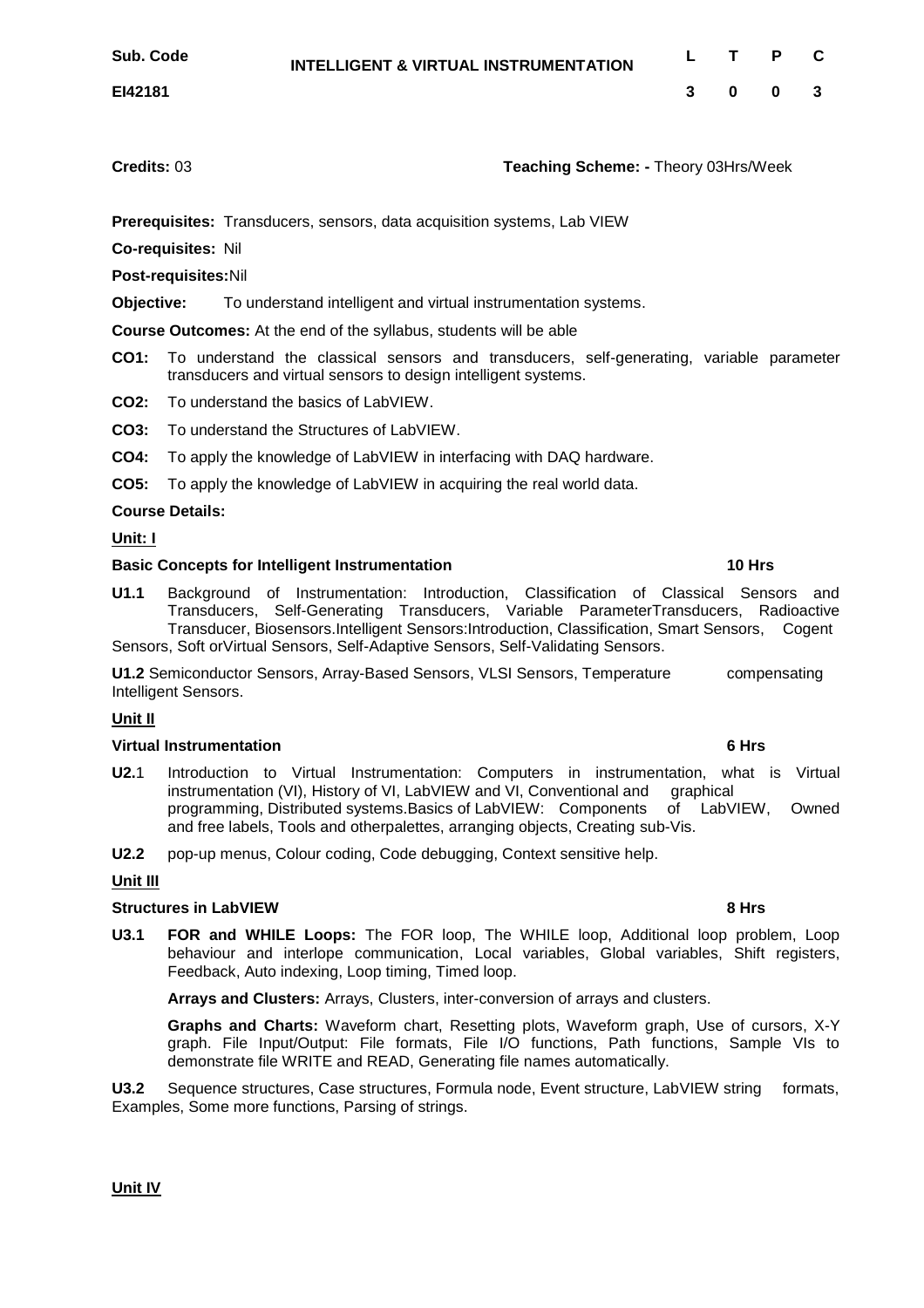## **Interfacing in Virtual Instrumentation 5 Hrs**

- **U 4.1** Analog interfacing, Connecting the signal to the board, Bridge signal sources.Interfacing with Assistants: DAQ assistant, Analysis assistant.
- **U4.2** Guidelines, Practical versus ideal interfacing, Instrument assistant.

# **Unit V**

## **Data Acquisition 7 Hrs**

- **U5.1:** Basics of Data Acquisition: Classification of signals, Data Acquisition withLabVIEW DAQmx and DAQ Vis: Measurement and automation explorer,working in DAQmx, Working in NI- DAQ (Legacy DAQ).
- **U5.2** Read-world signals, Use of simple VIs, Intermediate VIs.

## **TOTAL: 36 HOURS**

## **Text-books:**

- T1. M. Bhuyan, Intelligent Instrumentation Principles and Applications, CRC Press2011,ISBN-13: 978-1-4200-8954-7
- T2. Sanjay Gupta and Joseph John, **Virtual Instrumentation Using LabVIEW**, 2nd Edn.,Tata McGraw-Hill, 2010, **ISBN-10:** 0-07-07002**8-1**, **ISBN-13:** 978-0- 07-070028-4.
- T3. Jerome Jovitha, **Virtual Instrumentation Using LabVIEW**, PHI Learning, 2010, **ISBN-10:**8120340302, **ISBN-13:** 9788120340305, 978-8120340305.

## **Reference Books:**

- R1. J.S.R. Jang, C.T. Sun, E. Mizutani, Neuro Fuzzy and Soft Computing, PHI.
- R2. Ham & I. Kostanic, Principles of Neuro Computing for Science & Engineering, TMH.
- R3. V.keeman, Learning and Soft Computing, Pearson Education, New Delhi.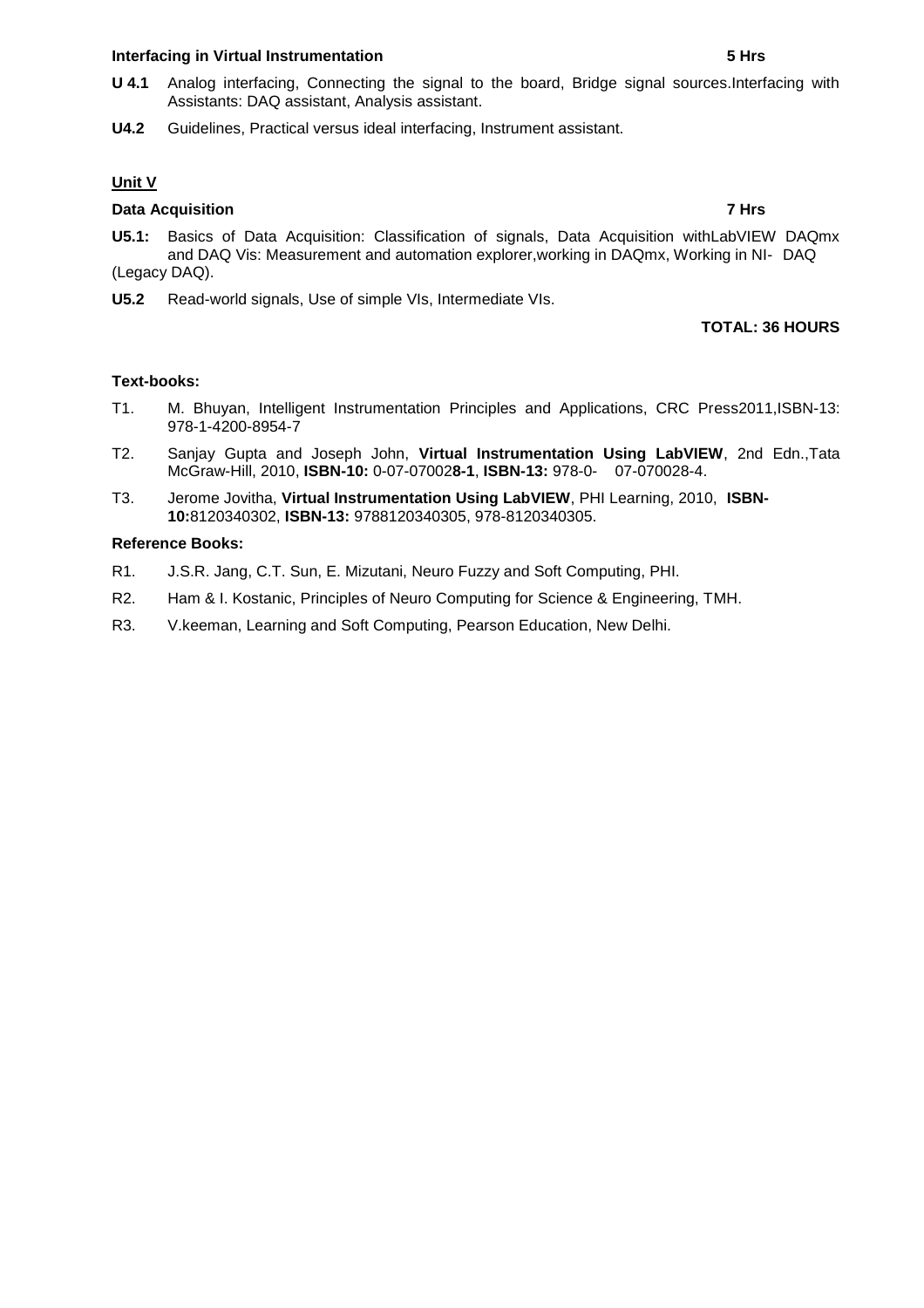# **Credits:** 3 **Teaching Scheme: -** Theory 3 Hrs/Week

## **Prerequisites**:

1. Computer programming.

2. Object Oriented Programming and C++.

## **Objectives:**

1. To get a clear understanding of Object Oriented Programming constructs.

2. To be able to get necessary skills to write Java Programs.

3. To familiarize with the concepts of multithreaded applications.

4. To get a clear understanding of GUI programming using Applets and Swing.

5. To get a clear understanding collection framework and Database connectivity.

## **Course Details:**

**Unit 1** 

**Introduction: (04Hrs)** 

## **U1.1.**

Introduction to Object Oriented Programming, Introduction to Java and Java programming environments, Java Virtual Machine,

Fundamental Programming Structure: Data Types, variable, Typecasting, Operators and their precedence, Introduction to Arrays

**Control Flow:** Java"s Selection statements (if, switch), Jump Statements (break, continue, return), Java Loop Control Structures (while, do-while, for, Nested loops).

**Classes and Object:** Concept of Objects and Classes, Using Exiting Classes building your own classes, constructors in Java (Default, parameterized), Constructor overloading, static, final, this keyword.

**U1.2. Self Study:** Java Virtual Machine, JDK and Java Environment, Control structures

**Unit 2** 

## **Methods and Inheritance (06Hrs)**

**U2.1**

**Methods:** Introduction to methods, Methods taking parameters (primitive values, objects), Methods returning values (primitive value, object), static methods, final methods, recursion, Overloading Methods.

Introduction to Garbage Collection, its advantages and disadvantages.

**Inheritance:** Super class, Super class constructors, Method overriding, Polymorphism, Dynamic method Dispatch, Abstract Classes, Using final with inheritance

**U2.2. Self Study:** Programs of constructors, Inheritances, The Object Class.

**Unit 3** 

## **Packages & Interface, Exception Handling (06Hrs)**

**U3.1** 

**Packages & Interfaces:** Introduction to packages, Need of using packages and methods for importing packages, Access Protection, Interface, Implementing Interfaces, variables in Interfaces, mechanism of extending interfaces.

**Exception Handling:** What is an Exception and its fundamentals, Exception vs error, Types of Exception: Checked and Unchecked exceptions, Exception handling mechanisms: try, catch, throw, throws and finally, Handling of Multiple catch, throw , throws, finally, Java"s Built in exceptions, user defined exception.

**String Handling:** String constructors, String length, Character Extraction, String Comparison, Modifying a string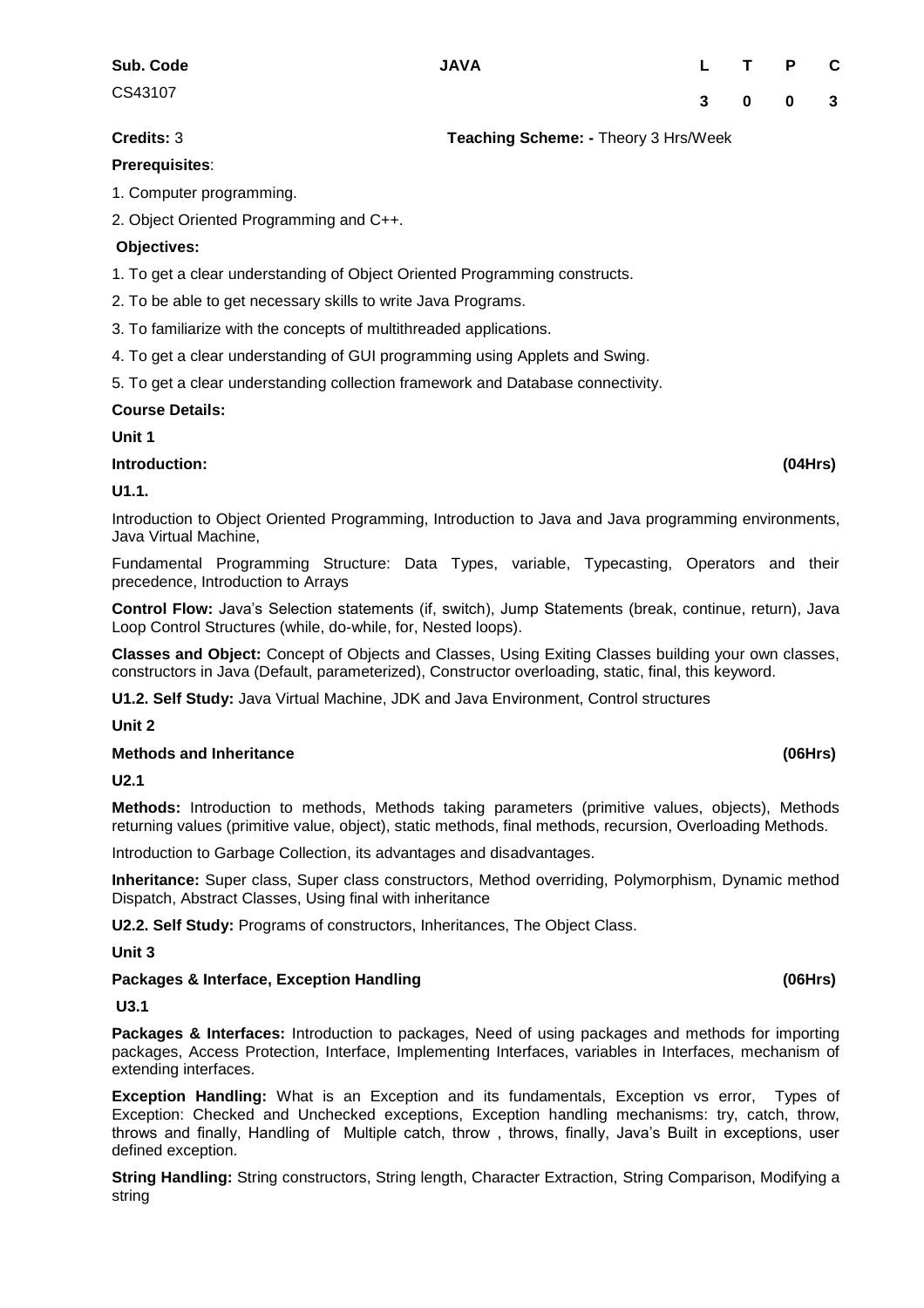**U3.2. Self Study:** Programs on exception handling, programs regarding interfaces, chained exception, Java Input/output stream classes

**Unit 4 :** 

## **Multithreading, I/O and JDBC (10Hrs)**

**U4.1.** 

**Multi Threading:** Difference between Process and threads, Overview of Threads, Java Thread Model, Thread Priorities, Synchronization, Creating a thread, Creating Multiple threads, Implementation of Runnable interface and Extending thread class, Using isAlive ( ) and join ( ), wait () & notify ( ).

**Java I/O:** Classes & Interfaces, Stream classes, Byte streams, Character streams, Serialization.

JDBC: Fundamentals, Type I, Type II, Type III, Type IV drivers, Client/Server Model (2-tier and 3-tier), Basic Steps of JDBC, Creating and Executing SQL Statements, The Result Set Objects.

**U4.2. Self Study:** Programs on multithreading, String handling Programs, Programs on JDBC connectivity.

## **Unit 5**

## **Collection, Swing and Applets (06 Hrs)**

**U5.1**

**Collection Framework:** Collection Interface (List, set, queue), Collection class (Linked Hashset, Stack, Linked List, Array list)

**Swing:** Overview, Swing controls, Event Classes, Event Listener Interfaces, Adapter classes.

**Applets:** Basics, Architecture, Skeleton, The HTML APPLET Tag, Passing Parameters to Applets.

**Event Handing:** Delegation Event model, Event Classes, Event Listener Interfaces, Adapter classes.

**Exploring Java-lang:** Simple type wrappers, Runtime memory management, object (using clone and the cloneable Interface).

**U5.2. Self Study**: Programs applets, Applet context and show documents. Event Handling Applications and RMI.

## **TOTAL: 32 HOURS**

## **Text Books:**

T1. Java The Complete Reference, Herbert Schildt, TMH, 5th Edition.

T2. Introduction to Java Programming: Liang, Pearson Education, 7th Edition.

## **Reference Books:**

R1. Balguruswamy, Programming with JAVA, TMH.

- R2. Programming with Java: Bhave &. Patekar, Pearson Education.
- R3. Big Java: Horstman, Willey India, 2nd Edition.
- R4. Java Programming Advanced Topics: Wigglesworth, Cengage Learning.

R5. Java How to Program: H.M. Deitel & Paul J. Deitel, PHI, 8th Edition

## **Course Outcomes:**

## **Upon completion of the course, graduates will be able to-**

- 1. Identify classes, methods, and libraries of object-oriented programming using Java.
- 2. Design and implement a class based on attributes and behaviour of objects.
- 3. Design exception handling, package and interface for problem solving using Java.
- 4. Design and implement concepts of Multithreading and JDBC connectivity**.**
- 5. Analyze and design Java programs using advanced features such as collection framework, Applet, Swing.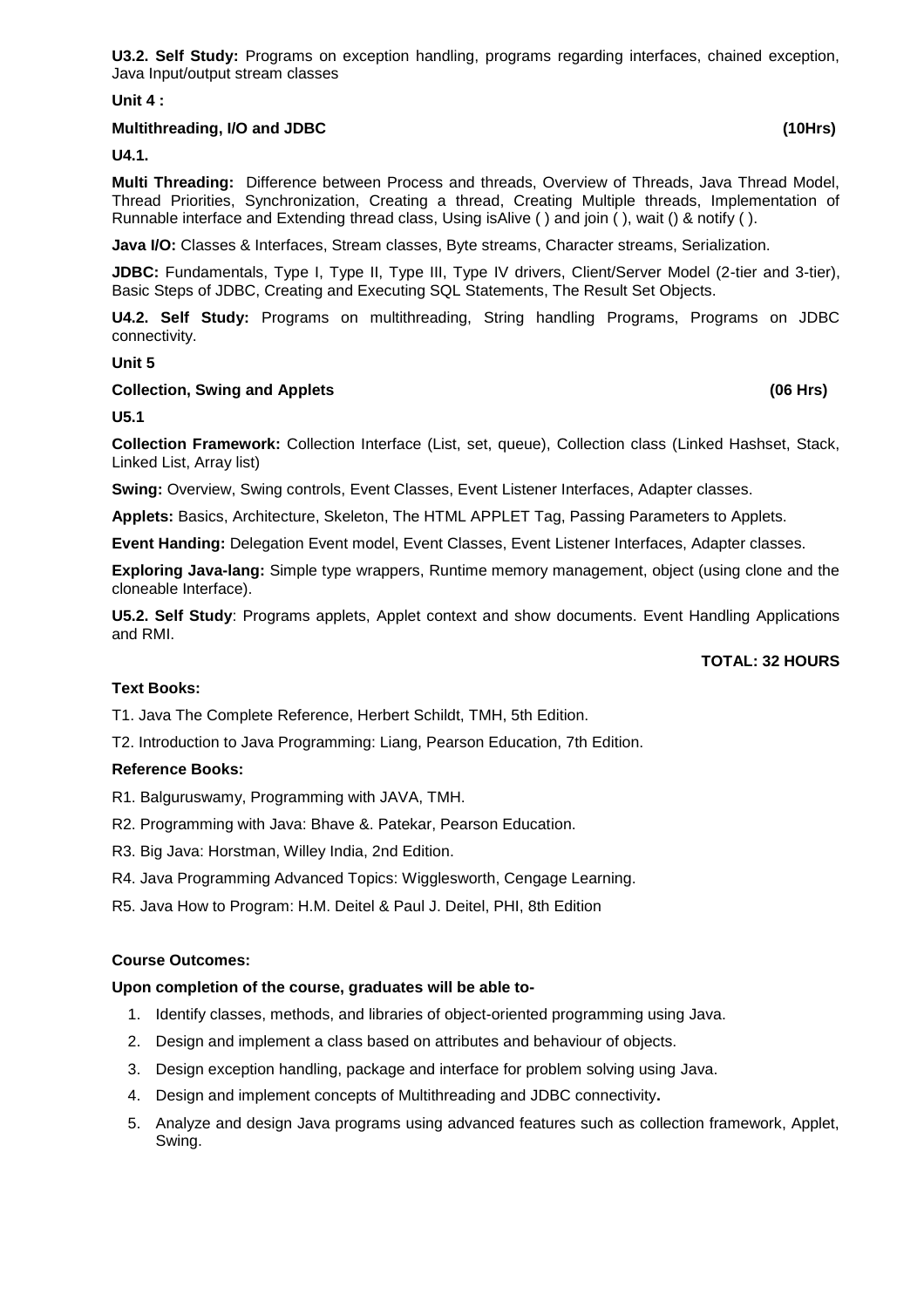**Credits:** 01 **Teaching Scheme: -** Laboratory 02 Hrs/Week

## **Prerequisites**:

1. Computer programming.

2. Object Oriented Programming and C++.

# **Objectives:**

- 1. To get a clear understanding of Object Oriented Programming constructs.
- 2. To be able to get necessary skills to write Java Programs.
- 3. To familiarize with the concepts of multithreaded applications.
- 4. To get a clear understanding of GUI programming using Applets and Swing.
- 5. To get a clear understanding collection framework and Database connectivity.

## **Course Details:**

- 1. Introduction, Compiling & executing a java program.
- 2. Data types & variables, decision control structures: if, nested if etc. loop control structures: do, while, for etc.
- 3. Classes and objects.
- 4. data abstraction & data hiding, inheritance.
- 5. Interfaces and inner classes.
- 6. Exception handlings.
- 7. Threads.
- 8. Applet, Swing and event handling.
- 9. Wrapper classes, String, I/O programs.
- 10. Collection framework and JDBC.

## **List of Practicals:**

## **Experiment No. 1:**

Basic java programs

- a) developing
- b) compiling
- c) executing

## **Experiment No. 2:**

Programs to Understand Different Loop and method Concept.

- a) Method overloading
- b) Implementation of different loops
- c) Implementation of Function with default arguments

## **Experiment No. 3:**

Program to understand class and object.

- a) Program to differentiate between class and object.
- b) Program to implement array of objects.
- c) Implementation of static data members and member methods.

## **Experiment No. 4:**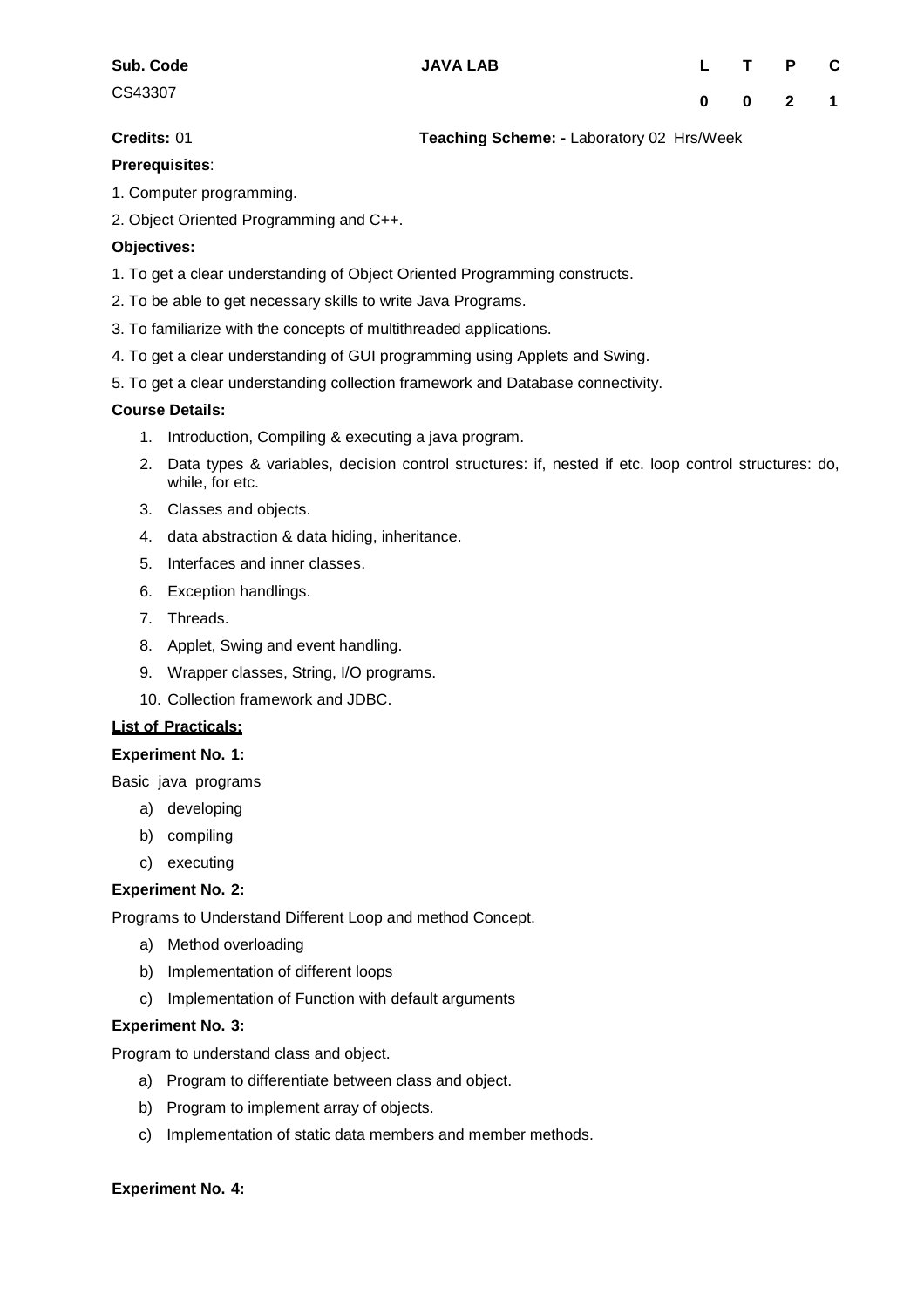Programs to understand data abstraction & data hiding, inheritance.

- a) Single Inheritance
- b) Multiple Inheritance
- c) Super keyword

# **Experiment No. 5:**

Program to implement interfaces and inner classes

- a) Nested and inner class
- b) Implementing interfaces
- c) Dynamic method dispatch

# **Experiment No. 6:**

Programs to implement exception handlings

- a) try, catch and throw
- b) throw vs throws
- c) finally
- d) user defined exceptions

# **Experiment No. 7:**

Programs to implement Threads

- a) ways of creating threads
- b) creating multiple threads
- c) join(), isAlive(),wait(),notify().
- d) Synchronizing threads

## **Experiment No. 8:**

Program to implement Applet, Swing, Event handling programs

- a) ways of running applet programs
- b) Creation of Form and Panel

## **Experiment No. 9:**

Program to implement wrapper classes, String, I/O programs

- a) Use of wrapper classes
- b) Use of different string methods
- c) I/O programs

## **Experiment No. 10:**

Programs to implement collection framework and JDBC.

- a) Programs on list and set.
- b) Program on JDBC.

## **Text Books:**

T1. Java The Complete Reference, Herbert Schildt, TMH, 5th Edition.

T2. Introduction to Java Programming: Liang, Pearson Education, 7th Edition.

## **Reference Books:**

- R1. Balguruswamy, Programming with JAVA, TMH.
- R2. Programming with Java: Bhave &. Patekar, Pearson Education.
- R3. Big Java: Horstman, Willey India, 2nd Edition.
- R4. Java Programming Advanced Topics: Wigglesworth, Cengage Learning.
- R5. Java How to Program: H.M. Deitel & Paul J. Deitel, PHI, 8th Edition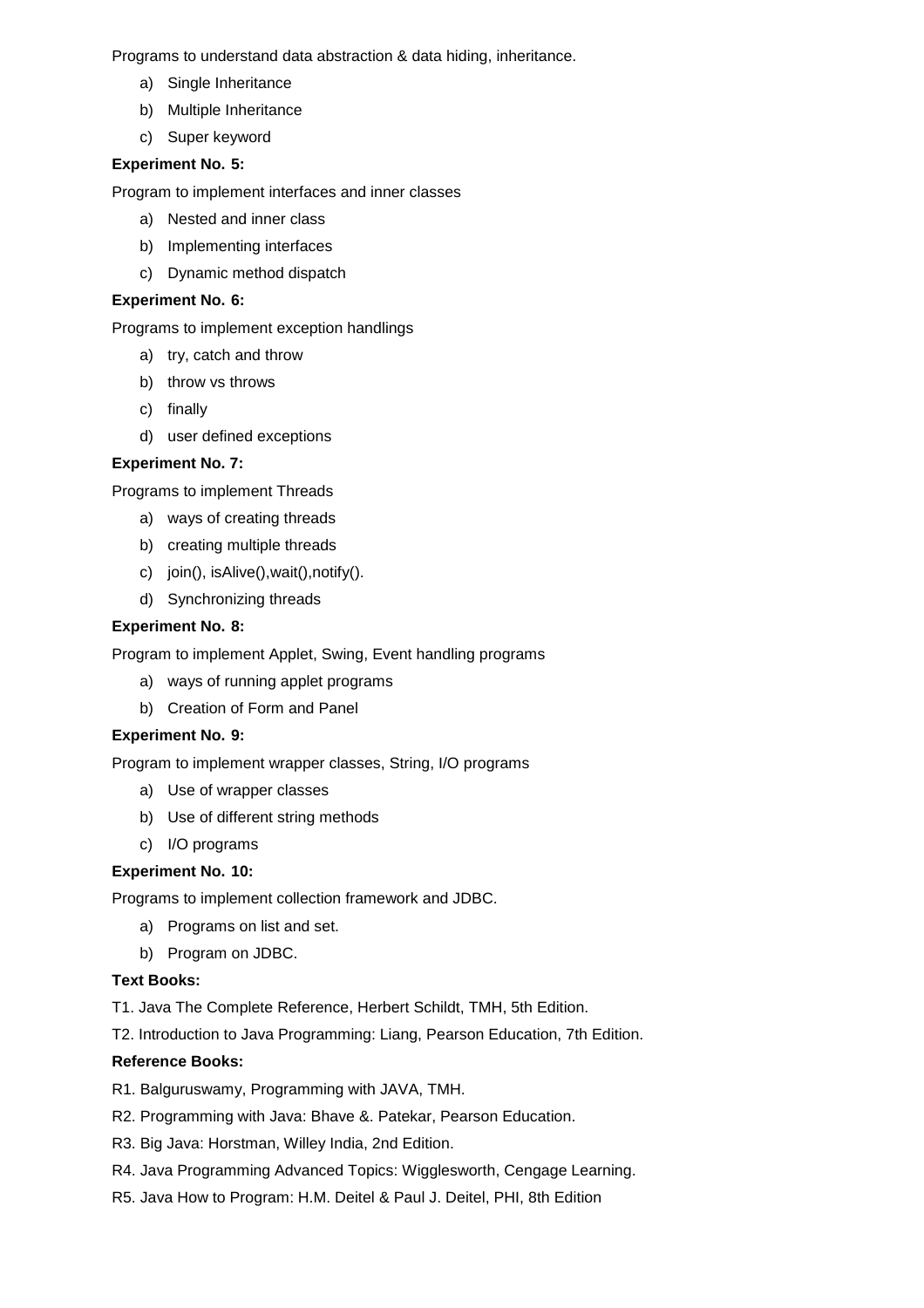## **Course Outcomes:**

## **Upon completion of the course, graduates will be able to-**

- 1. Identify classes, methods, and libraries of object-oriented programming using Java.
- 2. Design and implement a class based on attributes and behaviour of objects.
- 3. Design exception handling, package and interface for problem solving using Java.
- 4. Design and implement concepts of Multithreading and JDBC connectivity**.**
- 5. Analyze and design Java programs using advanced features such as collection framework, Applet, Swing.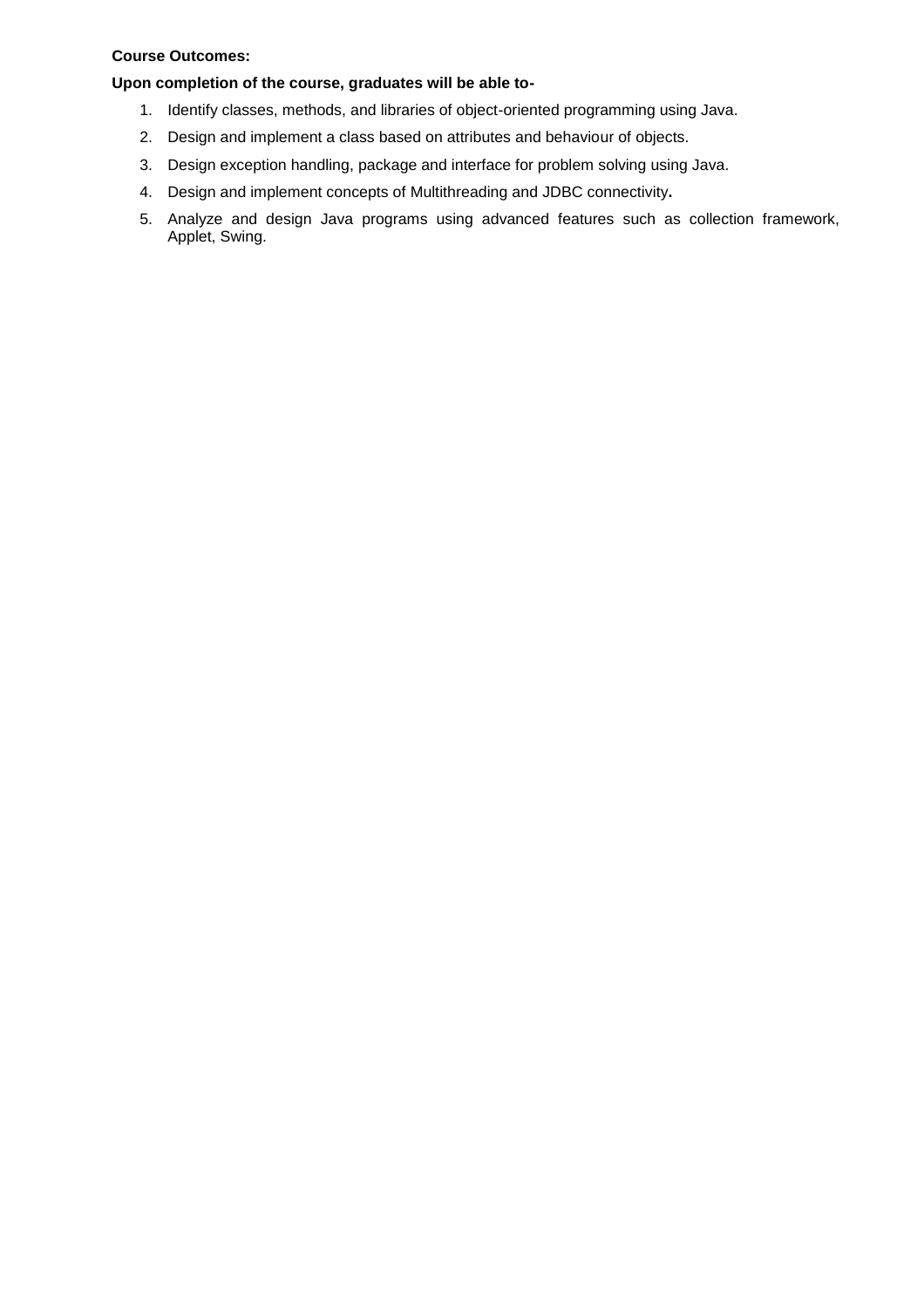**Credits:**03 **Teaching Scheme: -** Theory 03Hrs/Week

**Prerequisites:** Control System, Instrumentation Devices and Systems

**Co-requisites:** Nil

**Post-requisites:** Nil

**Objective** Ability to understand and analyse process control engineering problems.

**Course Outcomes:** At the end of the syllabus, students will be able to

- **CO1:** Tounderstandbasics of process control instrumentation.
- **CO2:** To apply analog and digital signal conditioning technique in process control instrumentation systems.
- **CO3:** To apply the sensors for designing process control instrumentation systems.
- **CO4:** To apply final control elements in process control.
- **CO5:** To understand the controllers for controlling various processes in industry.

## **Course Details:**

**Unit I**

## **Introduction to Process Control Instrumentation: (6 hours)**

- **U1.1** Process-Control Principles, Process-Control Block Diagram,Control System Evaluation, Process-Control Drawings, Sensor Time Response, First-Order Response, Second-order response, Significance and Statistics.
- **U1.2** Human-Aided control, Servomechanisms.

## **Unit II**

## **Analog and Digital Signal Conditioning: (6 hours)**

**U2.1 Analog Signal Conditioning:** Introduction, Principles of Analog Signal Conditioning, Signal-Level Changes, Linearization, Conversions, Zero adjustment, Span adjustment, Level changing, Protection Voltage-to–Current Converter, Current-to-Voltage Converter.

**Digital Signal Conditioning:** Introduction, Digital Information, Sample and Hold, Multiplexer and De-multiplexer, decoder and encoder, Pulse modulations, Digital recorder.

**U2.2** Filtering and Impedance Matching. Voltage Follower, Active Filters, Integrator.

## **Unit III**

## **Sensors for Process Control Instrumentation: (9 hours)**

**U3.1 Thermal Sensors:** Introduction, Definition of Temperature, Metal Resistance versus Temperature Device, Thermocouple Sensors, Gas Thermometer, Liquid Expansion Thermometer.

**Mechanical Sensors**: Strain Sensors, Motion Sensors, Pressure Sensors, Flow Sensors. **Optical Sensors:** Photodetectors, Pyrometry, LASER Principles, Applications.

**U3.2** Bimetal Strips, Vapour-Pressure Thermometer, Displacement, Position Sensors.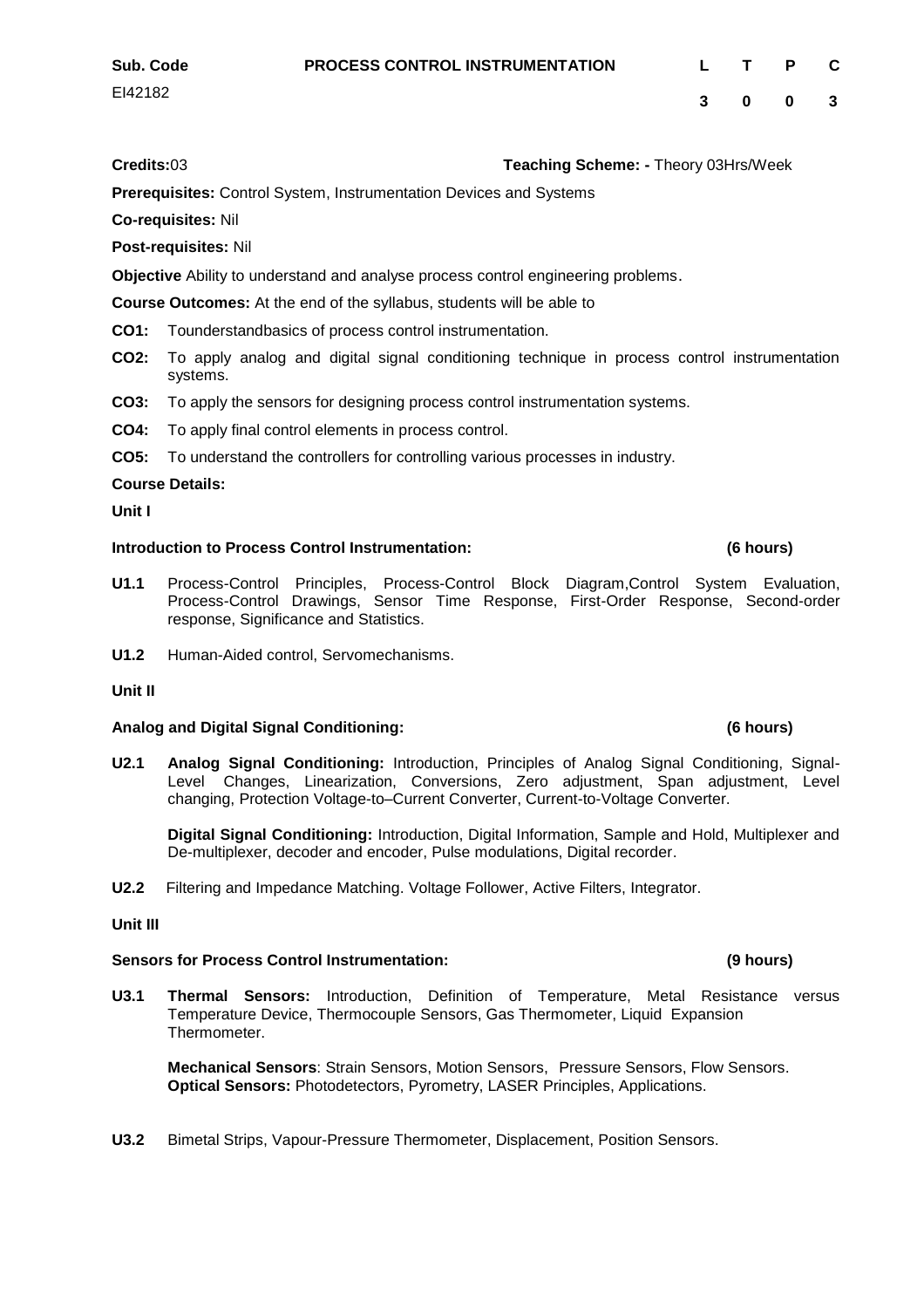## **Unit IV**

# **Final Control: (7hours)**

## **U4.1** Final Control Operation, Signal Conversions, Switching and Control Devices, Actuators, control Elements.Discrete-State Process Control: Characteristics of the System, Relay Controllers and Ladder diagrams.

**U4.2** PLCs.

# **Unit V Controllers for Process Control: (8hours)**

- **U5.1** Controller Principles, Process Characteristics, Control System Parameters, Continuous Controller Modes, Composite Control Modes. Analog Controllers: Pneumatic controllers, design consideration. Cascade, Feed forward, and Ratio Control, Cascade Control, Feed forward Control, Feed forward-feedback Control Configuration, Ratio Control. Selective and Adaptive Control Systems: Selective Control, Adaptive Control, Adaptive Control Configuration.
- **U5.2** Discontinuous Controller Modes, Electronic controllers.

## **TOTAL: 36 PERIODS**

# **TEXT BOOK:**

- T 1 PROCESS CONTROL INSTRUMENTATION TECHNOLOGY BY-Curtis D.Johnson.PHI Publication.
- T2 PROCESS CONTROL PRINCIPLES AND APPLICATIONS BY- SurekhaBhanot. Oxford Publication.

# **REFERENCE BOOK:**

R1. Process control Systems and Instrumentation By-Terry Bartelt , Cengage Learning Publication.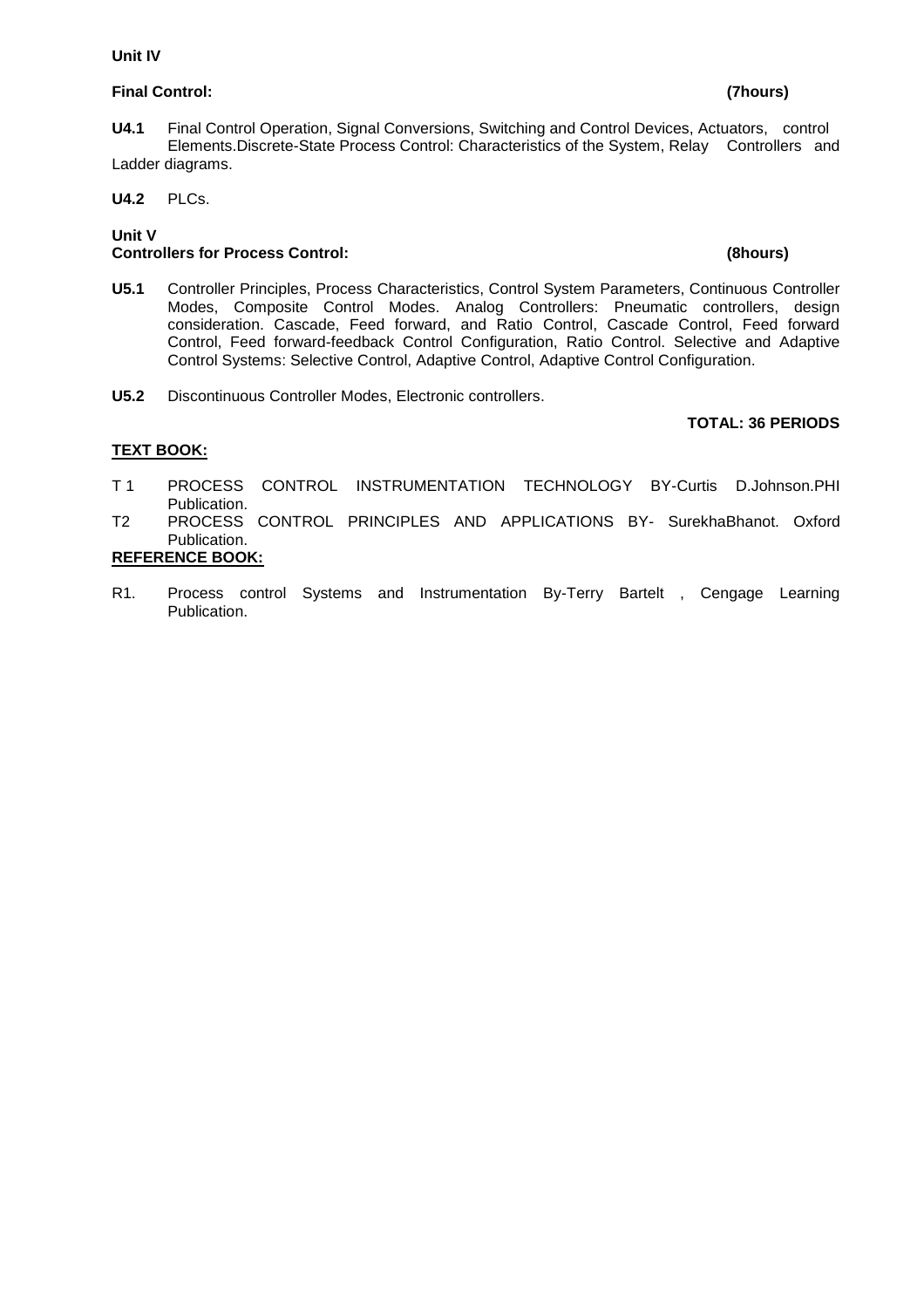**Credits:** 1 **Teaching Scheme: -** Theory 2 Hrs/Week

# **Course Outcomes:**

## **Upon completion of the course, graduates will be able to-**

- 1. Understand the behavior of first and second order process characteristics.
- 2. Apply the knowledge of LabVIEW for designing and tuning the PID controller.
- 3. Design instrumentation amplifier, state variable and biquad filter, DAC and A to D converter.
- 4. Design and implement on off controller for temperature process control
- 5. Understand pH control

## **List of experiments**

- 1. Understanding the behavior of first order and second order process using some level control system kit.
- 2. Implementation of PID controller using LabVIEW and to check its operation by taking various plant model and with a given set point.
- 3. Implementation of controller tuning methods for various plant models in LabVIEW.
- 4. Implementation of ladder logic programming for controlling various sequential process using a PLC simulator.
- 5. Design, simulation and implementation of instrumentation amplifier.
- 6. Design, implement and simulate state variable and Biquad filter.
- 7. Design and implementation of DAC based A/D converter.
- 8. Design of ON/OFF controller for temperature process.
- 9. Study of pH control test Rig.
- 10. Auto tuning of PID controller.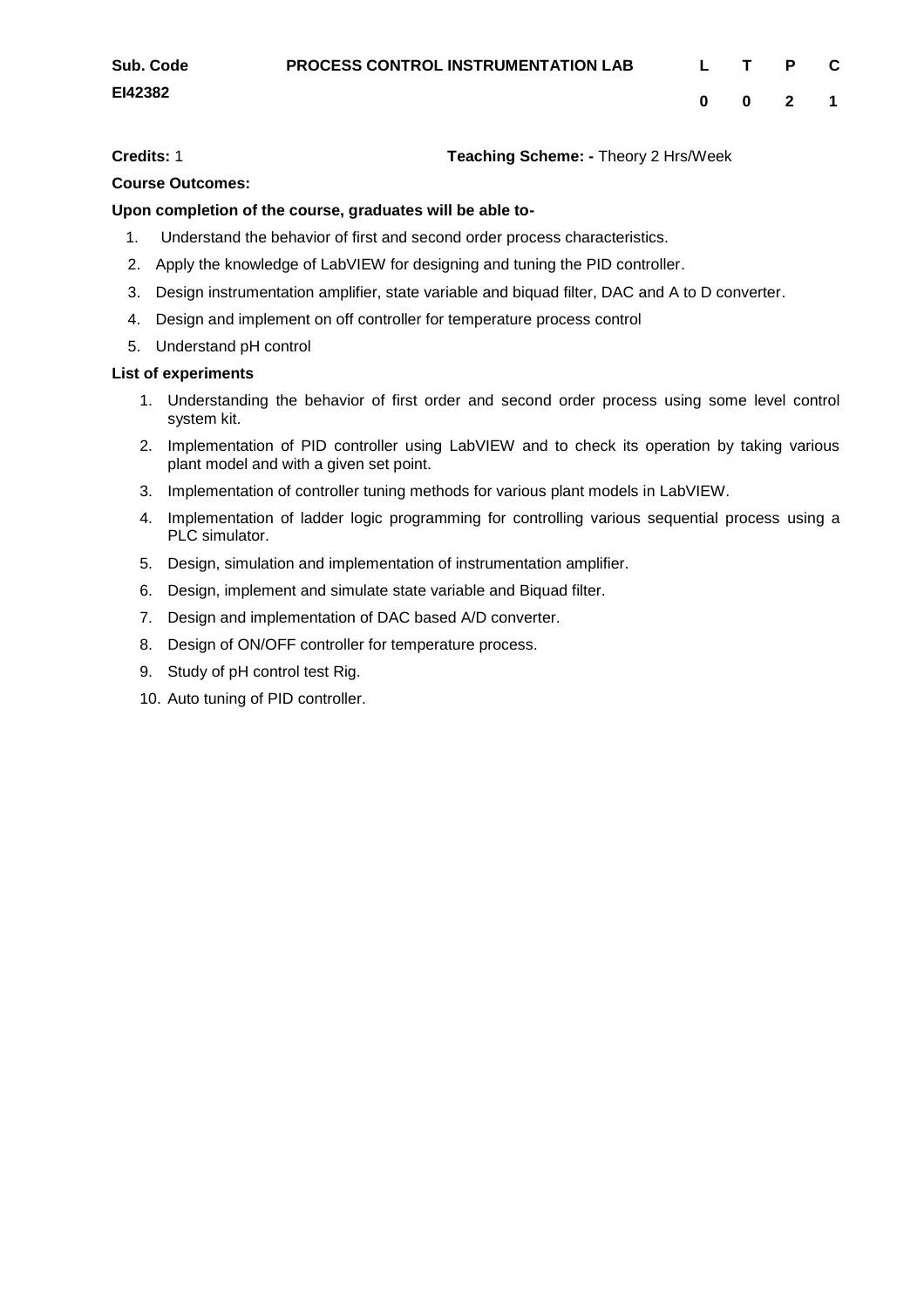**EMBEDDED SYSTEMS L T P C**

**3 0 0 3**

**EI40110**

**Credits:** 03 **Teaching Scheme: -** Theory 03Hrs/Week

**Prerequisites:** Microprocessor and Microcontroller

**Co-requisites:** Operating systems

**Post-requisites:** Real time embedded systems

**Objective:** To enhance the knowledge in embedded systems design for industrial application and facilitate a broad area for research and development activities.

## **Course Outcomes:**

**CO1:** Outline the structure and behavior of embedded processor and software simulators.

**CO2:** Demonstrate the different protocols used in embedded systems for networking.

**CO3:** Describe the device drivers and interrupts used in embedded designs.

**CO4:** Outline the introduction of real time operating systems and embedded design developments.

## **UNIT- I 8 Hrs**

## **INTRODUCTION TO EMBEDDED SYSTEMS:**

- **U 1.1** Build process for embedded systems Structural units in Embedded processor , selection of processor & memory devices – DMA – memory mapping – Timer and Counting devices, Watchdog Timer, Real Time Clock – Software Embedded in a system – IDE, assembler, compiler, linker, simulator, debugger, In circuit emulator,
- **U 1.2** Target Hardware Debugging, Boundary Scan.

# **UNIT- II 7 Hrs**

## **Embedded Networking:**

- **U 2.1** Introduction, I/O Device Ports Serial Bus communication protocols- RS232 standard RS485 CAN Bus – RS485 – Serial Peripheral Interface (SPI) – InterIntegrated Circuits (I2C) – PC Parallel port communication Protocols – network using ISA.
- **U2.2** PCI- Wireless and Mobile System Protocols

## **UNIT- III 7 Hrs**

## **DEVICE DRIVERS AND INTERRUPTS SERVICE MECHANISM:**

- **U 3.1** PROGRAMMED I/O busy-wait approach without interrupt service mechanism ISR conceptinterrupt sources – multiple interrupts – context and periods for context switching, interrupt latency and deadline – Device Driver .
- **U 3.2** Introduction to Basic Concept of Parallel port & Serial port Device Drivers.

## **UNIT- IV 7 Hrs**

## **RTOS BASED EMBEDDED SYSTEM DESIGN:**

- **U4.1** Introduction to basic concepts of RTOS- Task, process & threads, interrupt routines in RTOS, Multiprocessing and Multitasking, Preemptive and non-preemptive scheduling, Task communication-shared memory, message passing – Interprocess Communication– synchronization between processes – semaphores, Mailbox, pipes, priority inversion, priority inheritance,
- **U 4.2** Comparison of Real time Operating systems: VxWorks, Чc/OS-II, RT Linux

# **UNIT- V 7 Hrs**

# **EMBEDDED SYSTEM APPLICATION WITH DEVELOPMENT:**

- **U 5.1** Case Study of Washing Machine- Automotive Application RFID System, Application, Tag, Reader – Embedded Product Development Life Cycle, Objective, Need, different Phases & Modelling of the EDLC
- **U 5.2 Product Enclosure Design & Development:** Product Enclosure Design Tools,

# **Sub. Code**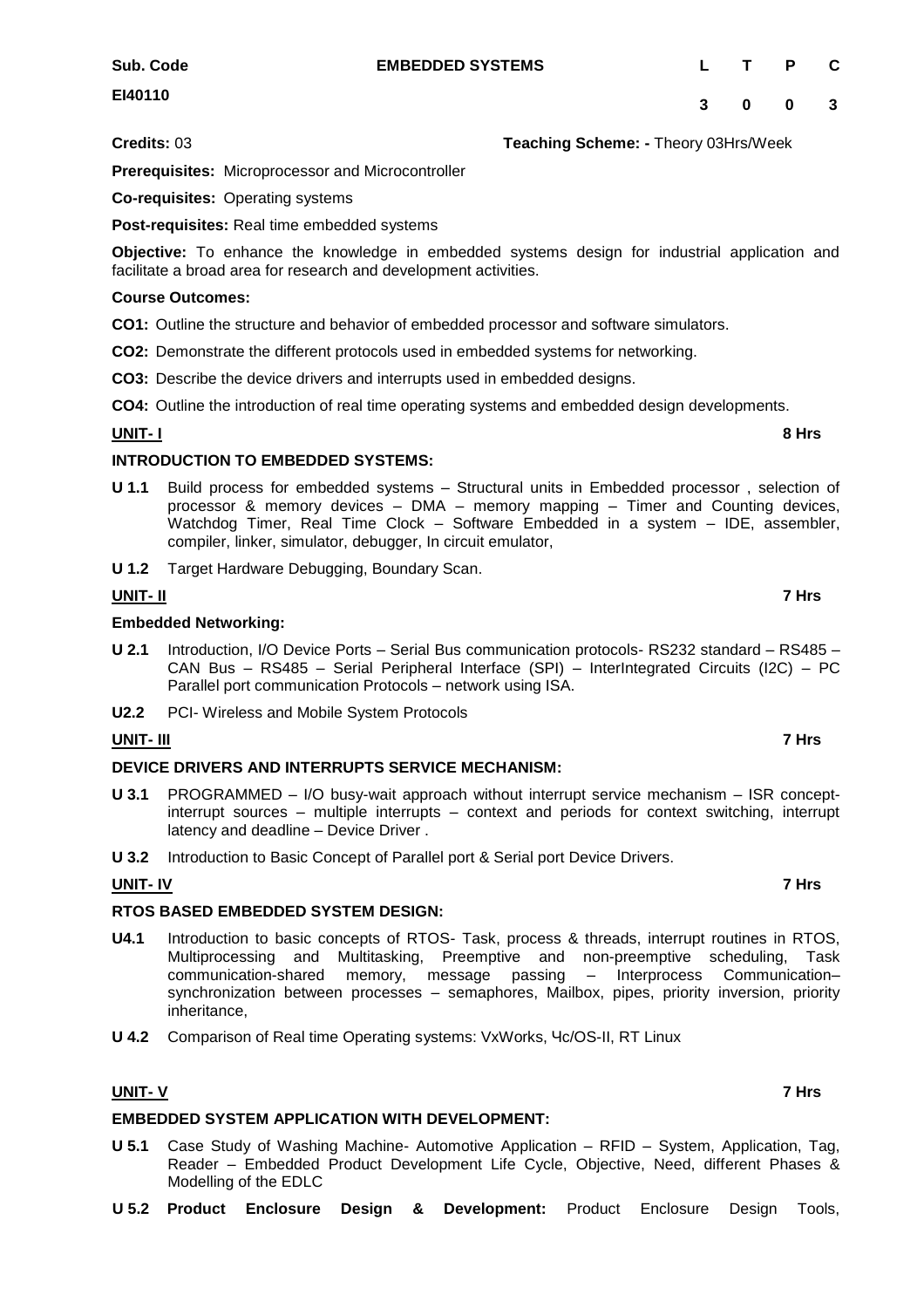# **TEXT BOOKS:**

- T1. Rajkamal, "Embedded system-Architecture, Programming, Design", TataMcgraw Hill,2011.
- T2. Peckol,"Embedded System Design", John Wiley,2010.

# **REFERENCES:**

- R1. Shibu.k.v, "Introduction to Embedded Systems", TataMcgraw Hill, 2009
- R2. Rajib Mall "Real-Time systems Theory and Practice" Pearson Education, 2007
- R3. Han-Way Huang, "Embedded system Design using C8051", Cengage Learning, 2009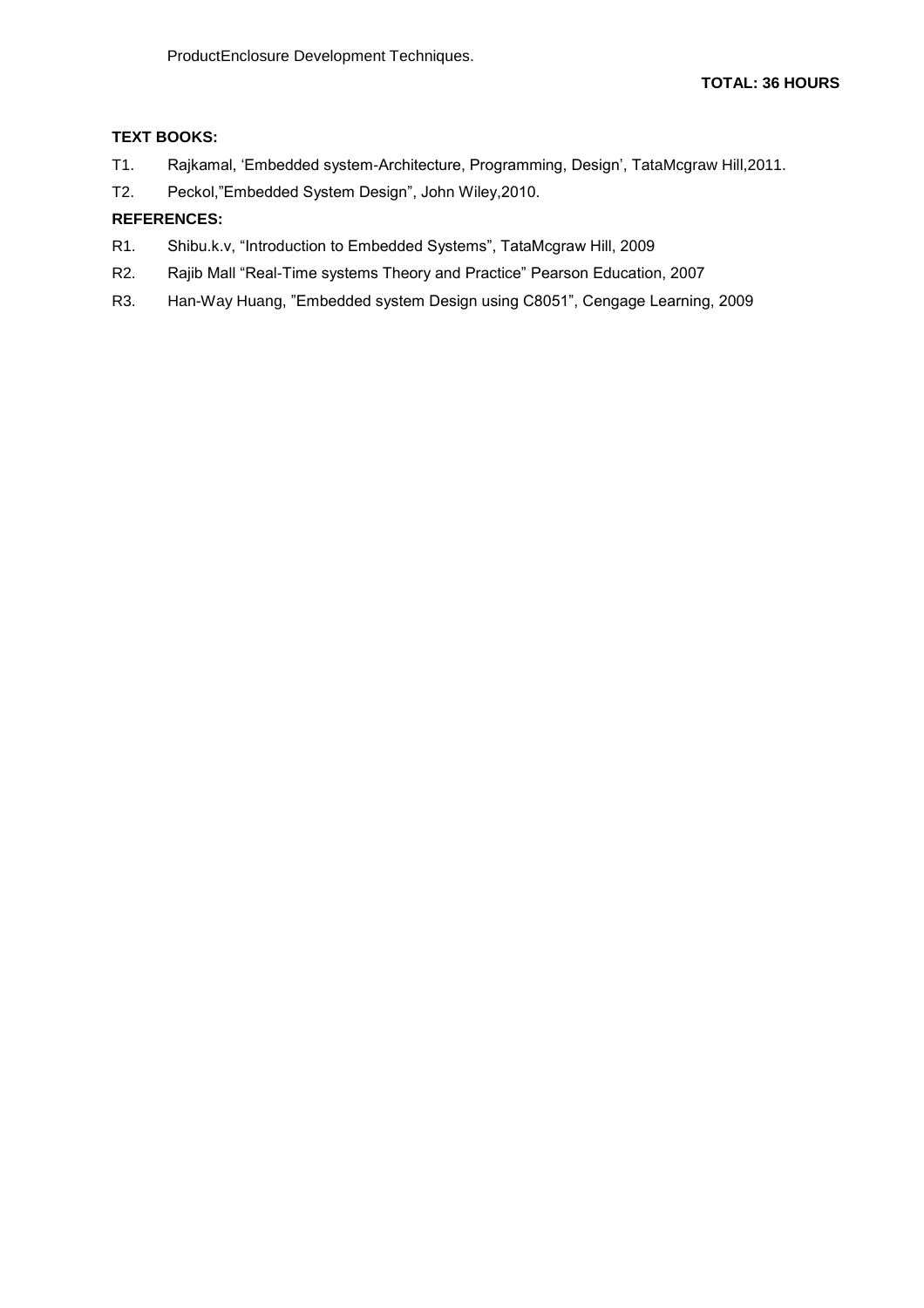## **Credits:** 3 **Teaching Scheme: -** Theory 03Hrs/Week

**Prerequisites**: Knowledge of Electrical machines and sources of energy

## **Course Objectives:**

The course provides an introduction to energy systemsand renewable energy resources.It also explores the use of solar (thermal and photovoltaic), hydro-electric, wind, as well as energy from biomass.At the end of the course, the student expected to do understand and analyze the pattern of renewable energy resources, suggest methodologies / technologies for its utilization and economics of the utilization and environmental merits.The potential of using renewable energy technologies and the possibility of combining renewable and non-renewable energy technologies in hybrid systems are analysed.

## **Course Outcome:**

At the end of the Course, the students will be able to

- **CO1:** Understanding the primary renewable energy resources, technologies and problems associated with the use of various energy sources, including fossil fuels, with regard to future supply and the environment.
- **CO2:** Apply knowledge of Solar Photovoltaic systems, their operating principle and solar thermal system in real life applications.
- **CO3:** Understand and analyze wind energy conversion systems, constant voltage and constant frequency generation with power electronic control, Characteristics of wind power plant to work in industries
- **CO4:** Gain an understanding of waste energy management using biomass resources, power generation using biomass and its applications.
- **CO5:** Learn about practical scenario of hybrid energy systems, its real life application and future trends of renewable energy generation.

## **Course Details:**

## **Unit1: Introduction to sources of Energy (6Hrs)**

- **U1.3.** Fossil fuel based systems Impact of fossil fuel based systems, Non conventional energy seasonal variations and availability, Renewable energy - sources and features, Hybrid energy systems, Distributed energy systems and dispersed generation (DG)
- **U1.4.** Ocean thermal, Tidal and wave energy, Geothermal energy, Hydrogen energy systems, Fuel cells

## **Unit2: Solar Energy (9Hrs)**

- **U2.3.** Solar Photovoltaic systems: Operating principle, Photovoltaic cell concepts, Cell, module, array, series and parallel connections, characteristics of PV module, maximum power point tracking, measurement of solar radiations, solar collectors. types and performance characteristics. solar thermal power plants, thermal energy storage for solar heating and cooling, limitations. Applications
- **U2.4.** Battery charging, solar pumping, solar cooking, solar lighting, Greenhouses, Solar power plants. Peltier cooling, solar processes and spectral composition of solar radiation; Radiation flux at the Earth's surface.

## **Unit3: Wind Energy (9Hrs)**

- **U3.3.** Origin and properties of wind, Introduction Wind energy conversion system, Horizontal and Vertical axis wind mills, Elementary design principles, Coefficient of performance of a wind mill rotor, Eefficiency limit, aerodynamics of wind rotors, power  $\sim$  speed and torque  $\sim$  speed characteristics of wind turbines, wind turbine control systems; selection of electrical generator: induction and synchronous generators, grid connected and self excited induction generator operation, constant voltage and constant frequency generation with power electronic control, single and double output systems
- **U3.4.** Reactive power compensation in WECS, Characteristics of wind power plant, Wind energy farms, Economic issues, Recent developments, Applications of wind energy